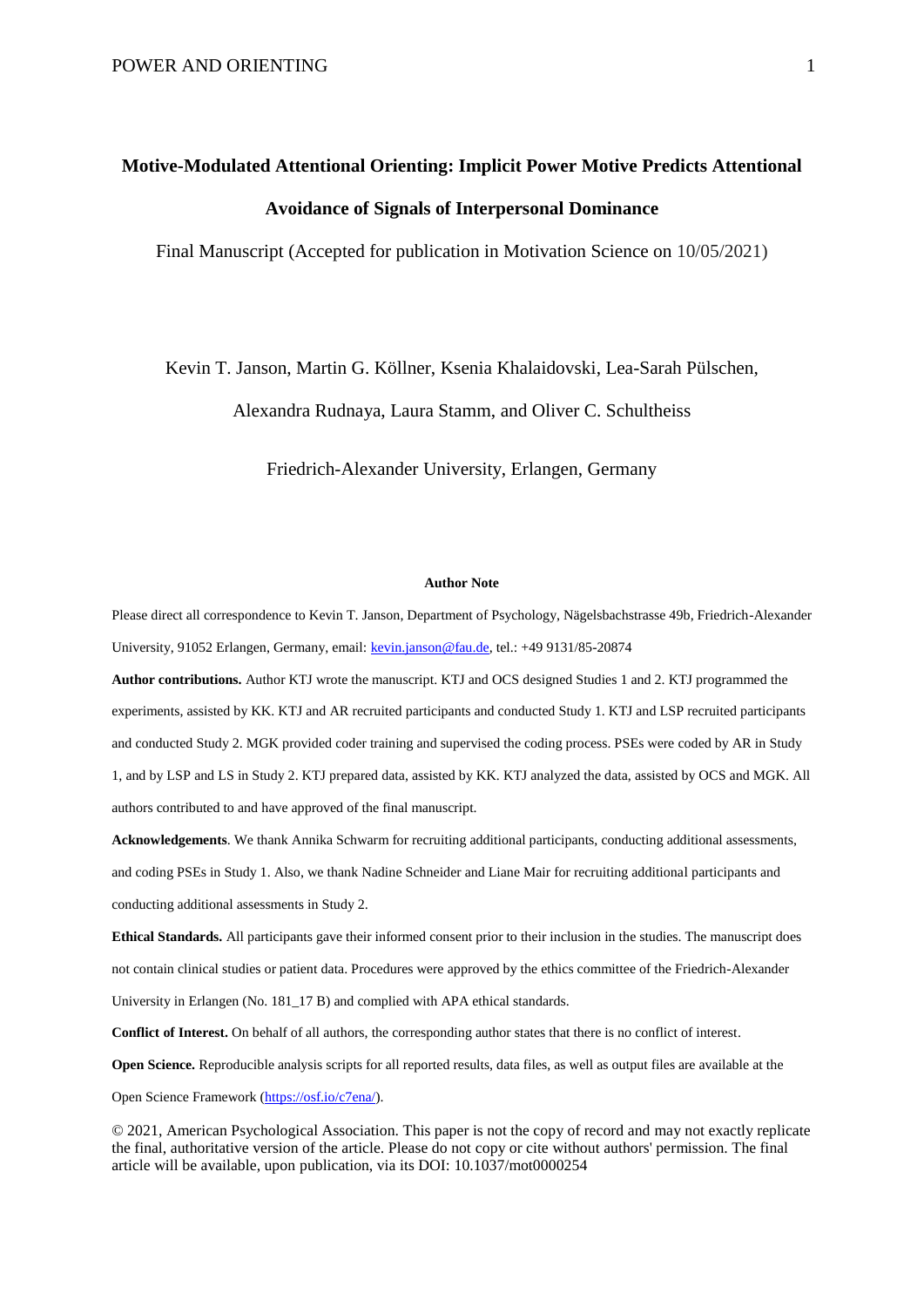## **Abstract**

Implicit motives are commonly believed to orient behavior. Despite only sparse empirical evidence for this claim, an interplay of implicit motives and the attentional system seems plausible. In two pre-registered eye-tracking studies (total  $N = 263$  after exclusions), we tested whether the implicit power motive (*n*Power), the capacity to derive pleasure from having impact on others, measured via the Picture Story Exercise, predicted participants' attentional orienting. Participants were simultaneously presented neutral faces and facial expressions of emotion (FEEs), with the latter signaling either dominance or submission. In both studies, *n*Power predicted initial avoidance of anger FEEs, which were deemed to be an aversive dominance signal. Initial orienting towards submissive FEEs was not predicted significantly by *n*Power. Results are discussed in the light of recent findings in neuroscience and with reference to limitations of our design. Our findings suggest that implicit motives do have an orienting function regarding initial responses to the encounter of interpersonal dominance signals.

*Keywords:* implicit motives, need for power, attentional orienting, attentional bias, eye-tracking, facial expressions of emotion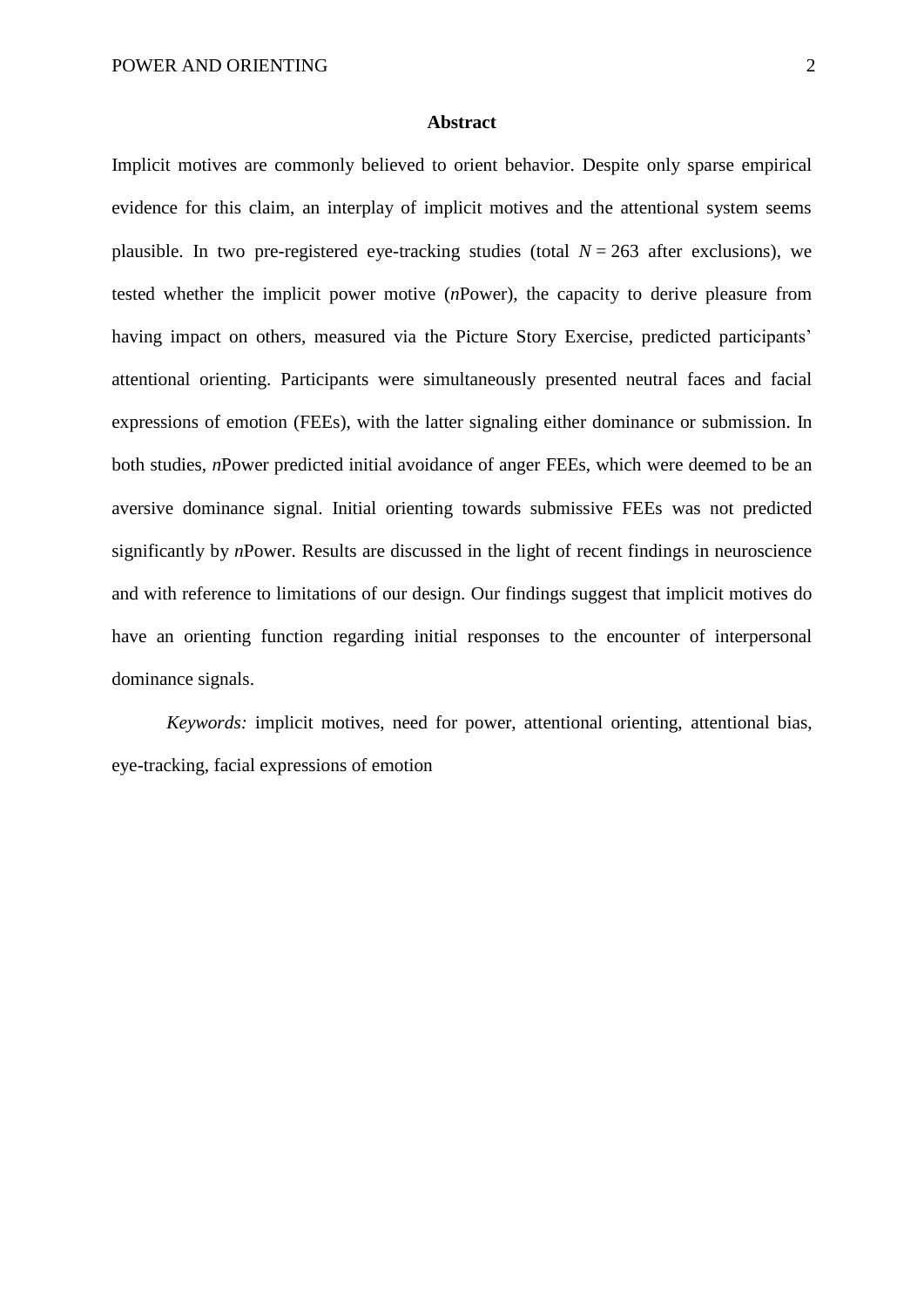# **Motive-Modulated Attentional Orienting: Implicit Power Motive Predicts Attentional Avoidance of Signals of Interpersonal Dominance**

Implicit motives are nonconsciously operating motivational dispositions that select, energize, and orient behavior (McClelland, 1987). Although this conceptualization is widely accepted in implicit motive research (e.g., Hofer et al., 2006; Köllner et al., 2019; Schüler et al., 2013; Schultheiss, 2008; Wang et al., 2011; Winter et al., 1998), the assumption of an attentional orienting function is based on a surprisingly small amount of empirical evidence (Schultheiss & Hale, 2007). Because implicit motives act as affect amplifiers and thus determine the reinforcer value of motive-specific incentives (see Schultheiss & Köllner, 2021), it is plausible to expect that they also modulate attentional orienting towards these incentives, considering the attentional system's sensitivity to rewards and punishers (Bourgeois et al., 2016; Bromberg-Martin et al., 2010). Nevertheless, we know of only one published paper by Schultheiss and Hale (2007) that shows that implicit motives predict attentional orienting during presentation of motive-specific visual stimuli. In the present paper, we replicate and extend this earlier study by focusing on the role of the implicit power motive (*n*Power) in attentional orienting to interpersonal signals of dominance and submission in two eye-tracking studies.

# **The Need for Power**

*n*Power describes the capacity to derive pleasure from exerting an influence on others, while experiencing the influence of others on oneself as aversive (Schultheiss  $\&$  Köllner, 2021; Winter, 1973). It is assessed by standardized content-coding of imaginative stories that individuals write in response to depictions of ambiguous social situations (Schultheiss & Pang, 2007). Coding rules were derived from systematic comparisons between stories written after experimental arousal of power motivation and stories written under neutral conditions (Winter, 1991). *n*Power's measurement therefore has causal validity (see Borsboom et al.,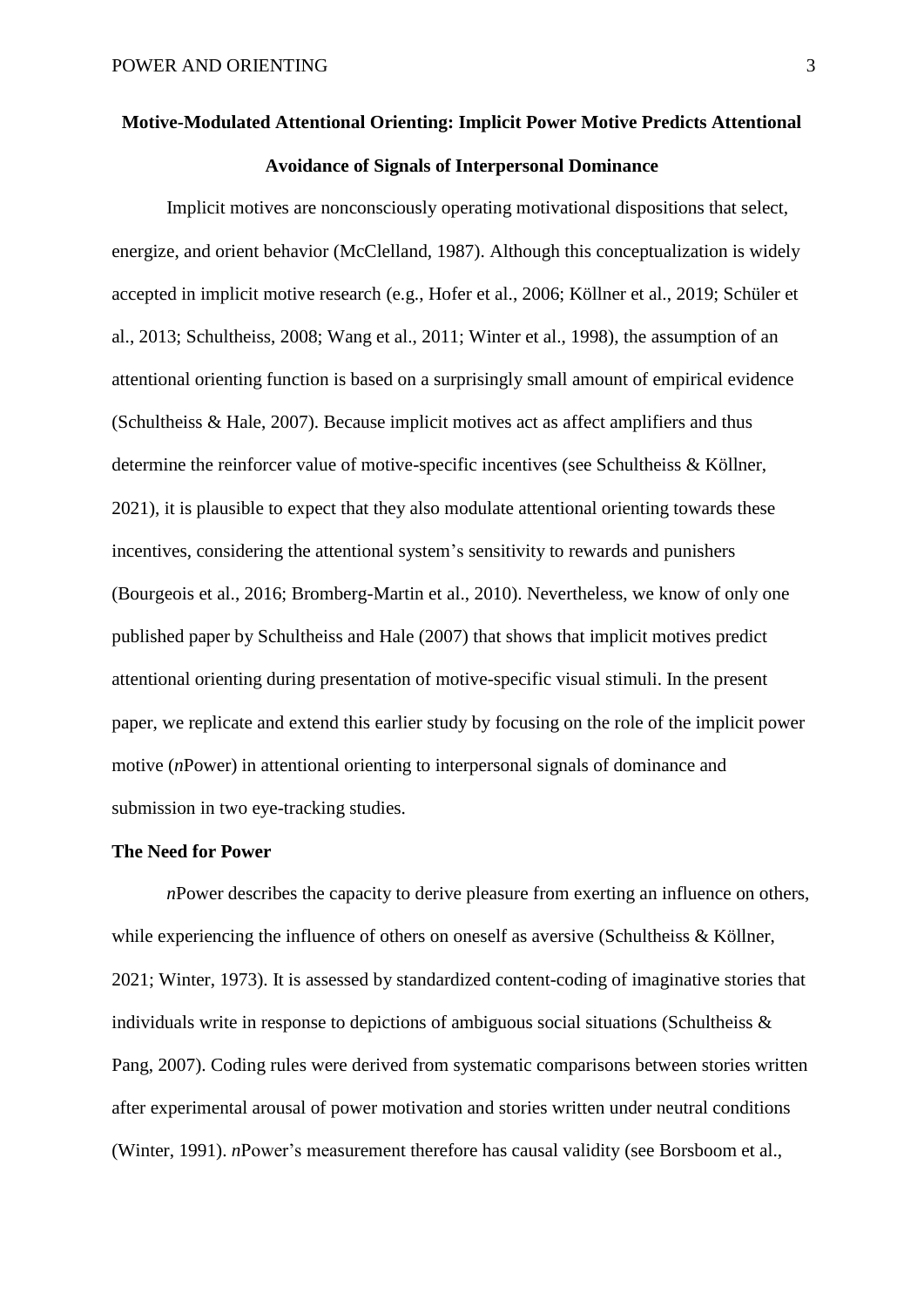2004; see also McClelland, 1958). *n*Power must not be equated with thematically related motivational constructs measured via self-report because implicit motive measures show no reliable variance overlap with such measures of self-attributed motives (Köllner & Schultheiss, 2014; Spangler, 1992).

Past research provides ample evidence for *n*Power's predictive validity (for review, see Schultheiss & Köllner, 2021). In particular, *n*Power is associated with behaviors that allow having interpersonal impact, especially if activity inhibition (AI) is taken into account. AI is measured by determining the frequency of negations in running text and is considered to be a marker of right-hemispheric brain activation during stress (Schultheiss et al., 2009). As a common moderator of behavioral expression in power-motivated individuals, its simultaneous assessment allows distinguishing two meaningful dispositional configurations of power motivation (see Schultheiss, 2008): The inhibited power motive (high *n*Power, high AI), which has been described as a socially considerate manner of seeking impact, and the uninhibited power motive (high *n*Power, low AI), which has been described as an impulsive style of seeking impact. (Langens, 2010; Schultheiss, 2008). Consistent with this characterization, correlations of *n*Power with distal indicators of success in the interpersonal world, such as managerial success and work accomplishment, emerge primarily for the inhibited power motive (McClelland & Boyatzis, 1982; Steinmann et al., 2015).

Schultheiss and Köllner (2021) suggested that power-motivated individuals' proficiency in having impact builds on their special sensitivity to motive-specific environmental cues. In the case of *n*Power, relevant cues are signals of interpersonal dominance and submission (Stanton et al., 2010), as they imply either the impending influence of others on oneself or one's successful influence on others, respectively (Donhauser et al., 2015; McClelland, 1987). *n*Power augments the affective response to these cues and thus makes them attractive or aversive, respectively (Schultheiss & Köllner, 2014;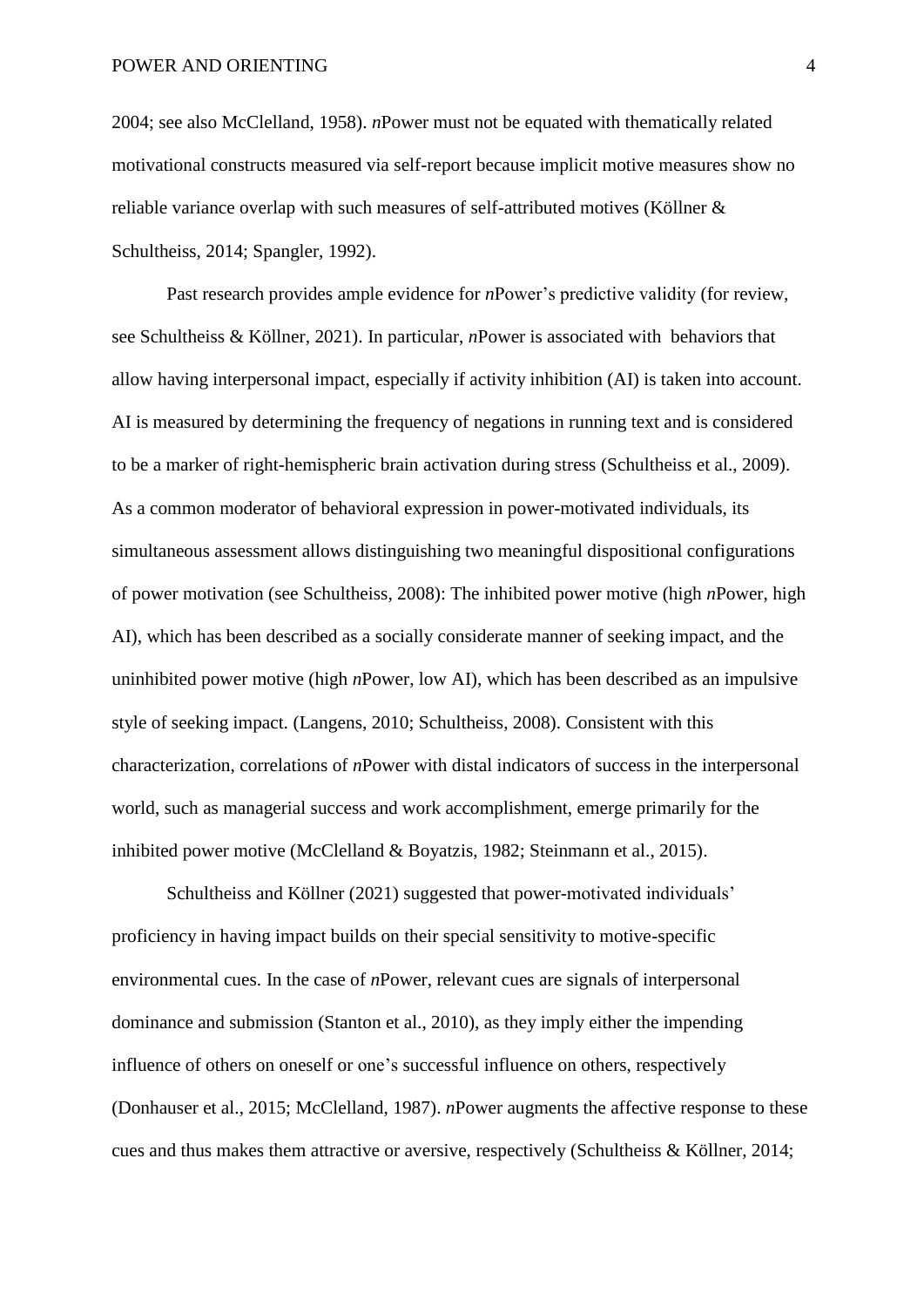Stanton et al., 2010). Supporting evidence comes from studies by Fodor and colleagues, who used electromyography to assess the activity of the corrugator muscle with heightened activity as an indicator of negative affect. They observed that *n*Power predicted less corrugator activation responses to a submissive-acting person and more corrugator activation responses to a dominant-acting person (Fodor et al., 2006). The latter pattern of association was also obtained when research participants received negative audience reactions while giving a speech (Fodor & Wick, 2009).

Salient cues that signal a sender's interpersonal dominance to a perceiver are facial expressions of emotion (FEEs; Hess et al., 2000; Knutson, 1996). While anger FEEs are hypothesized to signal a sender's high dominance and thus represent a disincentive for high*n*Power individuals, expressions of surprise are assumed to signal a sender's low dominance, making them attractive incentives for high-*n*Power individuals (see Stanton et al., 2010). In support of these arguments, Rösch et al. (2013) showed that affective responses to FEEs depend on the viewer's *n*Power and are particularly discerning when coupled to high AI.

Power-motivated individuals' responsiveness to FEEs extends beyond affective responses. For instance, *n*Power predicts a faster recognition speed (Donhauser et al., 2015) and better classification of FEEs (Vongas & Al Hajj, 2017). Moreover, studies assessing event-related potentials indicate that high-*n*Power individuals – as compared to low-*n*Power individuals – perceive anger FEEs to be more salient (Wang et al., 2011) and they are more sensitive to dynamic changes in the intensity of such FEEs (Wang et al., 2014).

To sum up, there is broad empirical support for *n*Power's sensitivity to cues related to dominance and submission, which also implies that attentional processes are involved. The argument for an orienting function becomes even more compelling if one considers affective amplification of reward values as a potential mechanism that is intrinsically tied to the attentional system's properties.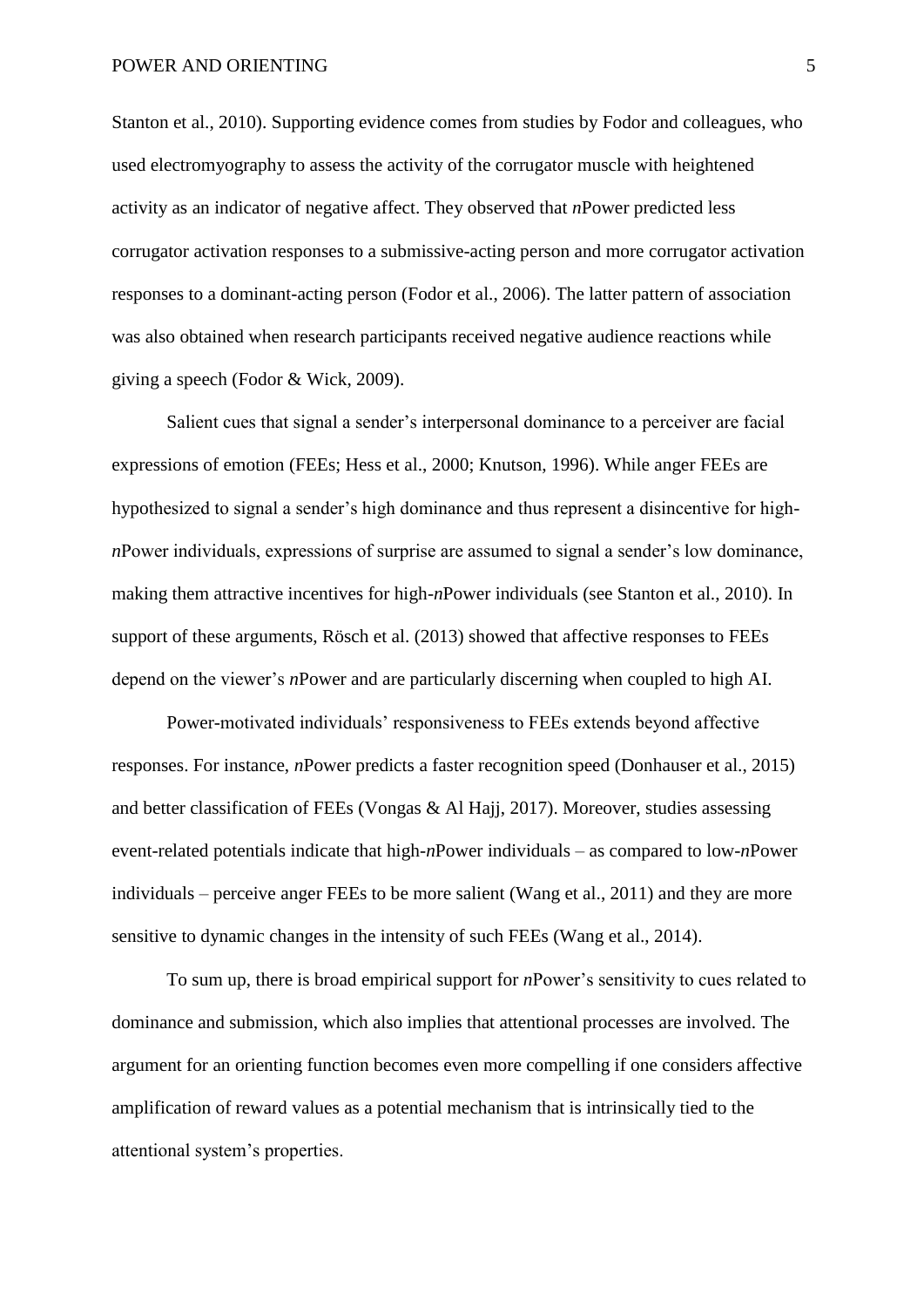# **The Attentional System and Reward Sensitivity**

As an adaptive neurobiological system, attention is sensitive for reward and punishment (see Bourgeois et al., 2016; Bromberg-Martin et al., 2010; Hikosaka et al., 2013). Individuals preferably (e.g., Chelazzi et al., 2014), quickly (e.g., Rothkirch et al., 2013), and accurately (e.g., Hickey & van Zoest, 2012) shift their attention towards stimuli promising reward. Although this sensitivity applies in principle to intense aversive stimuli predicting punishment, too (Peck & Salzman, 2014; Pourtois et al., 2013), low-intensity aversive stimuli are more likely to be avoided, as they are unpleasant but not quite as threatening and therefore may not have to be dealt with immediately (Schultheiss & Hale, 2007; Wilson & MacLeod, 2003). The absence of punishment resulting from the avoidance of aversive stimuli without immediate disadvantageous consequences, in turn, has reinforcing effects (see Kim et al., 2006). It becomes evident that environmental stimuli do not only hold mere physical salience originating in their objective properties or become relevant when they are consciously sought-after, but also, based on their value for the perceiver, hold *motivational* salience (see Bromberg-Martin et al., 2010).

Past research indicates that value-based attentional control is neuroanatomically distinct from classical bottom-up and top-down control (see Bourgeois et al., 2016). Processes of stimulus-driven and goal-driven selection are usually linked to frontoparietal cortical networks (see Fiebelkorn & Kastner, 2020) projecting to the superior colliculus, which is the key structure for the initiation of saccadic eye-movements (Wurtz & Albano, 1980) and critically involved in attentional orienting (Krauzlis et al., 2013).

In experiments featuring single neuron recordings in nonhuman primates, Hikosaka and colleagues have demonstrated that visual information, which is conveyed from the cortical networks to the superior colliculus, becomes value-laden in a subcortical side path (Hikosaka, 2007; Hikosaka et al., 2013; Kim et al., 2015). This happens in the caudate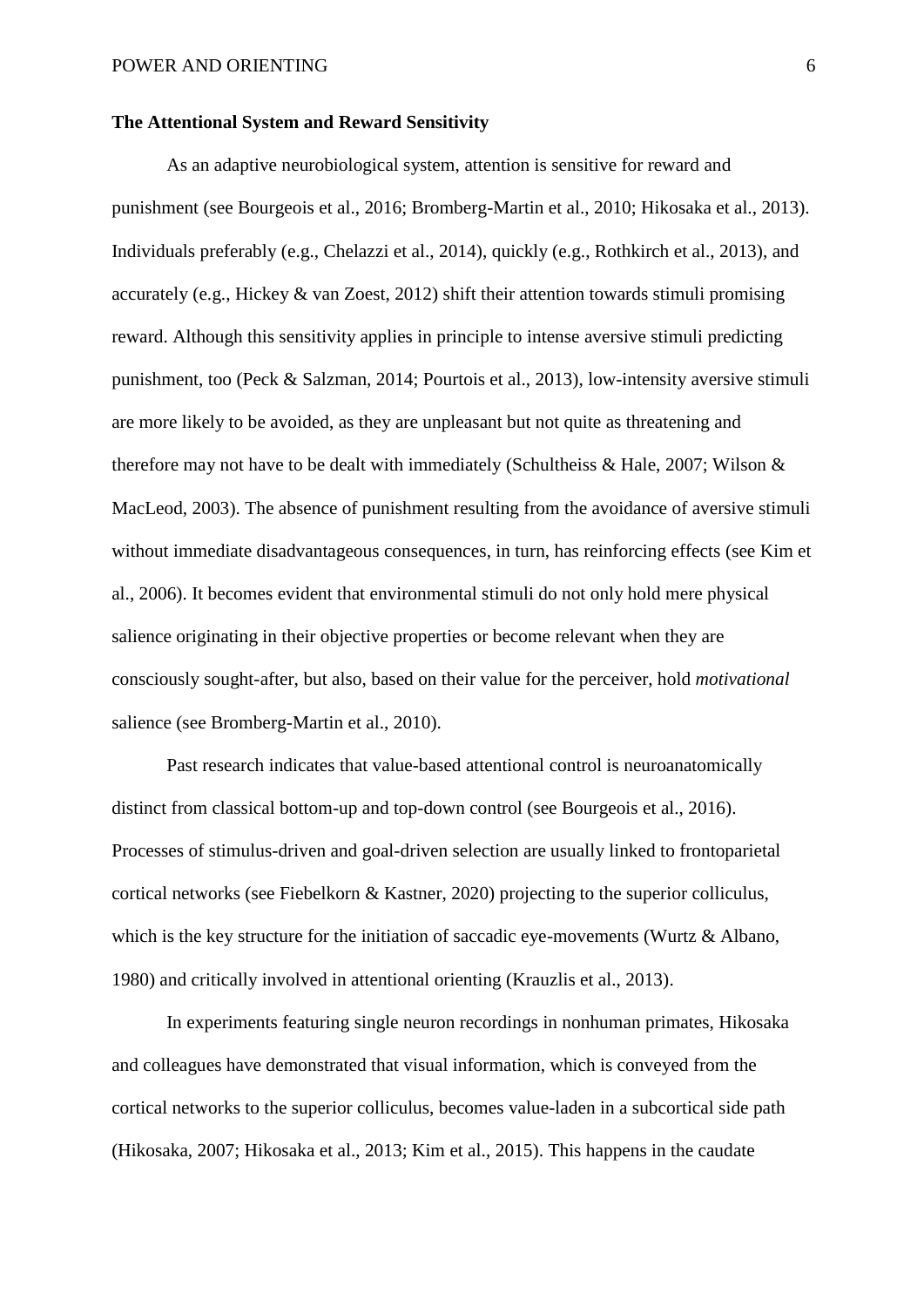nucleus, a part of the striatum, where spatial information from cortical areas is integrated with signals from midbrain dopamine neurons (Hikosaka, 2007; Hikosaka et al., 2013), which encode motivational value (i.e., reward or punishment) and concurrent motivational salience (Bromberg-Martin et al., 2010; Kim et al., 2015; Matsumoto & Hikosaka, 2009). The resulting valuated information is then conveyed to the superior colliculus via areas of the substantia nigra, resulting in a facilitation of attentional orienting towards motivationally salient stimuli (Hikosaka, 2007; Hikosaka et al., 2013).

There is also compelling evidence for a comparable dopamine-dependent valuation of visual stimuli occurring in the human midbrain (Anderson et al., 2016; Anderson et al., 2014; Hickey & Peelen, 2015; Krebs et al., 2011), although additional structures, such as the anterior cingulate and amygdala as well as certain cortical areas may be involved (see Bourgeois et al., 2016, for an overview).

# **The Need for Power and Attentional Orienting**

In his review, Hikosaka (2007) concludes that the process of midbrain dopamine neurons informing the valuation of visual stimuli in the striatum is well-described but also that it remains unclear which processes and associated structures inform these neurons about a stimulus's incentive value in the first place. When it comes to interpersonal signals of dominance and submission, brain areas associated with *n*Power might act as such an informant, altering affective responses and reward values and thus, creating motivational salience in a stimulus-specific manner (see also Wang et al., 2014; Wang et al., 2011). This was previously suggested by Schultheiss and Schiepe-Tiska (2013), who synthesized findings from neuroimaging and experimental studies to introduce several hypotheses concerning the brain basis of *n*Power. It has been shown that, when confronted with FEEs, brains of high*n*Power individuals in fact show stronger activation in several regions implicated in the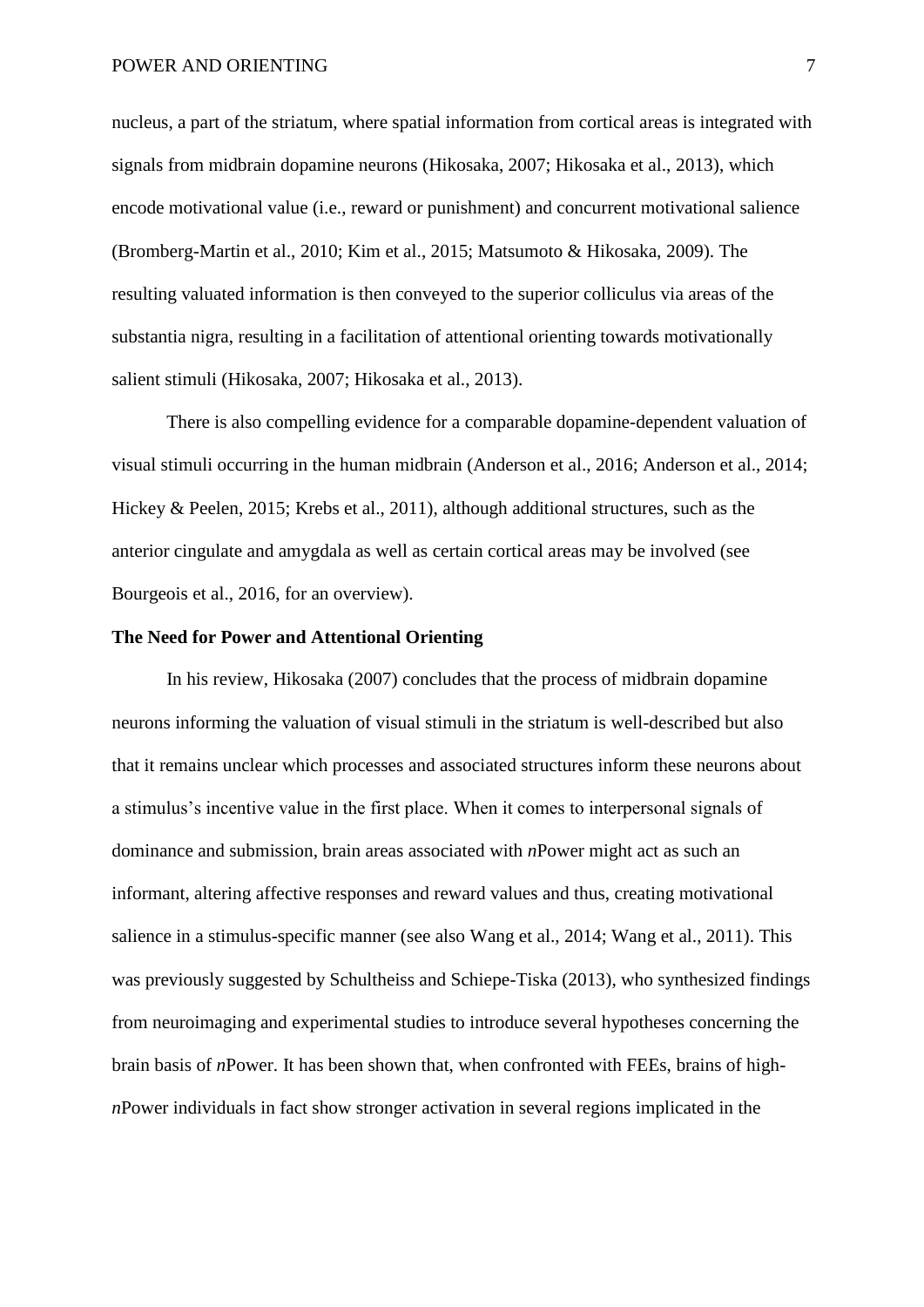valuation of visual stimuli, especially in the caudate nucleus area of the dorsal striatum (Hall et al., 2010; Schultheiss et al., 2008).

However, so far only Schultheiss and Hale (2007) have tested the link between *n*Power and attentional orienting by assessing *n*Power with a Picture Story Exercise (PSE; McClelland et al., 1989) and attentional orienting with a dot-probe task (MacLeod et al., 1986). Differences in reaction times to probes replacing either an FEE or a neutral face, which were presented side by side, indicated that *n*Power indeed predicted attentional bias. As expected, individuals high in *n*Power were prone to shift their attention towards surprise FEEs and away from anger FEEs.

Nevertheless, the Schultheiss and Hale (2007) studies were limited by their low statistical power ( $Ns = 52$  and 60) and their use of the dot-probe task, a measure whose reliability has been criticized (Kappenman et al., 2014; Schmukle, 2005) and that does not allow direct assessment of the time course of attentional orienting. Also, Schultheiss and Hale (2007) had expected that high-*n*Power individuals would switch back from avoidance to vigilance when confronted with anger FEEs for longer periods of time because stimulus threat increases with presentation time but did not observe such an effect. Thus, Schultheiss and Hale's (2007) findings need to be replicated with higher statistical power and research designs that do not rely solely on the dot-probe paradigm as an indirect measure of attention.

# **The Present Research**

We extended research on *n*Power and attentional orienting with two eye-tracking experiments that allowed us to assess attentional orienting more directly and to observe its time course. Following the general design of the Schultheiss and Hale (2007) studies, after administering a PSE to assess *n*Power, we measured participants' attentional orienting while they were shown pairs of FEEs and neutral faces. In both studies, participants subsequently worked on an Approach-Avoidance-Task (AAT; Rinck & Becker, 2007) that was included to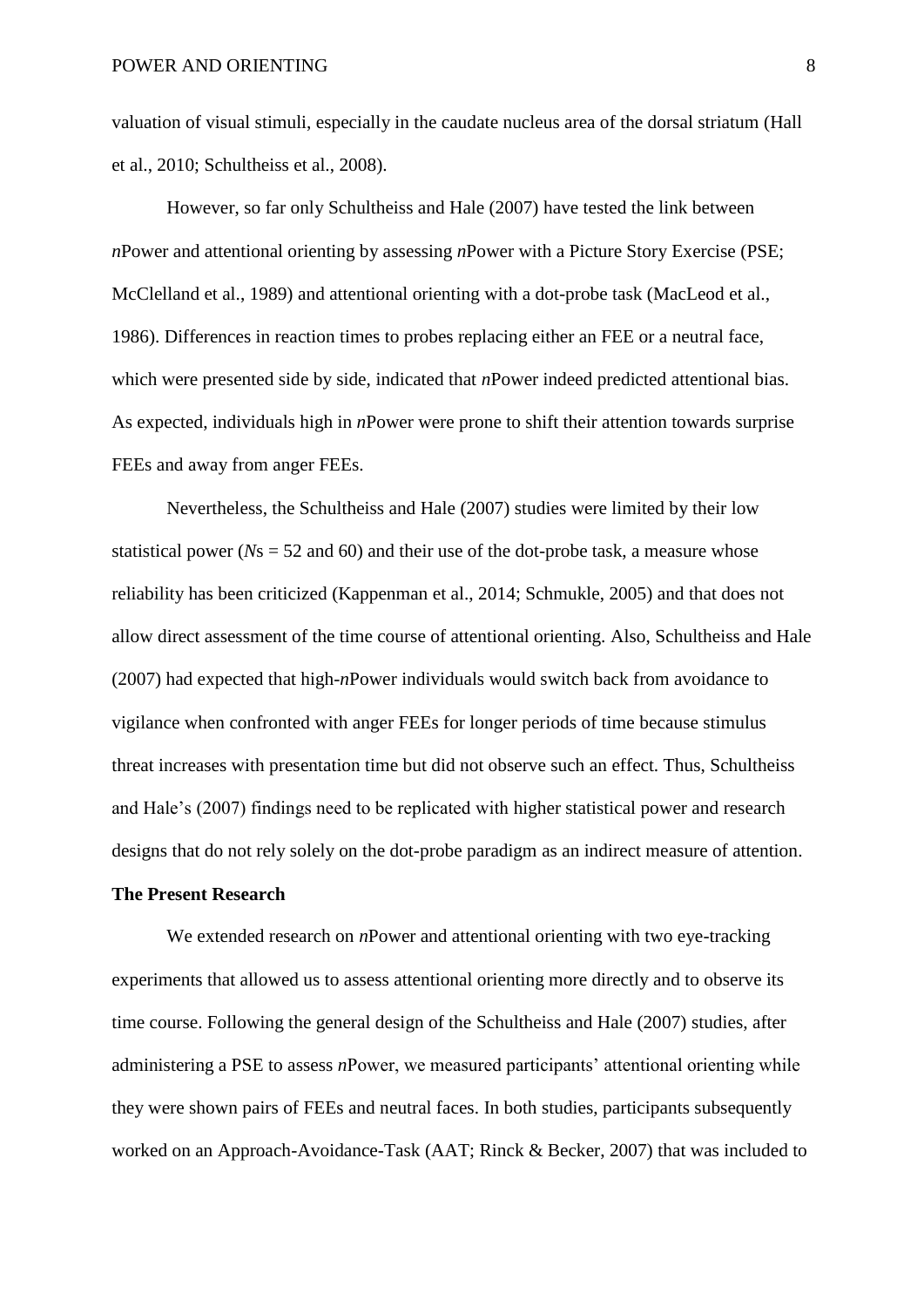aid our interpretation of eye-tracking data<sup>1</sup>. Based on previous research, we stated and preregistered the following hypotheses (http://aspredicted.org/blind.php?x=me95ev):

When presented both a neutral face and an FEE, high-*n*Power individuals, compared to low-*n*Power individuals, are more likely to initially orient their gaze towards signals of submission (surprise FEEs; *Hypothesis 1*) and away from signals of dominance (anger FEEs; *Hypothesis 2*). When presented both a neutral face and an anger FEE, the former individuals should switch back more rapidly than the latter towards the anger FEE after showing initial avoidance, as stimulus threat increases with presentation time (*Hypothesis 3*). Therefore, high-*n*Power individuals, compared to low-*n*Power individuals, do not only look at surprise FEEs (*Hypothesis 4*) but also at anger FEEs for longer periods of time (*Hypothesis 5*).

As stated in our pre-registration, we tested whether our results are dependent on AI as a common moderator of *n*Power's behavioral expression.

# **Study 1: Method**

## **Participants**

**.** 

Studies were approved by the ethics committee of Friedrich-Alexander University's Faculty of Medicine (No. 181–17 B). Power analyses based on the standard effect size in social psychology (meta-analytically derived from more than 25,000 studies; Richard et al., 2003) suggested that 176 participants were needed for sufficient test power (80%) to recover a population effect of  $\rho = 0.21$  in a sample at a *p*-level of 0.05. We anticipated high attrition rates, which are common in eye-tracking research (see Holmqvist et al., 2011), and therefore initially recruited 223 participants via opportunity sampling (psychology students were excluded) from January to April 2018. 174 participants were assigned to the eye-tracking experiment after a pre-screening that ruled out the presence of severe eye diseases or

 $1$  The planned triangulation relied on affective responses to FEEs as the shared core component of an overlap between *n*Power, eye-tracking measures and the AAT. However, we learned only after pre-registering our hypotheses that the AAT does not reliably reflect affective responses (see Phaf et al., 2014), which may explain why our analyses involving this task remained inconclusive. We present all information concerning the AAT in an Online Supplement.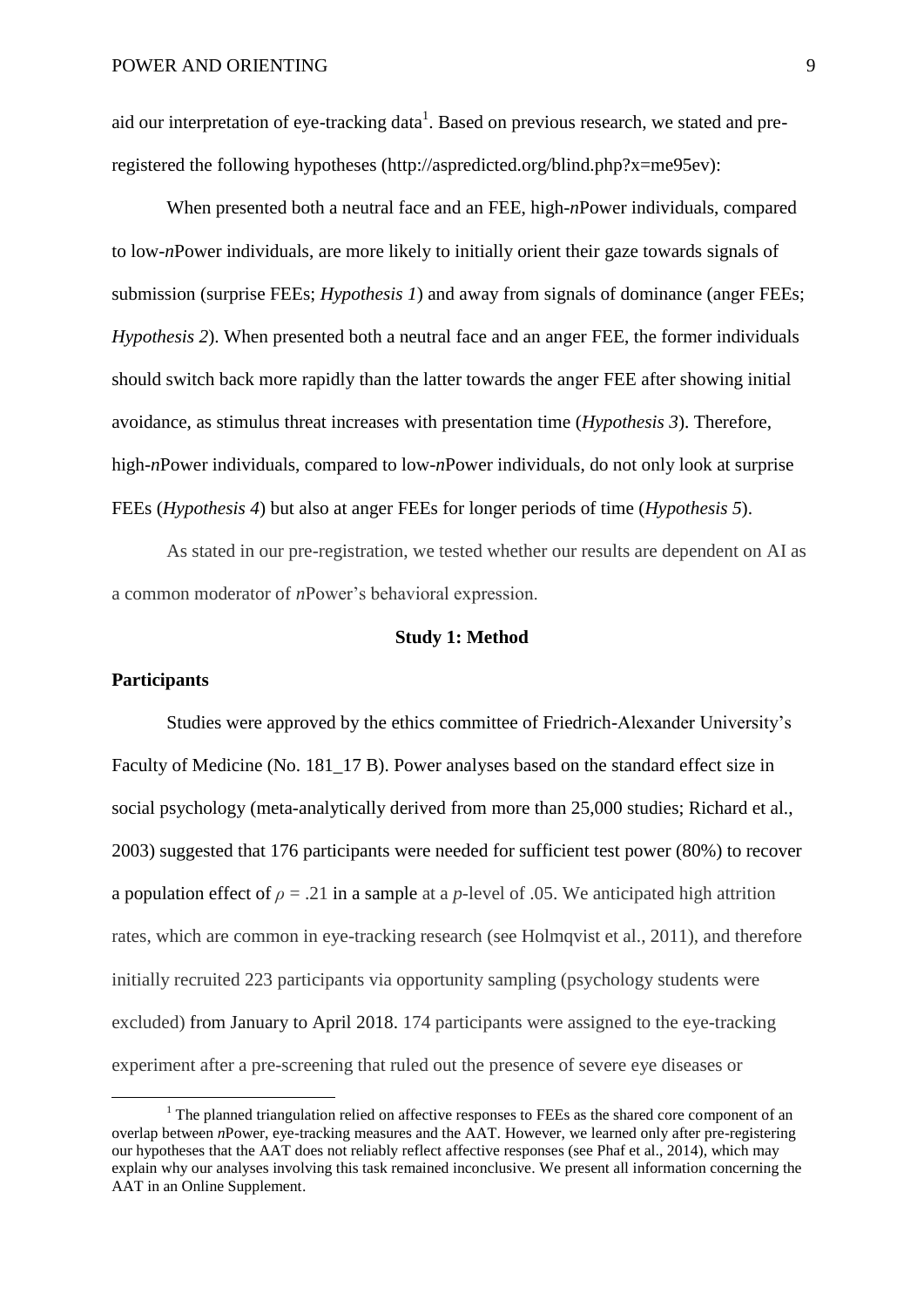participants' reliance on corrective lenses. Participants who did not pass the pre-screening were assigned to another study that was unrelated to our eye-tracking approach. The eyetracking experiment was completed by only 165 participants, with attrition due to experimenter error ( $n = 6$ ), intentional cancellation ( $n = 2$ ), and technical problems ( $n = 1$ ). Two additional participants were excluded after finishing the experiment because of their late disclosure of being a psychology major. Further participants had to be excluded only for specific sets of analyses, as their data collected in specific tasks was considered invalid. Details are given below. A sample description after general exclusions and numbers of specific exclusions can be found in Table 1.

#### **Table 1**

*Sample Descriptions after General Exclusions and Number of Specific Exclusions*

|                        | Study 1                            | Study 2      |
|------------------------|------------------------------------|--------------|
| $\boldsymbol{N}$       | 163                                | 187          |
| Sex                    | $102 \nvert\ 2 \quad 61 \nvert\ 3$ | $108\degree$ |
| Age $(M, SD)$          | 24.65, 6.83                        | 25.63, 7.59  |
| Education              | 88%                                | 87%          |
| Nationality            | 87%                                | 87%          |
| <b>Exclusions: PSE</b> | 11                                 |              |
| Exclusions: ET         | 18                                 | 58           |
| Exclusions: PSE & ET   | 29                                 | 58           |

*Note.* Education describes the proportion of participants with the German *Abitur*  $(\approx A \text{ levels})$  or higher as their highest educational attainment in our samples. Nationality describes the proportion of native Germans in our samples. Additional exclusions refer to sets of analyses involving Picture-Story-Exercise (PSE) and/or eyetracking (ET).

## **Design**

The eye-tracking paradigm had a repeated-measures design with eye-tracking outcome measures (initial orienting and gaze duration) as dependent variables, FEE type (anger vs. surprise) as experimentally varied within-subjects factor as well as *n*Power and AI as measured continuous between-subjects predictors. Sender sex (female vs. male) and hemifield of FEE presentation (left vs. right) were balanced across trials.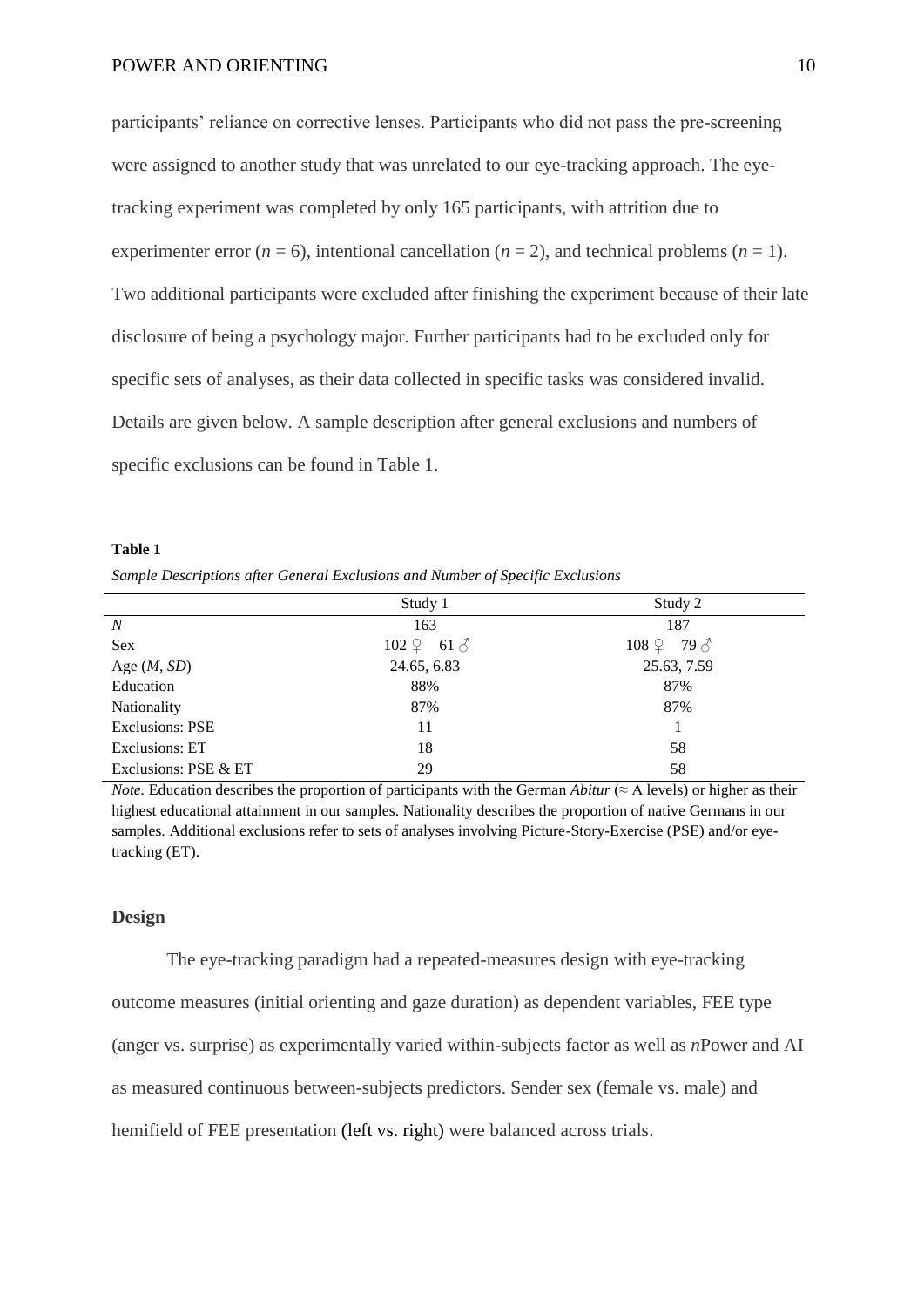## **Materials**

# *Motive Assessment*

*n*Power and AI were measured with a PC-administered standard PSE (Pang & Schultheiss, 2005), following procedures described in Schultheiss and Pang (2007). Six pictures were presented in random order and for 10 seconds each. After each presentation, participants had up to four minutes to type a short imaginative story into a textbox.

The resulting stories were coded for power motive imagery based on the *Manual for Scoring Motive Imagery in Running Text* by Winter (1994). In brief, *n*Power was coded for (a) strong, forceful actions, (b) control or manipulation, (c) impressing, persuading, or convincing others, (d) providing unsolicited help, (e) a concern with fame or prestige, and (f) the elicitation of strong emotions in others. Deviating from Winter's (1994) recommendations, motive imagery was scored in each sentence in which it occurred and in multiple instances per sentence if imagery differed by subcategory (a to f). This approach increases reliability by reducing the occurrence of coding errors (Schönbrodt et al., 2013) and has been used previously (e.g., Janson et al., 2018). Two coders who previously exceeded 85% interscorer-agreement with an expert in training materials and who were blind with regard to participants' eye-tracker data independently coded all PSEs using *PSEcoder* (Frisch & Schultheiss, 2012).

Motive sum scores, word count, and AI (German words "nicht" and "Nicht" as well as common alternative spellings "NICHT" and "nihct"; see Langens, 2010; Schultheiss, Riebel et al., 2009) were automatically determined by *PSEcoder.* Interrater reliability for *n*Power was excellent (Pearson's  $r = .90$ ) and scores of both coders were averaged to arrive at a final *n*Power score. Because 11 participants had not provided stories for every picture and/or had written less than 30 words per story on average, they were excluded from further analyses including PSE-variables (see Smith, 1992). Because raw scores for *n*Power and AI were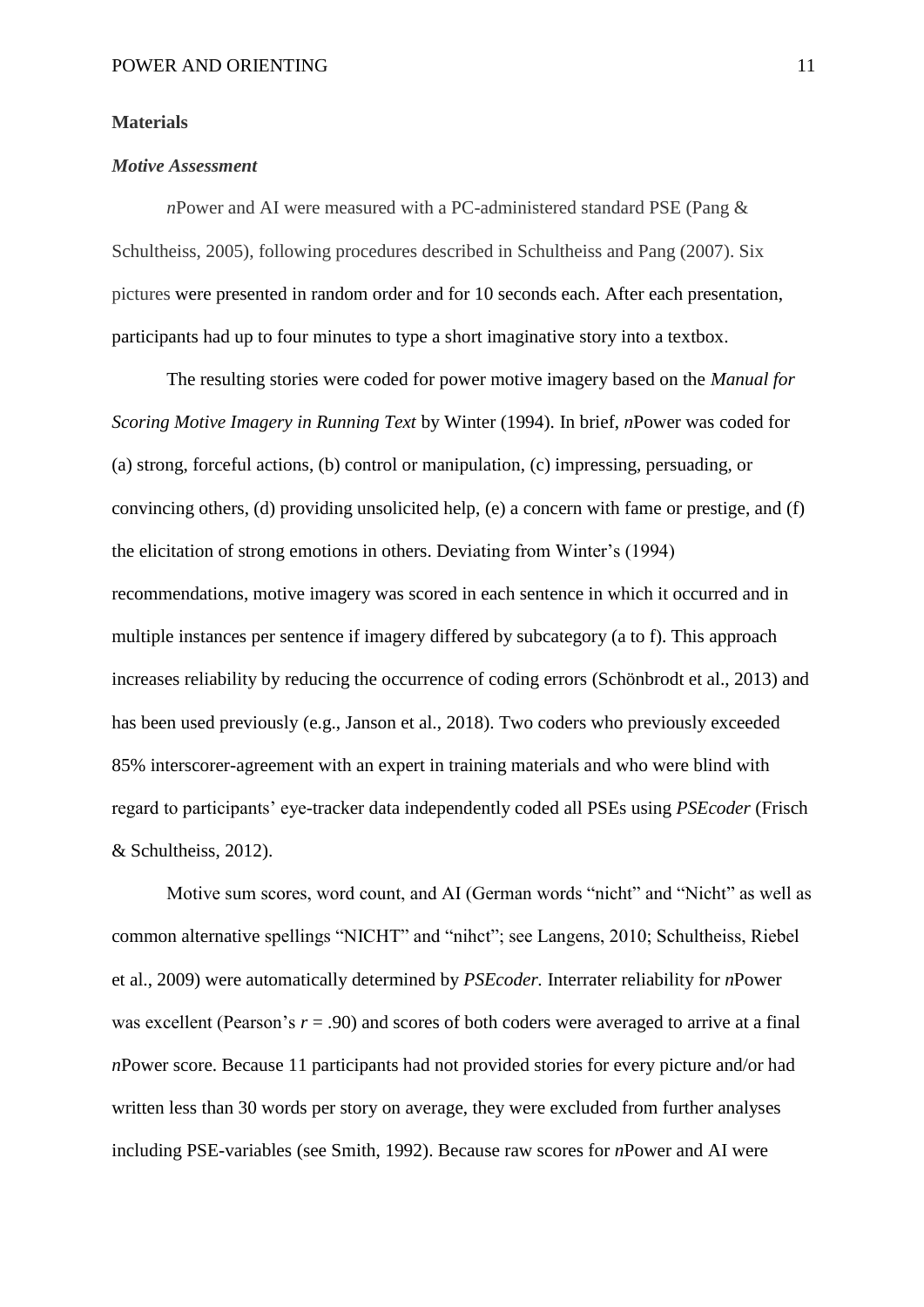skewed, we subjected them to a square-root transformation after adding 1 (see Smith, 1992). To account for individual differences in writing fluency, the resulting scores were residualized for story word count using linear regression analysis and then transformed into *z*scores (see Schönbrodt et al., 2020; Schultheiss & Pang, 2007).

#### *Stimulus Material*

Stimuli for the eye-tracking experiment were chosen from the *Standardized and Motivated Facial Expression of Emotion Stimulus Set* (*SMoFEE*), a picture pool that was developed and validated by Skiendziel et al. (2019). The picture sets contain series of standardized colored photographs of Caucasians showing neutral facial expressions and FEEs. First, we sorted the FEEs of interest by their rated intensity based on Rösch (2012) and then eliminated pictures with a correct classification rate < .80. Next, we chose the required number of pictures by intensity rank. Female and male pictures were selected in equal proportions. Contingent on FEE selection, neutral expressions for the same individuals who were included in the FEE set were used to form pairs. This approach ensured that the resulting pairs were naturally matched in terms of physical properties (e.g., luminance, coloring, size and contrast) and facial physiognomy (see Köllner et al., 2019).

# *Eye-Tracking*

Gaze data were recorded with a Tobii TX300 desk-mounted eye-tracker operated at 120 Hz, using a dark-pupil corneal reflection method. Participants were seated 660 mm away from the screen and head position was maintained using a chinrest. According to the manufacturer, the eye-tracker achieves an average accuracy of 0.4° and an average precision of 0.15° after successful 5-point-calibration (Tobii Technology, 2010). Temporal precision was controlled via integration of tracking device, monitor (23″ TFT, 1920 x 1080 pixel resolution), and a software plugin provided by the manufacturer. As the eye-tracker software does not provide exact scores for accuracy and precision, participants completed an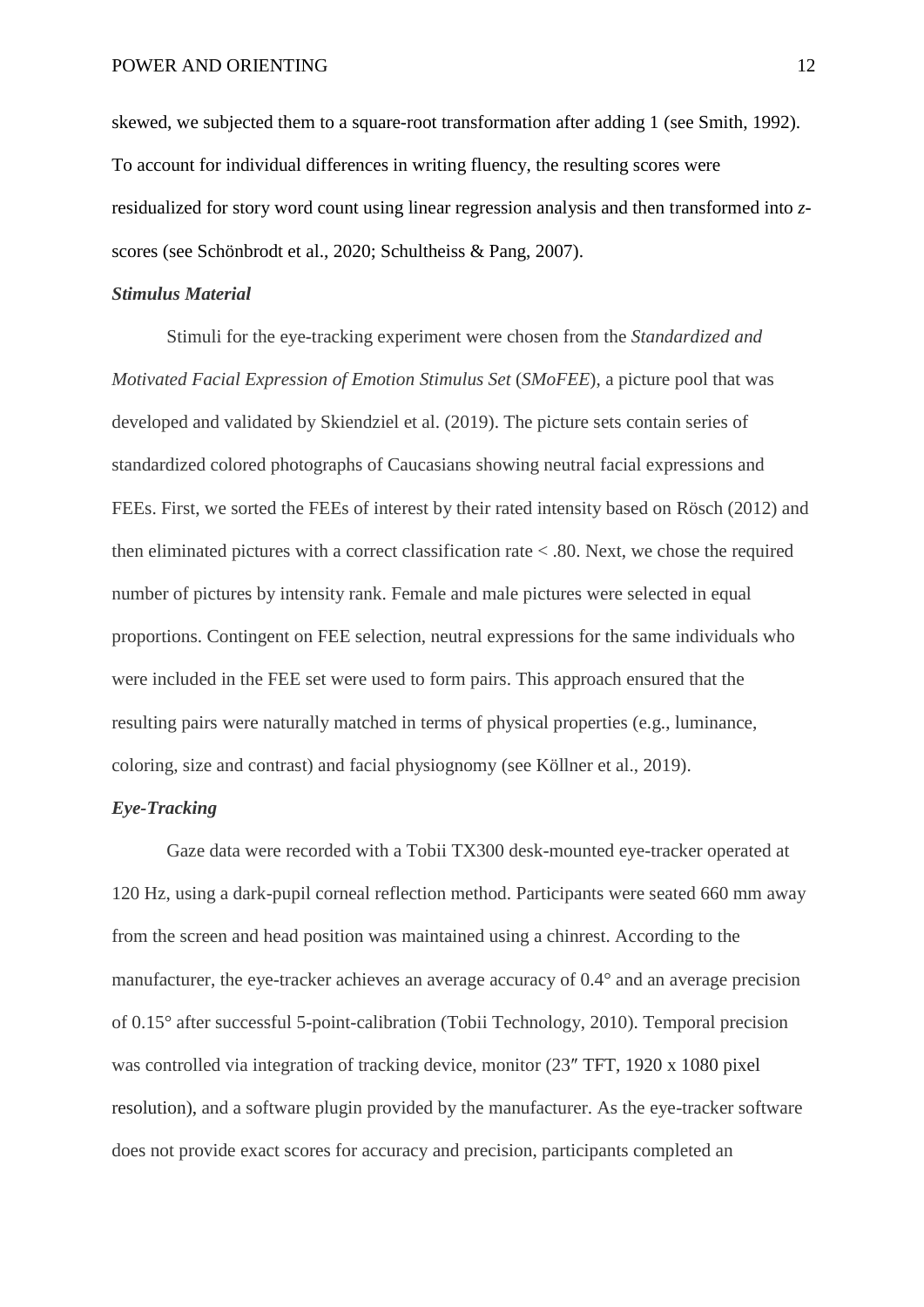additional calibration validation procedure (see Holmqvist et al., 2011) before they proceeded to the eye-tracking task. It took place immediately after calibration and required participants to attend three points on the screen that were relevant for the experiment (center, location of left/right stimulus) for 2000 ms each.

The eye-tracking task was designed to recreate the key properties of the dot-probe task used by Schultheiss and Hale (2007) and was similar in this regard to previous studies of attentional orienting (e.g., Field et al., 2004; Mogg et al., 2003). Each trial started with the presentation of a central fixation cross for 1500 ms, which participants were instructed to attend to. When participants' gaze did not align with the fixation cross after this time period, the fixation cross was shown again with a warning that reminded participants to attend to the fixation cross. Only when participants had complied, the fixation cross vanished and a picture pair of the same individual (FEE vs. neutral expression) appeared for 2000 ms to the left and right with their midpoints deviating 7.56° from center and a size of 5.17° x 7.58°. The task was comprised of 20 trials each featuring anger FEEs and surprise FEEs. Trials were balanced regarding sender sex and hemifield of FEE presentation. Ten trials with fear FEEs were added for explorative purposes. All 50 trials were presented in random order.

Blinks and other events that caused the device to lose pupil and corneal reflection were cleaned from raw data. Cleaning resulted in the loss of 0.64% of data in the eye-tracking task after exclusion of invalid cases. To account for differences in response time and saccades towards the fixation points, the first 500 ms were cut from calibration validation trials. Calibration validation resulted in an average accuracy of 1.02° and average precision of 0.32° after exclusion of invalid cases, which we deemed acceptable for our purposes, considering stimulus size and extracted oculomotor events.

Each critical trial was analyzed regarding initial orienting and gaze duration after FEEs and neutral expressions had been overlaid with distinct areas of interest (AOIs)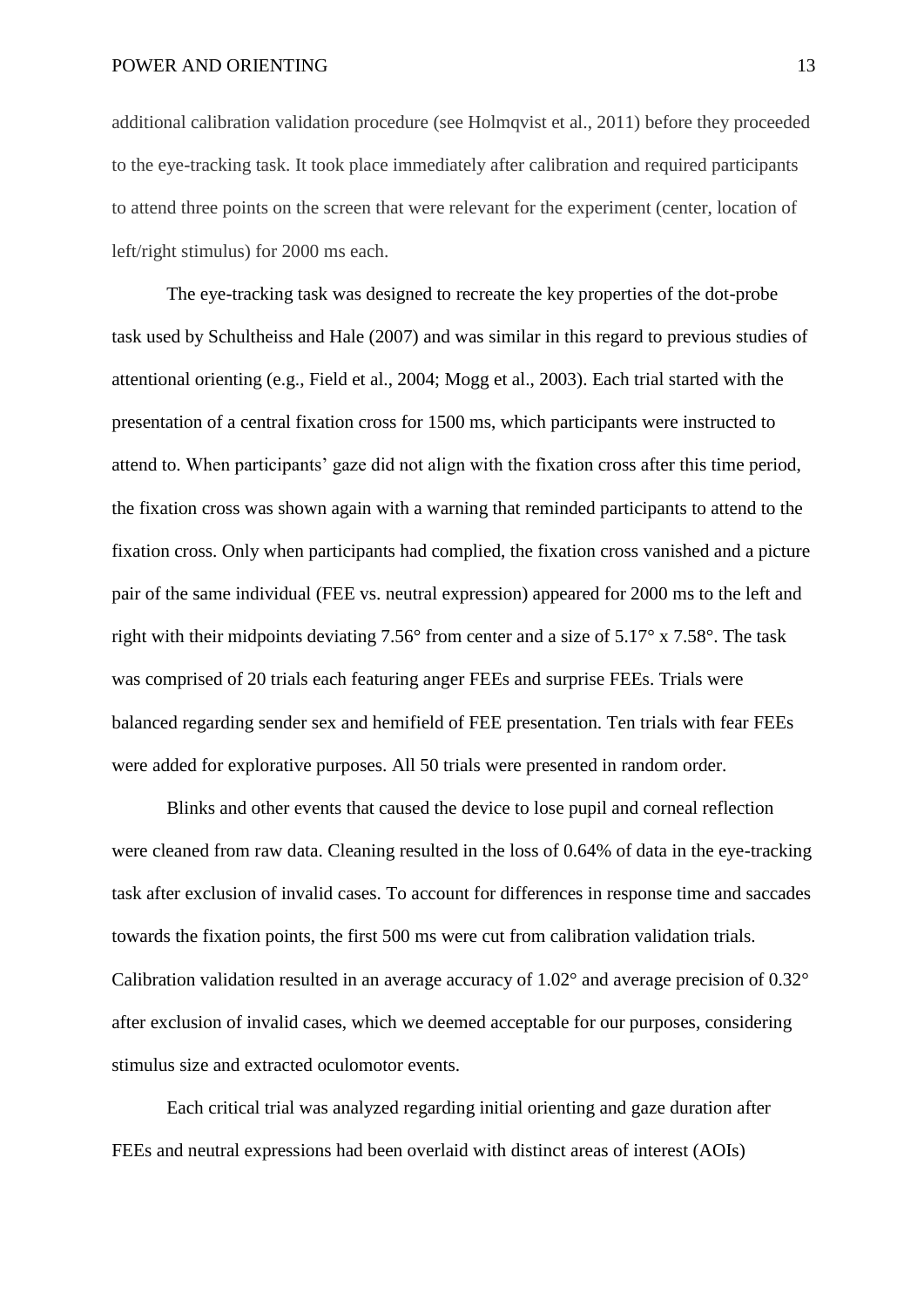corresponding to stimulus size. Considering the quality of our data, we refrained from detecting and analyzing fixations. Initial orienting was defined as the first entrance into an AOI after stimulus onset and served as an indicator of oculomotor approach/avoidance reflecting motivational salience (Bromberg-Martin et al., 2010). A first entrance into the FEE AOI was coded as "1" and a first entrance into the neutral-face AOI was coded as "0". Within each category of stimulus type, scores were summed and divided by the number of trials during which participants had shown any oculomotor reaction. Resulting values could range from 0 (maximum bias towards neutral faces) to 1 (maximum bias towards FEE) with .50 as a midpoint of the scale (no bias). Gaze duration (in ms) was defined as the total time participants' gaze dwelled within AOIs and was used as an indicator of interest in and information value of a stimulus (Holmqvist et al., 2011). Values of gaze duration were averaged within categories of stimulus type. Specifically for the testing of *Hypothesis 3*, we also determined a switch-back latency (in ms), which was defined as the entry time (latency from stimulus onset until the first entrance into the FEE AOI) in trials that participants had begun with an initial avoidance of the FEE. Task structure and computation of basic eyetracking measures is shown in Figure 1.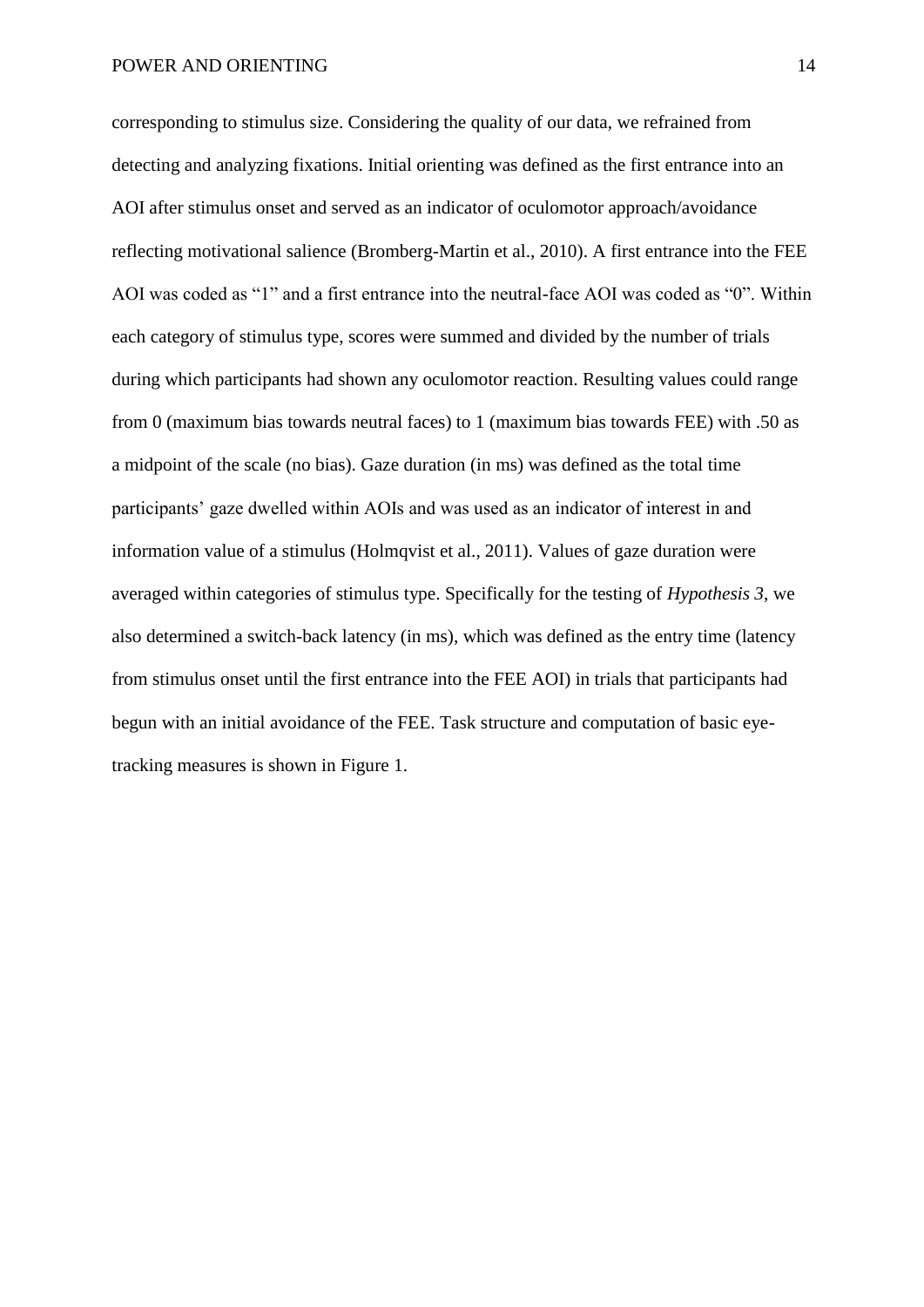## POWER AND ORIENTING 15

#### **Figure 1**



*Task Structure and Computation of Basic Eye-Tracking Measures*

*Note*. FEE = facial expression of emotion, AOI = area of interest. Schematic visualization of task structure is true to scale. Basic eye-tracking measures are illustrated in the double-lined box in the bottom-right corner.

After preparation of gaze data, it became apparent that several data sets had to be excluded for analyses involving eye-tracking measures. First, we excluded four participants because more than 20% of critical data points were deleted in the process. Second, three additional participants were excluded because their gaze had not left the central AOI in more than 20% of critical trials. Deviating from our pre-registration, we had to apply the following additional restrictions that we had not foreseen: Six participants were excluded because they had shown stereotypical behavior (always orienting to the right/left, irrespective of presented stimuli) and five participants were excluded because the average accuracy of their gaze data was beyond  $3^\circ$  in spite of a seemingly successful calibration. Entry times and gaze durations were not normally distributed. Thus, entry times were subjected to log-transformation and subsequent winsorization (1.5%) and gaze durations to winsorization (1.5%) only, yielding improved distribution characteristics.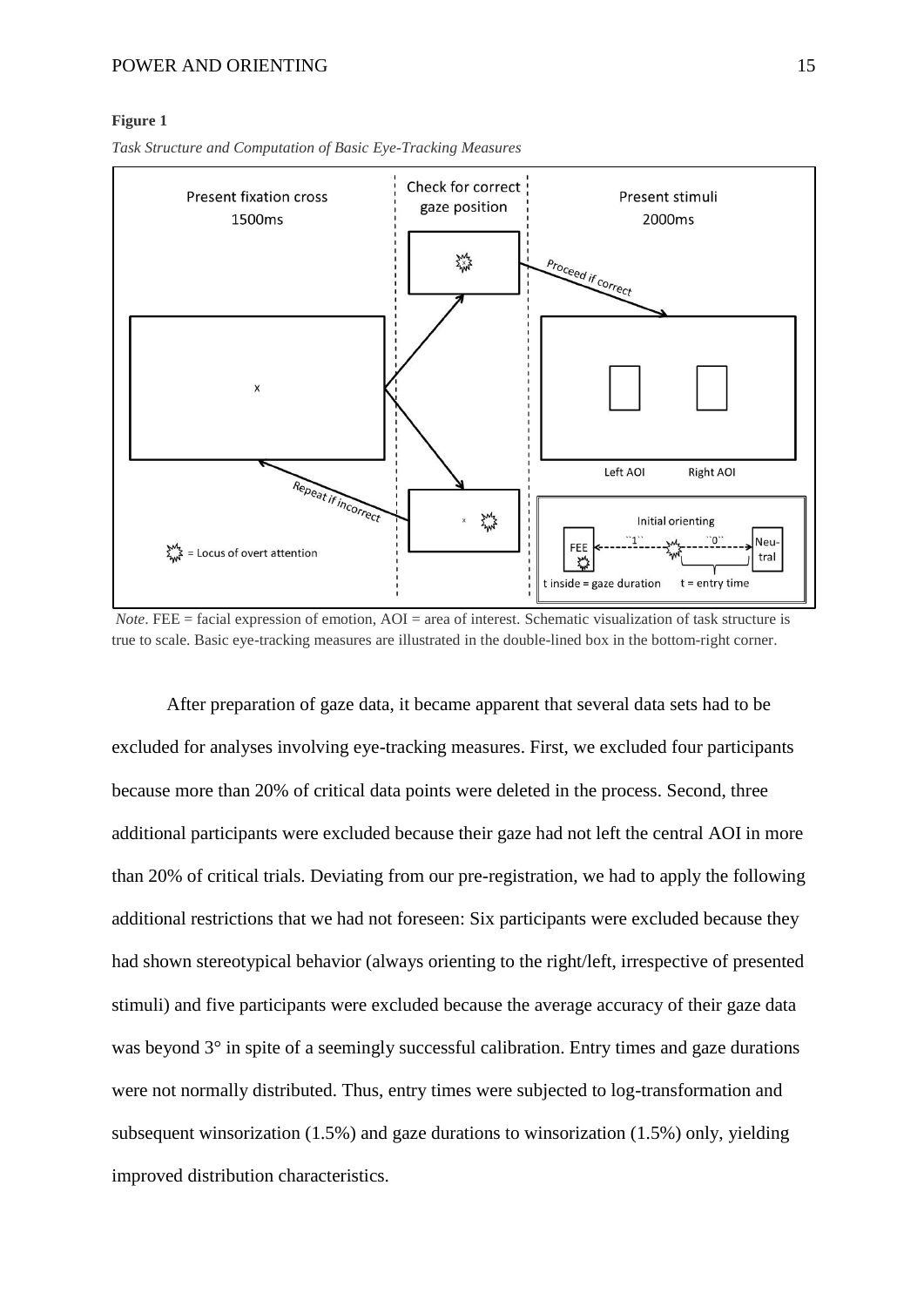## **Procedure**

After they had signed an informed consent form and passed the pre-screening, participants worked on standardized computer tasks in single cabins with artificial ceiling lighting. Tasks were programmed in Inquisit 5.0.6.0. Sessions began with the PSE to reduce influences originating from the test situation on our motive measure (Bosson et al., 2000; Schultheiss & Pang, 2007). The eye-tracking task and AAT came next. Before eye-tracking, participants had to remove corrective lenses and their make-up to improve the validity of the image analysis algorithm (see Holmqvist et al., 2011). Then, participants worked on several tasks that were unrelated to our hypotheses and provided demographic information. After completion of all tasks, participants received their reward (money or the opportunity to obtain individual feedback) and were debriefed.

## **Statistical Analyses**

We used SYSTAT 13.00.05 for data management, preparation, and analyses. Oculomotor events were extracted from gaze data with MATLAB 9.1.0.441655. Bayesian analyses were performed in JASP 0.14.1. Analysis scripts for all reported results, data files, and output files are available at the Open Science Framework

(https://osf.io/c7ena/?view\_only=2f07543416e6485f8c7cfe26acd95c72).

# **Study 1: Results**

# **Descriptive Statistics**

Table 2 shows descriptive statistics and intercorrelations of all variables. High correlations between temporal eye-tracking measures should not be overinterpreted as their interdependence most likely arises from fixed trial durations (see Holmqvist et al., 2011) and participants' oculomotor signature (see Bargary et al., 2017).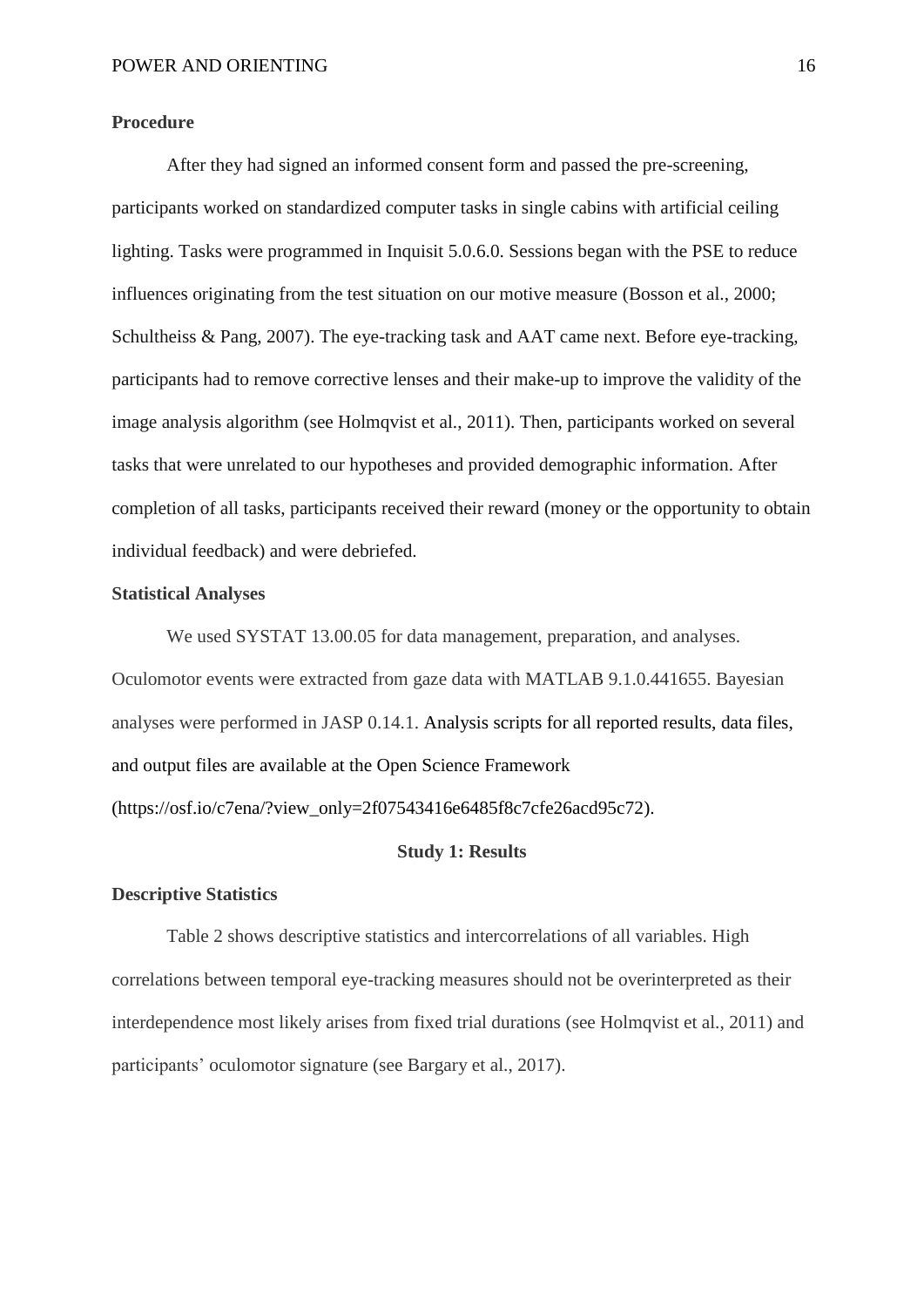## **Table 2**

*Descriptive statistics and correlations for Studies 1 and 2*

|                        | Study 1 |           |                             | Study 2 |  | Correlation matrices: Study 1 \ Study 2 |        |        |                          |                          |        |                          |         |  |
|------------------------|---------|-----------|-----------------------------|---------|--|-----------------------------------------|--------|--------|--------------------------|--------------------------|--------|--------------------------|---------|--|
|                        | M       | <i>SD</i> | M                           | SD      |  |                                         | 2.     | 3.     | 4.                       | 5.                       | 6.     | 7.                       | 8.      |  |
| 1. $n$ Power           | 7.54    | 3.78      | 4.67                        | 2.77    |  |                                         | .06    | $-.02$ | $-.15$                   | $-.06$                   | $-.13$ | .05                      | $-.09$  |  |
| 2. AI                  | 5.44    | 3.63      | 4.85                        | 3.66    |  | .09                                     | ٠      | .01    | .06                      | $-.05$                   | $-.01$ | $-.01$                   | $-.04$  |  |
| 3. Story word count    |         |           | 590.40 168.04 567.52 186.22 |         |  | .00                                     | .00    | ٠      | .06                      | $-.17$                   | $-.03$ | $-.17$                   | $.18*$  |  |
| Anger FEEs             |         |           |                             |         |  |                                         |        |        |                          |                          |        |                          |         |  |
| 4. Initial orienting   | .50     | .07       | .50                         | .06     |  | $-.17$                                  | .17    | .07    | $\overline{\phantom{a}}$ | .05                      | $-.02$ | .00                      | $-.08$  |  |
| 5. Switch-back latency | 925.47  |           | 170.80 726.23 108.84        |         |  | .00.                                    | $-.11$ | .10    | .03                      | $\overline{\phantom{0}}$ | .04    | .16                      | .08     |  |
| 6. Gaze duration       | 816.51  |           | 99.14 717.99 114.45         |         |  | $-.02$                                  | .07    | .11    | .00.                     | $-.10$                   | ٠      | .04                      | $.45**$ |  |
| Surprise FEEs          |         |           |                             |         |  |                                         |        |        |                          |                          |        |                          |         |  |
| 7. Initial orienting   | .53     | .08       | .53                         | .06     |  | $-.07$                                  | .04    | $-.07$ | $-.06$                   | .00.                     | $-.04$ | $\overline{\phantom{0}}$ | $-.08$  |  |
| 8. Gaze duration       | 854.01  | 107.46    | 771.94                      | 129.75  |  | .10                                     | .01    | .14    | $-.09$                   | $-.13$                   | $59**$ | .02                      |         |  |

*Note. N* ranges from 134 to 152 in Study 1 (below diagonal) and from 129 to 186 in Study 2 (above diagonal) depending on respective tasks. *n*Power = implicit need for power, AI = activity inhibition, FEE = facial expression of emotion. Motive raw scores were used for computation of *M* and *SD*; word-count residualized scores were used for calculating correlation coefficients. Bias scores that were significantly different from the midpoint of the scale were underlined.

\*\*  $p < .01$ , \*  $p < .05$ .

# **Hypothesis Testing**

In line with our pre-registration, we tested our hypotheses using multiple regression analyses with *n*Power and AI as predictors of the respective target variables (see Table 3). Main and interaction effects were tested hierarchically. As expected, we observed that *n*Power predicted initial orienting away from anger FEEs. Thus, *Hypothesis 2* was supported. Additionally, we observed that AI had an additive opposing effect, predicting initial orienting towards anger FEEs. We had to reject all other hypotheses. All interaction terms remained insignificant. Analyses were rerun after exclusion of flagged outliers but statistical conclusions regarding our hypotheses remained unchanged. Figure 2 visualizes the time courses of average attentional orienting in high- and low-*n*Power individuals and compares them to the prototypical time courses representing our hypotheses.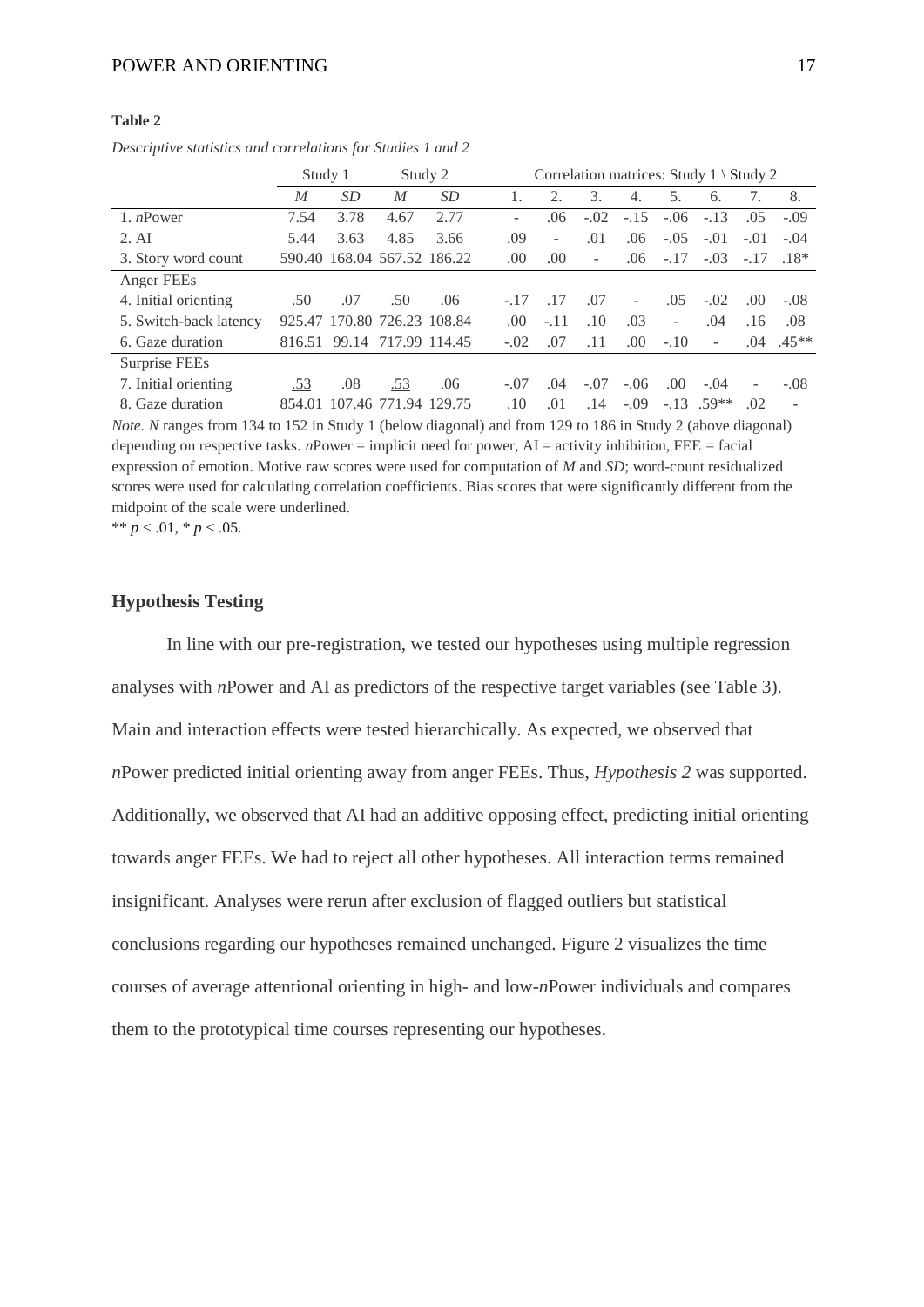## **Figure 2**



*Expected and Observed Time Courses of Overt Attentional Allocation*

*Note*. Schematic plots in first row illustrate the expected time courses of overt attentional allocation during presentation of FEEs. Line plots below show the actual averaged results across studies. After assignment of orienting scores to every time stamp (FEE: 1; neutral face: -1; whitespace: 0), trials were divided evenly into partitions of 80ms. Orienting scores were averaged within partitions as well as across trials and participants for both anger and surprise FEEs. Trials without any oculomotor reaction were excluded. Average scores were plotted against time for individuals low and high in the implicit need for power (*n*Power; assignment via median-split for illustrative purposes only after exclusions and data preparation; dotted lines). Scores for relative attentional bias were computed by subtracting scores of low-*n*Power individuals from those of high-*n*Power individuals. Continuous lines show estimated polynomial trends regarding the respective time courses.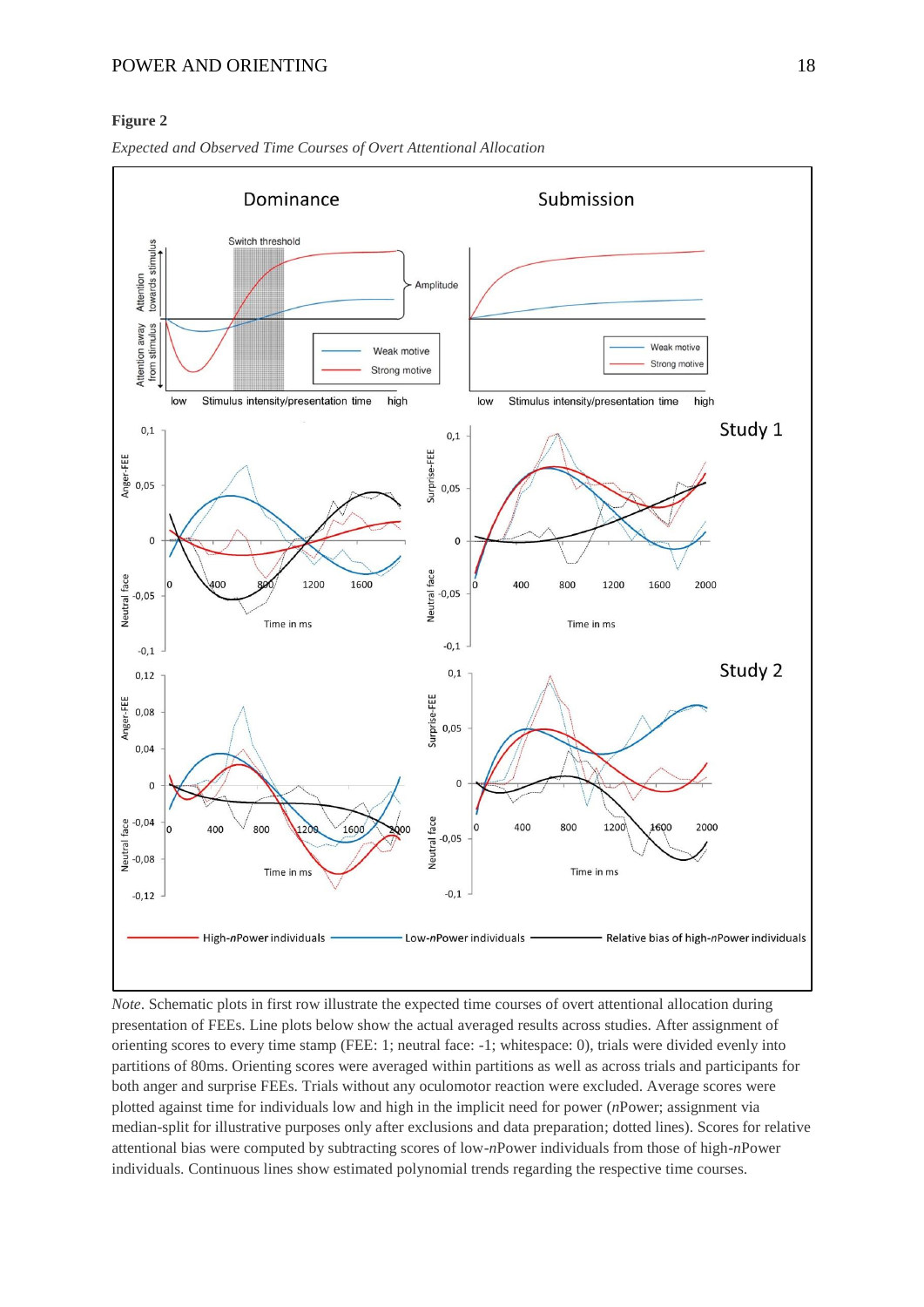| Hypothesis Testing by Hierarchical Regression Analyses and Bayesian Linear Regression in Studies 1 and 2 |  |  |  |  |  |
|----------------------------------------------------------------------------------------------------------|--|--|--|--|--|
|                                                                                                          |  |  |  |  |  |

|                                                                               | Study 1                                                   |           |        |                  |                | Study 2   |                |                  |       |        |                  |                |           |        |
|-------------------------------------------------------------------------------|-----------------------------------------------------------|-----------|--------|------------------|----------------|-----------|----------------|------------------|-------|--------|------------------|----------------|-----------|--------|
|                                                                               | $\boldsymbol{B}$                                          | $\cal SE$ | β      | t                | $\overline{p}$ | $BF_{10}$ | $BF_i$         | $\boldsymbol{B}$ | SE    | β      | $\boldsymbol{t}$ | $\overline{p}$ | $BF_{10}$ | $BF_i$ |
| <i>Hypothesis 1: n</i> Power predicts initial orienting towards surprise FEEs |                                                           |           |        |                  |                |           |                |                  |       |        |                  |                |           |        |
| $n$ Power                                                                     | $-0.006$                                                  | 0.007     | $-.08$ | $-0.87$ .39 0.26 |                |           | 0.19           | 0.003            | 0.005 | .05    | 0.54             | .29            | 0.58      | 0.51   |
| AI                                                                            | 0.003                                                     | 0.007     | .04    | 0.44             | .66            | 0.20      | 0.16           | $-0.001$         | 0.006 | $-.01$ | $-0.13$          | .90            | 0.69      | 0.60   |
| $n$ Power x AI                                                                | 0.002                                                     | 0.007     | .02    | 0.28             | .78            | 0.03      | 0.05           | $-0.005$         | 0.006 | $-.07$ | $-0.80$          | .42            | 0.31      | 0.33   |
| <i>Hypothesis 2: nPower predicts initial orienting towards anger FEEs</i>     |                                                           |           |        |                  |                |           |                |                  |       |        |                  |                |           |        |
| $n$ Power                                                                     | $-0.012$                                                  | 0.006     | $-.17$ | $-2.04$ .02      |                | 1.02      | 1.43           | $-0.009$         | 0.005 | $-.16$ | $-1.76$          | .04            | 2.98      | 3.11   |
| AI                                                                            | 0.012                                                     | 0.006     | .17    | 2.02             | .05            | 0.98      | 1.40           | 0.004            | 0.005 | .07    | 0.82             | .41            | 0.78      | 1.42   |
| $n$ Power x AI                                                                | $-0.001$                                                  | 0.006     | $-.02$ | $-0.24$          | .81            | 0.50      | 0.45           | $-0.002$         | 0.005 | $-.03$ | $-0.29$          | .77            | 2.23      | 1.32   |
| Hypothesis 3: nPower predicts switch-back latency towards anger FEEs          |                                                           |           |        |                  |                |           |                |                  |       |        |                  |                |           |        |
| $n$ Power                                                                     | 0.27                                                      | 14.79     | .00    | 0.02             | .99            | 0.19      | 0.16           | $-0.008$         | 0.013 | $-.06$ | $-0.65$          | .26            | 0.83      | 0.75   |
| AI                                                                            | $-19.29$                                                  | 15.50     | $-.11$ | $-1.24$          | .22            | 0.38      | 0.27           | $-0.007$         | 0.013 | $-.04$ | $-0.49$          | .63            | 0.78      | 0.74   |
| $n$ Power x AI                                                                | 17.05                                                     | 15.64     | .09    | 1.09             | .28            | 0.06      | 0.09           | 0.005            | 0.014 | .03    | 0.39             | .70            | 0.48      | 0.51   |
| Hypothesis 4: nPower predicts gaze duration on surprise FEEs                  |                                                           |           |        |                  |                |           | Long trials    |                  |       |        |                  |                |           |        |
| $n$ Power                                                                     | 10.18                                                     | 8.80      | .10    | 1.16             | .12            | 0.34      | 0.24           | $-10.83$         | 11.49 | $-.08$ | $-0.94$          | .35            | 0.40      | 0.38   |
| AI                                                                            | 0.78                                                      | 9.22      | .01    | 0.08             | .93            | 0.19      | 0.16           | $-4.05$          | 11.88 | $-.03$ | $-0.34$          | .73            | 0.73      | 0.57   |
| $n$ Power x AI                                                                | 7.47                                                      | 9.32      | .07    | 0.80             | .42            | 0.04      | 0.07           | $-4.53$          | 12.33 | $-.03$ | $-0.37$          | .71            | 0.17      | 0.19   |
|                                                                               |                                                           |           |        |                  |                |           |                |                  |       |        | Short trials     |                |           |        |
|                                                                               |                                                           |           |        |                  |                | $n$ Power |                | 0.15             | 4.51  | .00    | 0.03             | .97            | 0.19      | 0.15   |
|                                                                               |                                                           |           |        |                  |                | AI        |                | $-3.55$          | 4.66  | $-.07$ | $-0.76$          | .45            | 0.25      | 0.17   |
|                                                                               |                                                           |           |        |                  |                |           | $n$ Power x AI | 0.92             | 4.84  | .02    | 0.19             | .85            | 0.02      | 0.04   |
|                                                                               | Hypothesis 5: nPower predicts gaze duration on anger FEEs |           |        |                  |                |           |                | Long trials      |       |        |                  |                |           |        |
| $n$ Power                                                                     | $-1.87$                                                   | 7.74      | $-.02$ | $-0.24$          | .81            | 0.19      | 0.14           | $-15.18$         | 10.09 | $-.13$ | $-1.51$          | .13            | 1.07      | 0.99   |
| AI                                                                            | 6.15                                                      | 8.12      | .07    | 0.76             | .45            | 0.24      | 0.17           | 0.39             | 10.43 | .00    | 0.04             | .97            | 0.68      | 0.71   |
| $n$ Power x AI                                                                | 3.63                                                      | 8.22      | .04    | 0.44             | .66            | 0.03      | 0.04           | $-0.35$          | 10.83 | .00    | $-0.03$          | .97            | 0.52      | 0.55   |
|                                                                               |                                                           |           |        |                  |                |           |                |                  |       |        | Short trials     |                |           |        |
|                                                                               |                                                           |           |        |                  |                | $n$ Power |                | $-5.23$          | 3.68  | $-.13$ | $-1.42$          | .16            | 0.46      | 0.33   |
|                                                                               |                                                           |           |        |                  |                | AI        |                | 0.99             | 3.81  | .02    | 0.26             | .80            | 0.19      | 0.18   |
|                                                                               |                                                           |           |        |                  |                |           | $n$ Power x AI | $-4.75$          | 3.93  | $-.11$ | $-1.21$          | .23            | 0.08      | 0.13   |

*Note*. Study 1:  $N = 134$ . Study 2:  $N = 129$ . *n*Power = implicit need for power. AI = activity inhibition, *BFi* = inclusion Bayes factor. Tests of effects regarding *n*Power in the predicted direction were one-sided. Main effects were tested in a first step without inclusion of the interaction terms. Interaction terms were tested hierarchically in a second step. Bayes factors were computed by remodeling our analyses as Bayesian linear regressions with Jeffreys-Zellner-Siow parameter priors (*r* scale = 0.354) and beta-binomial model priors ( $\alpha = \beta = 1$ ). Where possible, Bayes factors for Study 2 were computed as evidence-updated replication Bayes factors (see Ly et al., 2019).

# **Study 1: Summary**

In Study 1, *n*Power only predicted initial orienting away from anger FEEs but not switch-back latency or gaze durations. Initial orienting towards anger FEEs was associated with AI. Meaningful associations with attentional orienting towards surprise FEEs were absent. Relationships with *n*Power were not moderated by AI.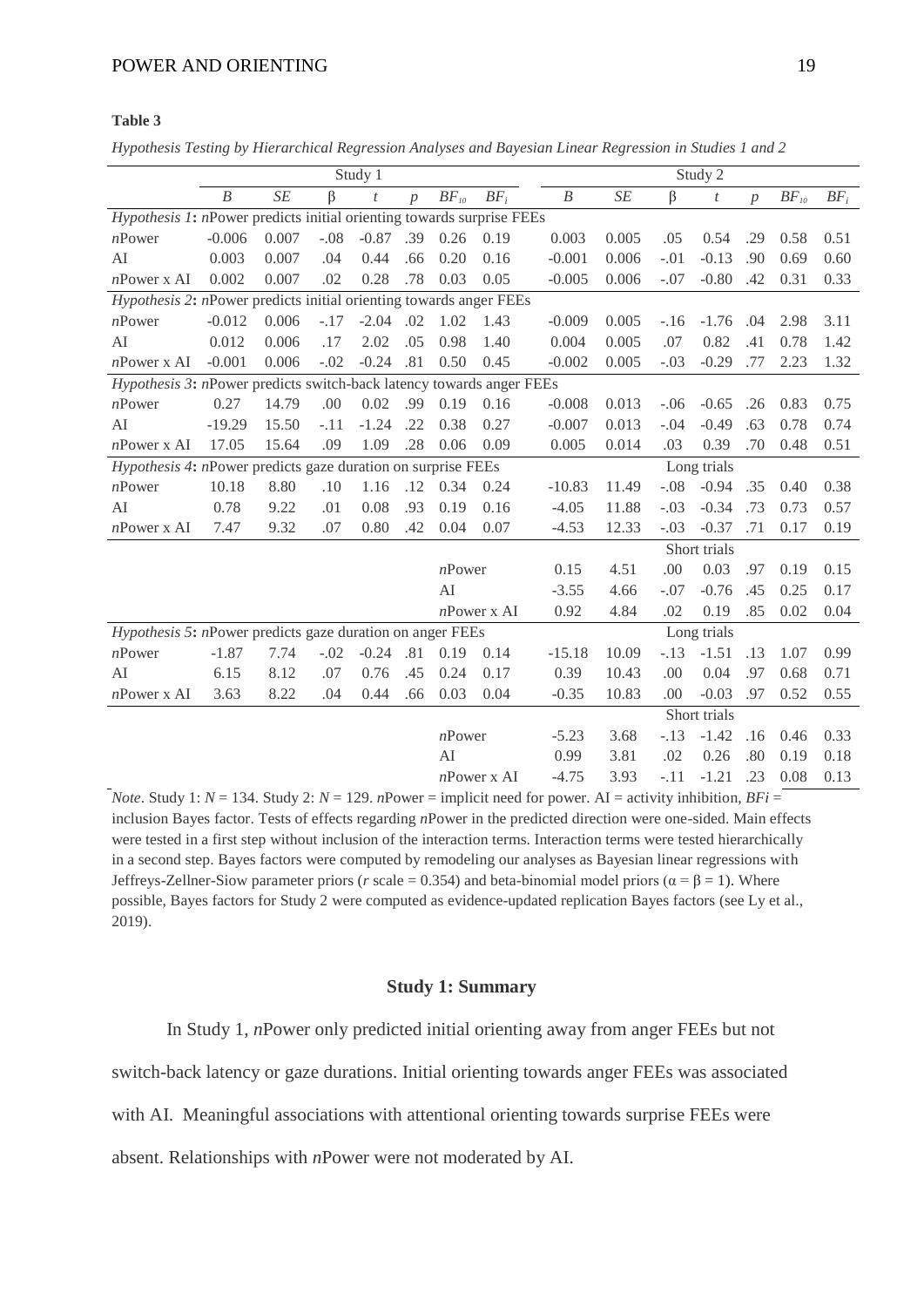### **Study 2: Method**

## **Overarching Design Features**

In Study 2, we aimed to replicate our findings from Study 1 with higher-quality eyetracking data. We tested the same pre-registered hypotheses, but readjusted the eye-tracking task, its implementation and associated exclusion criteria

# (http://aspredicted.org/blind.php?x=ic7cs6).

Study design was the same as in Study 1 and data was collected from January to April 2019. Apart from changes in the eye-tracking task, procedures were identical.

Inter-scorer agreement for *n*Power was .76. One participant had to be excluded due to an average story length < 30 words.

# **Participants**

261 participants were recruited via opportunity sampling. 191 participants were assigned to the eye-tracking experiment after pre-screening. The experiment was completed by only 188 participants due to three cases of technical problems. One participant turned out to be intoxicated after completion and was excluded from all analyses. Additional participants had to be excluded only for specific sets of analyses. See Table 1 for a sample description after general exclusions and the number of exclusions resulting from combinations of criteria.

# **Materials**

#### *Eye-Tracking*

Gaze data were recorded as described in Study 1. Room lighting was changed to indirect lighting, as gaze estimation was more precise under these conditions in a pretest. To reduce vibration inherent to the testing system, chinrest and input devices were moved to a small desk in front of the table that held the tracking device. Positioning was readjusted to maintain a viewing distance of 660mm. Calibration and calibration validation procedures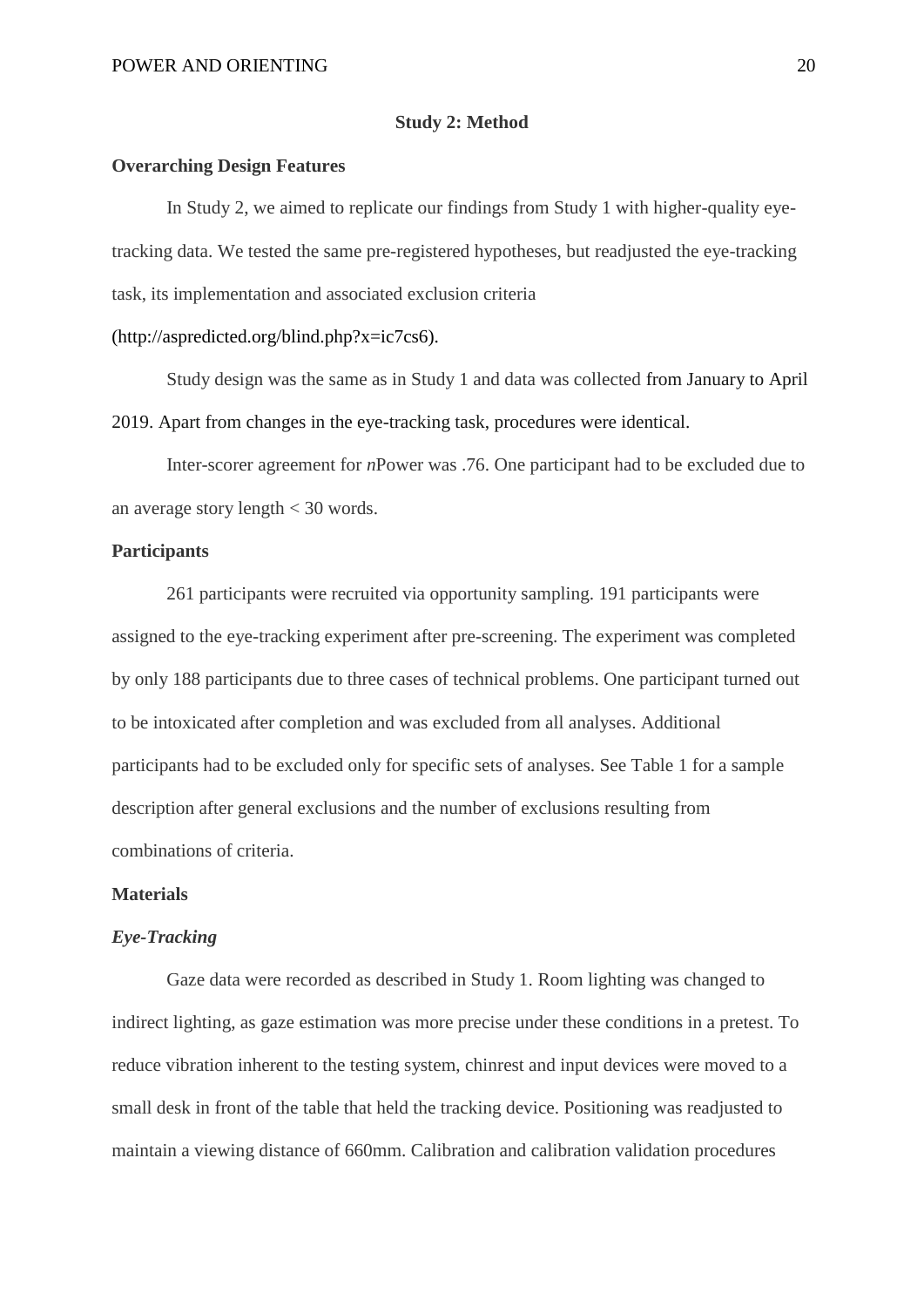**.** 

were identical. We included a calibration training procedure at the beginning of the task and a standard 5-point-recalibration that took place after the first half of the task to reduce offset.

While stimuli remained the same, the task was redesigned with the aim of improving data quality. The number of critical trials was doubled to reduce measurement error. The structure of critical trials was almost identical, with the exception that picture presentation times were varied (half the pictures were presented for 1000ms, the other half for 2000ms) to reduce rhythmic predictability. We introduced additional trials with vertical stimulus presentation<sup>2</sup> in between critical trials to lessen carryover effects from one attentionalorienting trial to the next (see Awh et al., 2012). To keep participants engaged during the resulting longer task duration, we asked them not only to attend fixation crosses whenever they appeared but also to count beep sounds (28 in total) presented simultaneously with fixation crosses. The beeps preceded additional trials only to avoid interference with FEE trials.

Gaze data were treated the same way as in Study 1. Preparation resulted in the loss of 0.96% of data after exclusion of invalid cases. Calibration validation resulted in acceptable averaged values for accuracy (0.98°) and precision (0.28°) after exclusions. Initial orienting scores and average gaze durations were determined for each FEE category. Switch-back latencies were determined for anger FEEs. Gaze durations were extracted separately from trials with long and short picture presentation time because gaze durations in short trials are often closely related to initial orienting and because we wanted to facilitate comparisons with Study 1 (long presentation times only).

Stereotypical behavior (e.g., only looking to the left on all trials) did not occur in Study 2. Therefore, we did not have to deviate from our pre-registered exclusion criteria,

 $2 \text{ A central fixation cross was presented for 1500ms. If participants' gaze restored on the cross at the end.}$ of this time period, the cross vanished and two pictures of houses (7.79° x 5.65° in size) simultaneously appeared above and below (midpoints 8.08° away from center) for 1000ms. Else, the trial was restarted. Additional trials were repeated randomly in 10% of cases to reduce predictability.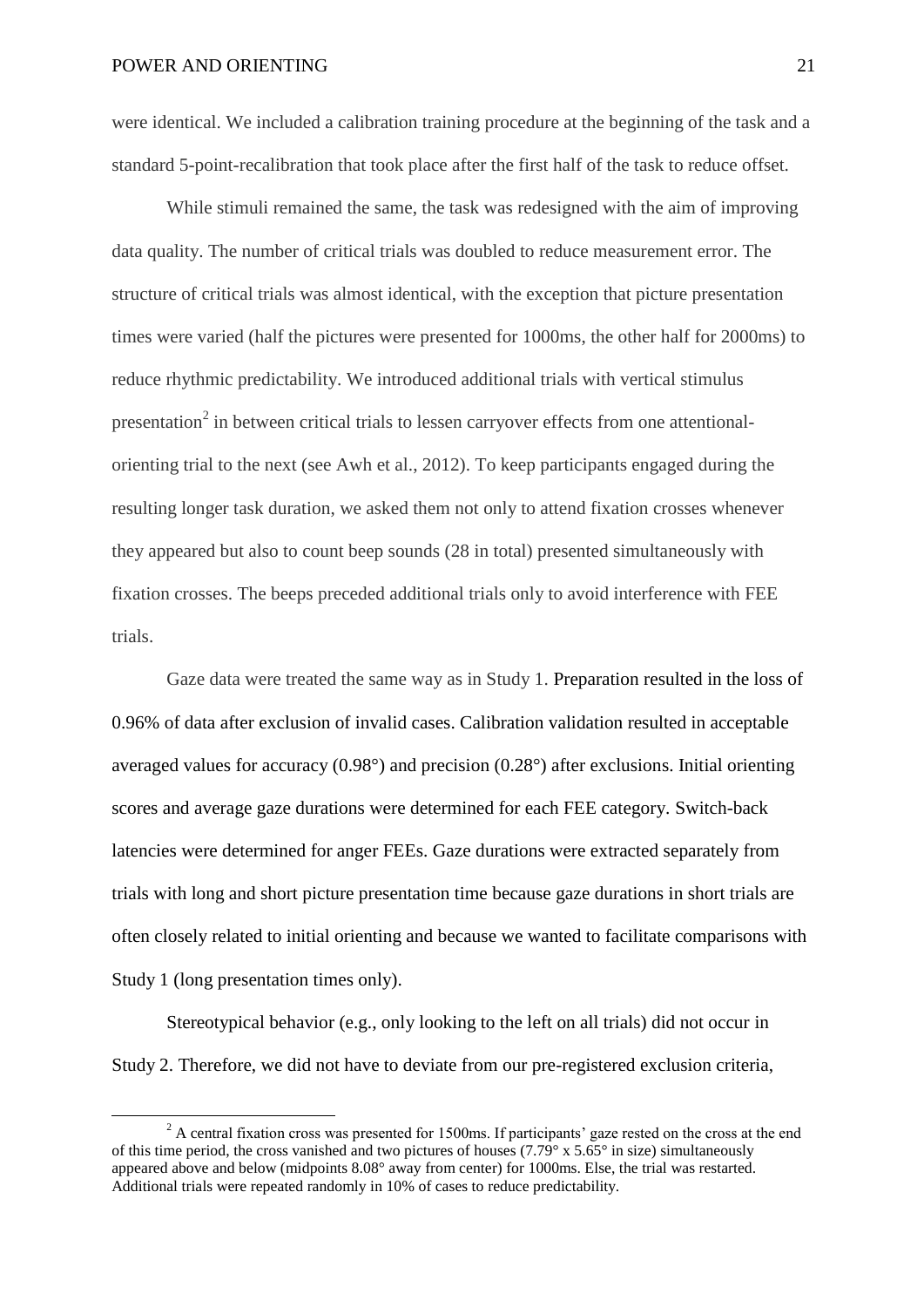which mandated the following exclusions: Eight participants had more than 20% of critical data points deleted during data preparation; 24 additional participants' gaze had not left the central AOI in more than 20% of critical trials; 25 participants' average accuracy of their gaze data was above 2° and/or average precision of their data was above 1°; and one additional participant received warnings in more than 80% of trials because they did not comply with the instruction to attend fixation crosses. Entry times and gaze durations in short trials were not normally distributed. Thus, entry times were log-transformed and then winsorized (1.5%). Gaze durations in short trials were winsorized (1.5%) only. Switch-back latencies were log-transformed.

## **Study 2: Results**

# **Descriptive Statistics**

Table 2 shows descriptive statistics and correlations. As expected, temporal eyetracking measures again showed high intercorrelations. Average lateral gaze bias suggests a left-gaze bias at the sample level that was significant but weaker than in Study 1.

## **Hypothesis Testing**

In line with our pre-registration, we tested our hypotheses using multiple regression analyses with *n*Power and AI as predictors. Interaction terms were added hierarchically. Table 3 shows the results. In line with our findings in Study 1, we observed that *n*Power predicted initial orienting away from anger FEEs. Thus, *Hypothesis 2* was supported. In contrast to Study 1, AI was not associated with initial orienting towards anger FEEs. We had to reject all other hypotheses. All interaction terms remained insignificant. Figure 2 illustrates the time courses of average attentional orienting in high- and low-*n*Power individuals in Study 2.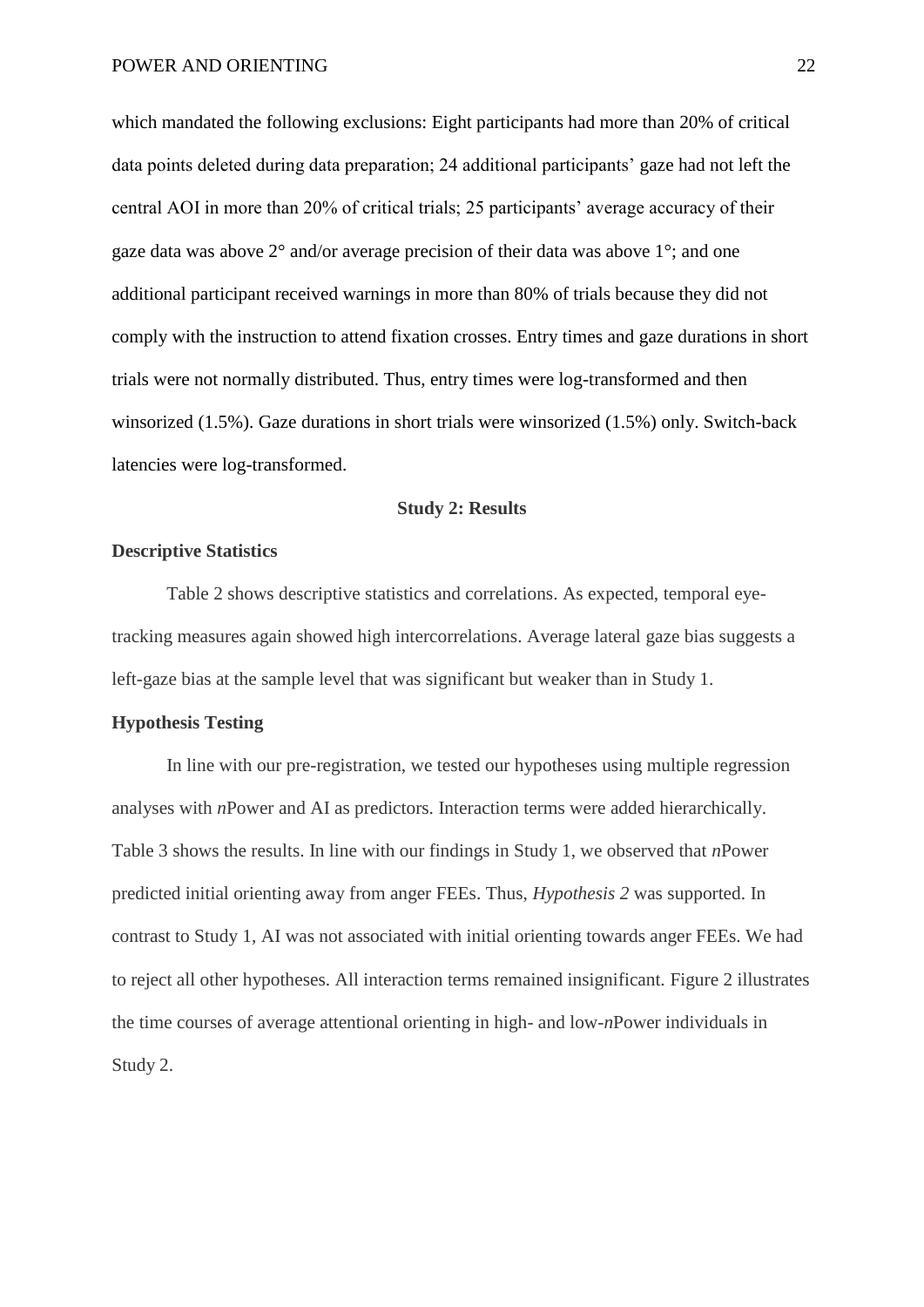## **Reanalysis with Bayesian Methods**

To be able to discern "evidence of absence" from "absence of evidence", we remodeled our analyses described above as Bayesian linear regressions with Jeffreys-Zellner-Siow parameter priors (*r* scale = 0.354) and beta-binomial model priors ( $\alpha = \beta = 1$ ). Resulting Bayes factors (*BF10*) and inclusion Bayes factors (*BFi*) are shown in Table 3. Where possible, Bayes factors for Study 2 were computed as evidence-updated replication Bayes factors (see Ly et al., 2019). Across both studies, our findings provide moderate evidence that *n*Power predicted initial orienting away from anger FEEs (*Hypothesis 2*;  $BF_{10} = 3.04$ ,  $BF_i = 4.45$ ), as well as moderate evidence that *n*Power did not predict initial orienting towards surprise FEEs (*Hypothesis 1*;  $BF_{10} = 0.14$ ,  $BF_i = 0.10$ ), switch-back latencies (*Hypothesis 3*;  $BF_{10} = 0.15$ ,  $BF_i = 0.12$ ), gaze durations on surprise FEEs (*Hypothesis 4*;  $BF_{10} = 0.14$ ,  $BF_i = 0.09$ ), or gaze durations on anger FEEs (*Hypothesis 5*;  $BF_{10} = 0.20$ ,  $BF_i = 0.14$ ). Furthermore, evidence for AI predicting initial orienting towards anger FEEs was weak  $(BF_{10} = 0.76, BF_i = 1.99)$ .

## **Study 2: Summary**

We replicated our findings from Study 1 with an identical design but with an improved eye-tracking task. *n*Power again exclusively predicted initial orienting away from anger FEEs, but failed to predict switch-back latency, gaze duration and attentional orienting towards surprise FEEs. Relationships were not moderated by AI. An association of initial orienting towards anger FEEs and AI was not present in Study 2. Additional Bayesian analyses suggested that our findings provided moderate evidence for our statistical conclusions.

## **Discussion**

As expected, *n*Power predicted participant's initial avoidance of anger FEEs in both studies. Initial orienting towards surprise FEEs was not predicted by *n*Power. *n*Power was not significantly associated with temporal eye-tracking measures, such as gaze duration or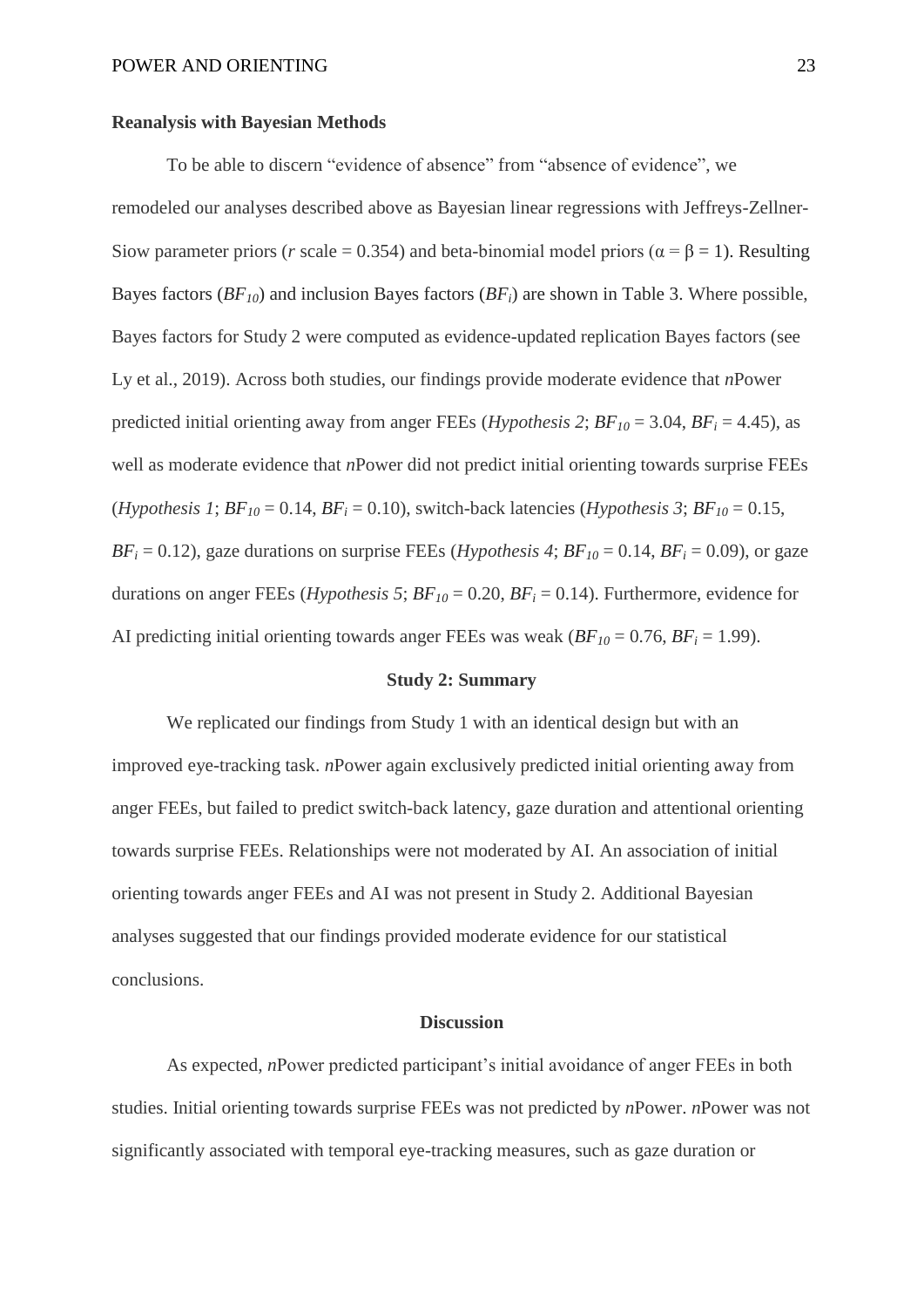switch-back latency. In both studies, observed relationships were not moderated by AI. An unexpected association of AI and initial orienting towards anger FEEs was inconsistent across studies and overall evidence for such an association was weak.

# **The Need for Power and Oculomotor Reactions to Cues of Interpersonal Dominance**

Our results concerning the initial avoidance of anger FEEs are consistent with findings by Schultheiss and Hale (2007), who too had observed that *n*Power predicts attentional orienting away from anger FEEs. The replicable observation of early attentional biases for such dominance cues supports the notion that they are motivationally salient stimuli for individuals high in *n*Power (Wang et al., 2014; Wang et al., 2011).

Our results are in line with the neuropsychological framework by Schultheiss and Schiepe-Tiska (2013), who argued that *n*Power is involved in the activation of motivational brain areas during confrontation with anger FEEs (Hall et al., 2010) and influences the striatal preparation of instrumental behavior (Delgado et al., 2004). An involvement of the caudate nucleus in particular (Schultheiss et al., 2008) might explain the consistent modulation of attentional orienting by *n*Power in the presence of motive-specific (dis-)incentives, because this structure does not only participate in the value-based processing of visual information but also plays a critical role in subsequent value-modulated oculomotor reactions (Bromberg-Martin et al., 2010; Hikosaka et al., 2013; Kim et al., 2015). Thus, the initial *n*Powerdependent avoidance of anger FEEs is consequential, because such signals of interpersonal dominance have stronger aversive qualities for high-*n*Power individuals (Schultheiss & Köllner, 2014; Stanton et al., 2010) and avoiding a disincentive may be reinforcing if no negative consequences ensue from such avoidance (Kim et al., 2006).

From an instrumental perspective on behavior, initial avoidance might reflect an adaptive reaction, allowing individuals high in *n*Power to efficiently cope with opponents, as gaze aversion is a useful tool to reduce aggression in dominance contests among primates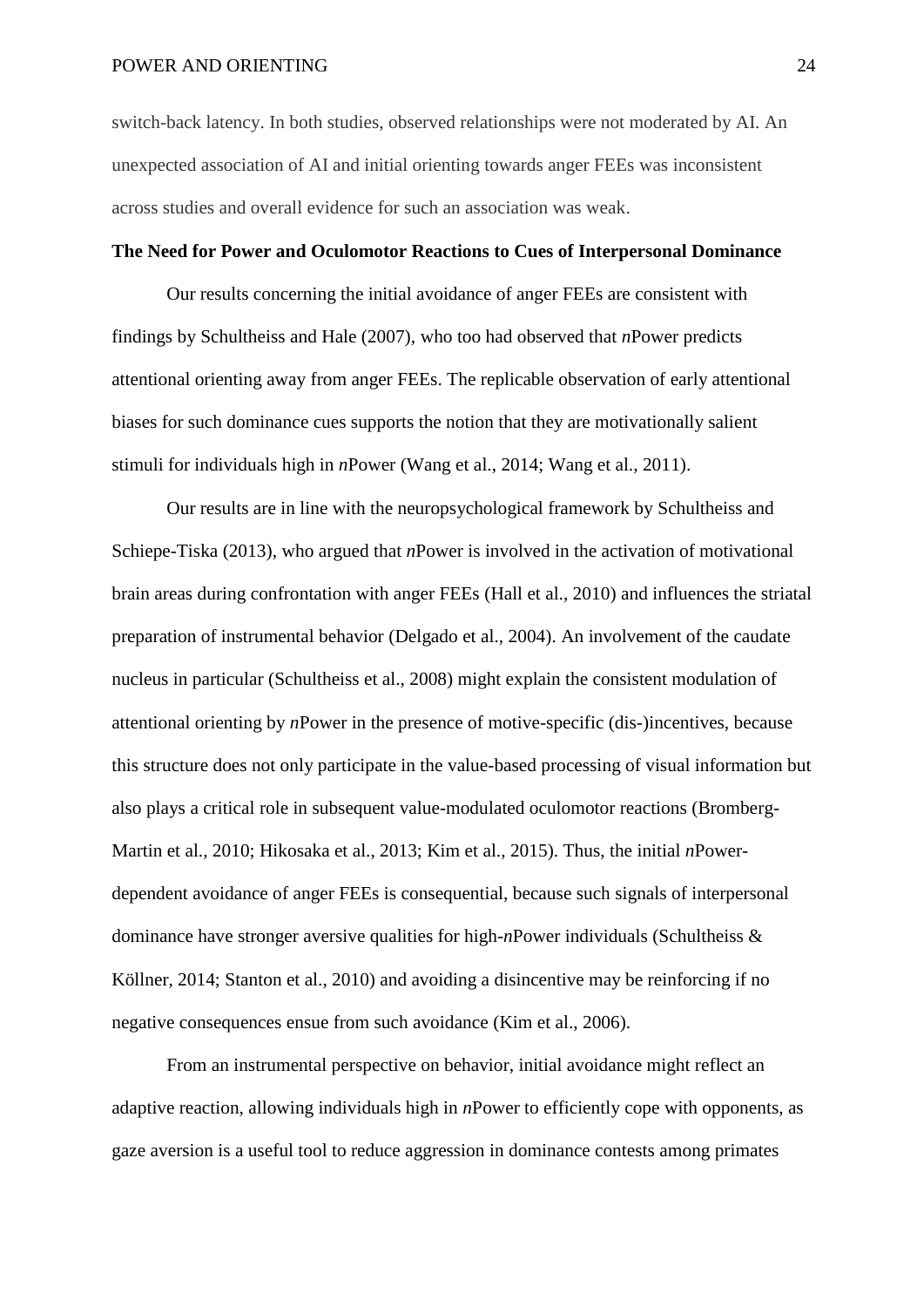(see Kleinke, 1986). However, gaze aversion should only be brief to achieve this goal, because prolonged gaze aversion is associated with subordination (Ellsworth & Carlsmith, 1973; Exline et al., 1975; Kleinke, 1986) and thus opposed to *n*Power's goal of having impact on others (Schultheiss & Köllner, 2021).

Consequently, we expected that high-*n*Power individuals should readily switch from avoidance to vigilance at longer exposure durations. Nevertheless, like Schultheiss and Hale (2007), we could not obtain evidence for such motive-modulated dynamics in attentional approach and avoidance. The study by Schultheiss and Hale (2007), which used a dot-probe task, did not provide a good opportunity to detect such dynamical changes in a straightforward way. In contrast, in our research we were able to chart the dynamic course of oculomotor indices of attention for task durations of up to 2000ms. Nevertheless, we failed to observe an association between *n*Power and switch-back latency or gaze durations. Why?

One explanation may be our task design, for which he had assumed that stimulus threat and the concurrent need for action of the perceiver increases with presentation time. While evidence suggests that this is true for a real-life encounter (see Kleinke, 1986), this might not apply to static, pictorial anger FEEs in an artificial setting, as the "confrontation" ultimately passes without consequence. However, this reasoning alone cannot explain why individuals high in *n*Power did not just keep up their initial avoidance of an unpleasant stimulus but instead showed no prolonged attentional bias.

Another reason may be the multiplicity of attentional control, instantiated in neuroanatomically distinct structures (Bourgeois et al., 2016; Fiebelkorn & Kastner, 2020) and governed by (reward) history, current goals, or physical properties (see Awh et al., 2012). The relative contribution of these types of attentional control to attentional selection is subject to context-dependent variation and periodical changes (Awh et al., 2012; Fiebelkorn & Kastner, 2020). Implicit motives are commonly associated with spontaneous, but not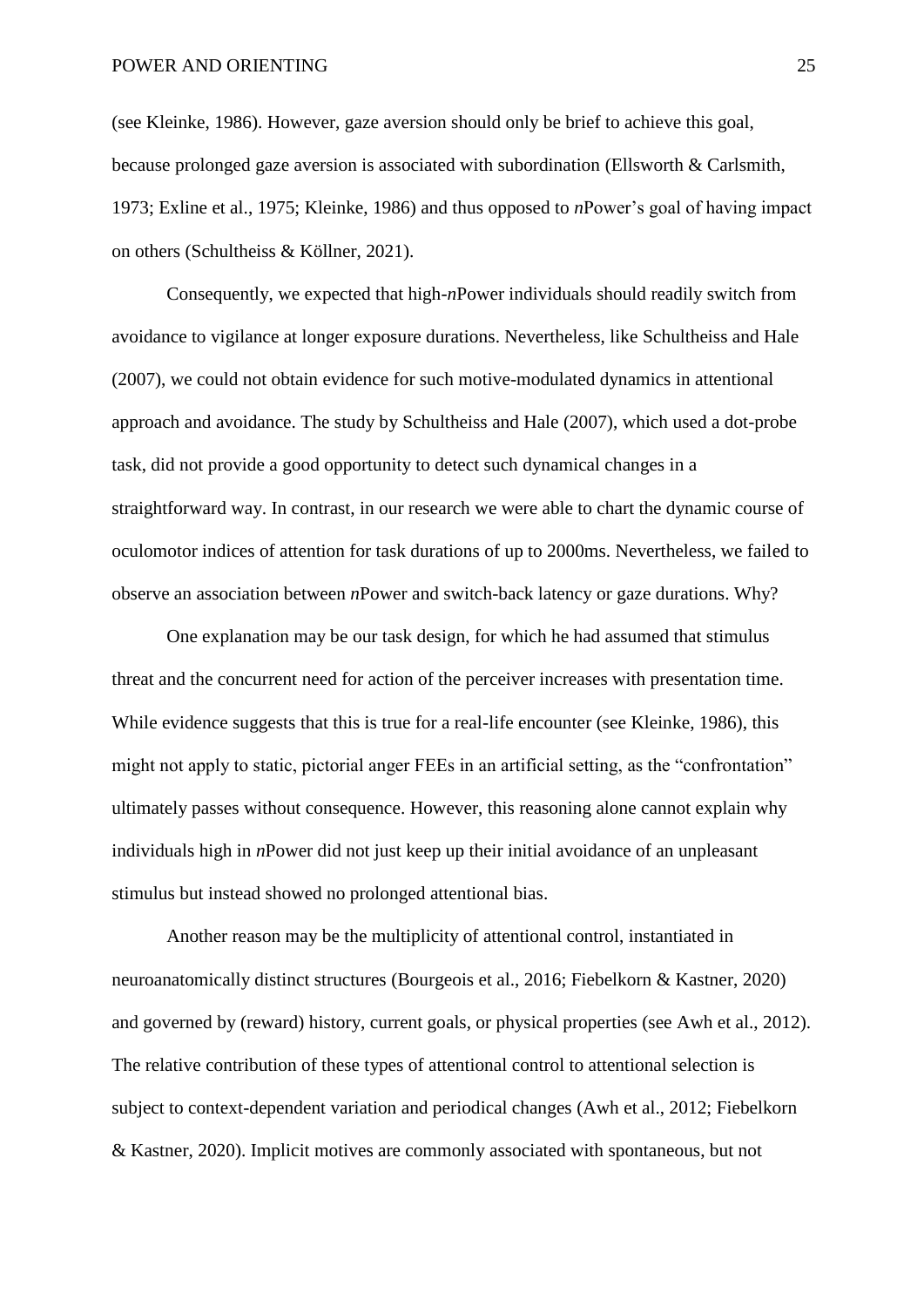planned, behaviors (Schultheiss, 2008). It therefore seems plausible that *n*Power is more strongly associated with automatic value-modulated attentional orienting but not goal-driven attentional control. Given the consistency of null-findings regarding the associations of *n*Power with switch-back latencies and gaze durations across studies and FEE types, it seems reasonable to assume that, after an initial motive-modulated response, other processes that are unrelated to *n*Power take over attentional control, at least in our experimental setting. Similar findings have previously been documented for attention-drawing capabilities of emotional stimuli, which only emerged regarding initial oculomotor reactions but not regarding prolonged engagement (Calvo & Lang, 2004).

We do not want to make strong claims about the reported relationship between AI and initial orienting towards anger FEEs in Study 1, as the effect was not predicted, inconsistent across studies, and evidence had to be considered weak based on our Bayesian reanalysis. Therefore, replication in a pre-registered study is required first.

## **The Need for Power and Oculomotor Reactions to Cues of Interpersonal Submission**

We could not observe meaningful associations of *n*Power and initial orienting to surprise FEEs. This was unexpected, as Schultheiss and Hale (2007) had reported that *n*Power predicts attentional orienting towards these stimuli. Also, previous research points to a motive-modulated incentive value of surprise FEEs as a signal of interpersonal submission (Rösch et al., 2013; Schultheiss et al., 2005), which should ensure their engagement of the attentional system (Donhauser et al., 2015).

However, previous research findings for surprise FEEs are weaker and less clear compared to results obtained during presentation of anger FEEs. For example, reinforcing effects of surprise FEEs were only observed when receiver sex matched sender sex (Schultheiss et al., 2005). Likewise, Schultheiss and Hale (2007) found motive effects on attentional orienting to surprise FEEs only after inclusion of sender sex and presentation time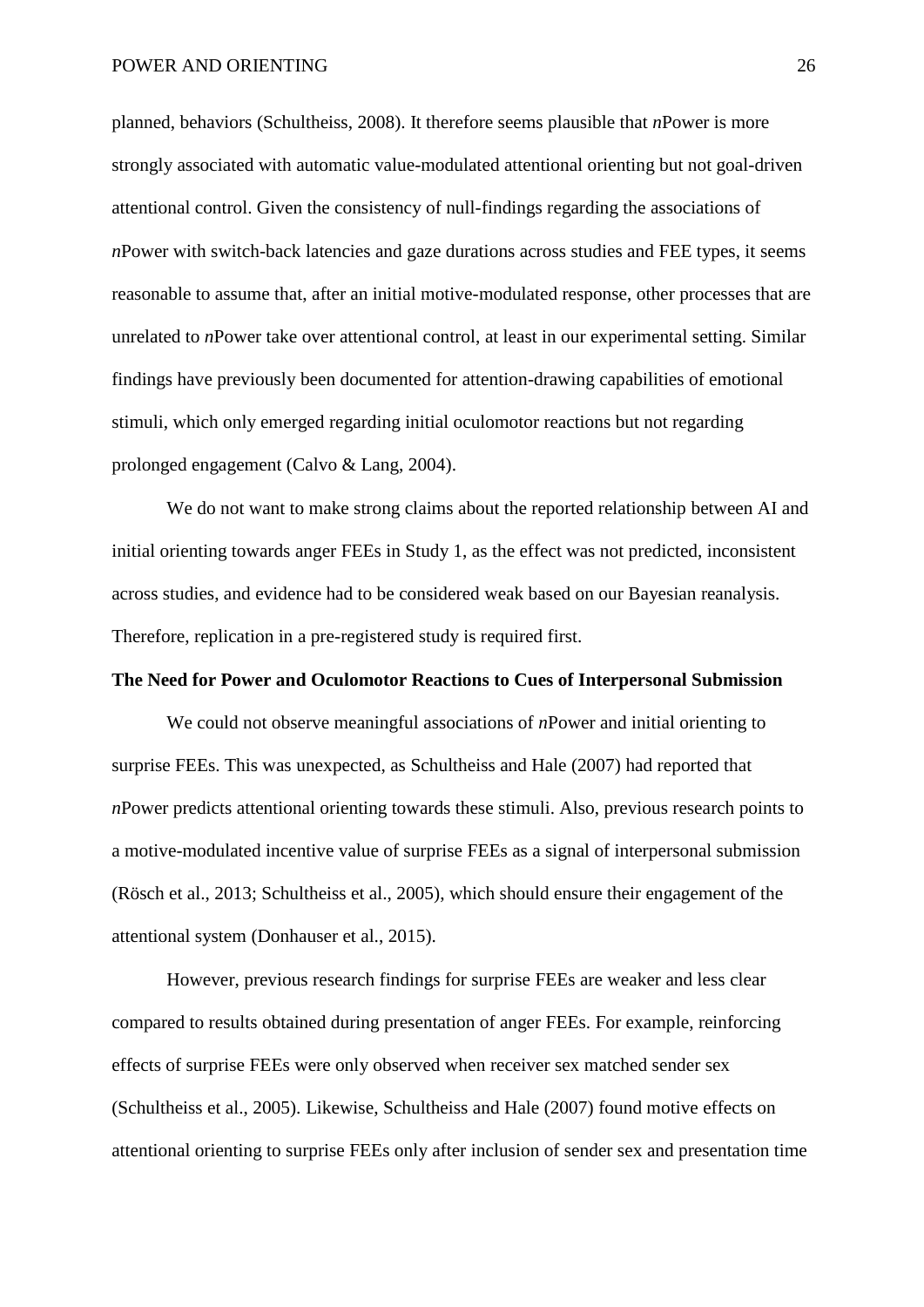as moderators. In terms of reported effect sizes, associations between *n*Power and surprise FEEs were smaller than for anger FEEs regarding recognition speed (Donhauser et al., 2015) and brain activation (Schultheiss et al., 2008).

One explanation for the absence of stronger effects of surprise FEEs in the context of *n*Power might come from Schultheiss et al. (2008), who argued that anger and surprise FEEs incorporate differences in their meaning for individuals high in *n*Power that go beyond their opposing valence (Stanton et al., 2010). The encounter of surprise FEEs might be a good indicator for the success of an already performed instrumental behavior, signaling the perceiver's impact on the sender (Schultheiss et al., 2008). However, unlike anger FEEs, which point to an imminent dominance contest that has to be resolved, surprise FEEs might not consistently evoke a need for further action in the perceiver (Schultheiss et al., 2008), as dominance is already secure (Schultheiss & Hale, 2007; Schultheiss et al., 2005). In other words, surprise FEEs might have behavioral relevance as a consequence of behavior in the form of a secondary reinforcer (see Schultheiss et al., 2005) but less as a discriminative cue triggering augmented (orienting) behavior in high-*n*Power individuals.

Nevertheless, associations between *n*Power and attentional bias towards surprise FEEs had been observed by Schultheiss and Hale (2007), partly under consideration of several moderating variables, a finding we could not replicate. Given the explanation above, both findings could be valid and co-exist, as the dot-probe task used by Schultheiss and Hale (2007) might have grasped quick processes of value-based covert attentional orienting (e.g., Pool et al., 2014) that were not followed by overt attentional orienting, which we capitalized on. Alternatively, Schultheiss and Hale's observation of *n*Power-associated attentional orienting to surprise FEEs may have been a false-positive finding. Thus, future studies still have to resolve whether the findings by Schultheiss and Hale (2007) regarding surprise FEEs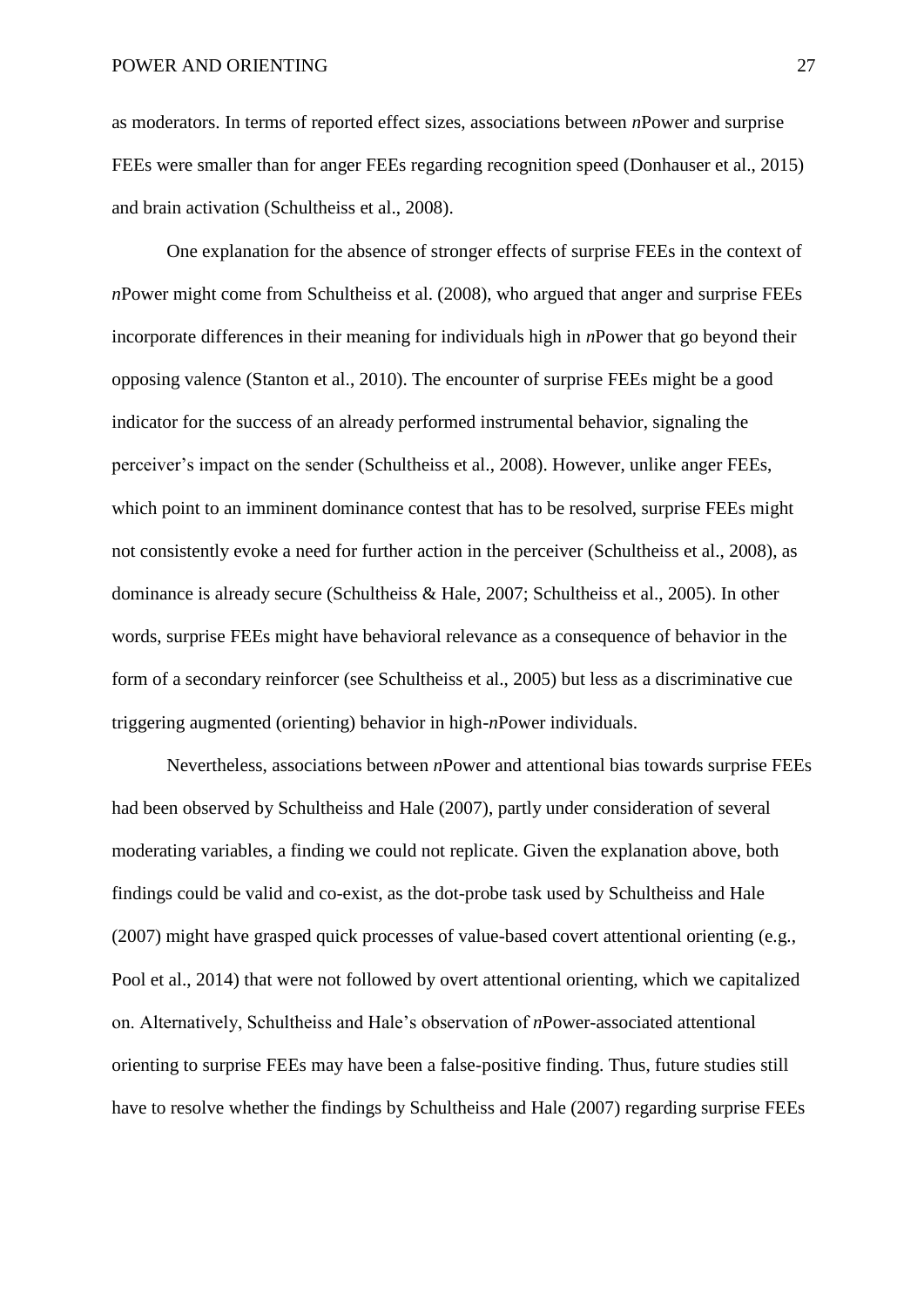simply cannot be replicated in an eye-tracking approach without access to information about covert attentional orienting or are less robust than initially assumed.

## **Limitations and Future Directions**

One limitation of our study is the lack of independent evidence of the affective meaning of FEEs for our research participants. Considering a sizable amount of past experimental research, we have theorized that the functional connection between *n*Power and oculomotor behavior is based on (1) affect-based variation of FEEs' reward values (see Schultheiss & Köllner, 2014), (2) resulting in variations of dopamine-dependent valuations of FEEs in the striatum (see Hikosaka et al., 2013). As expected, we found evidence for such a connection on the surface of behavior. Nevertheless, interpretation of results in the light of our theory could benefit greatly from the inclusion of additional data reflecting the direction and intensity of hedonic responses to FEEs. Future research could go one step further in this regard by incorporating facial electromyography over the corrugator and zygomatic muscles as indicators of negative and positive hedonic responses to FEEs (see Cacioppo et al., 1986; Dimberg, 1997). Moreover, neuroimaging methods could reveal whether changes in striatal activation in the context of attentional orienting to FEEs depend on individuals' *n*Power.

Future replications might also benefit from a systematic variation of task design features. First, we see great potential in varying the stimulus material. In our two studies, it remained unclear whether the absence of *n*Power effects on switch-back latencies was a consequence of our design, as increasing presentation time might not have increased the perceived stimulus intensity of static stimuli in a laboratory setting. However, future studies could overcome this limitation by using dynamic stimuli, as past research has shown that individuals high in *n*Power indeed have a special sensitivity for dynamic changes in FEEs (Donhauser et al., 2015; Wang et al., 2014). Varying the stimulus pool could also be a tool for checking whether our results regarding FEEs can be transferred to other cues of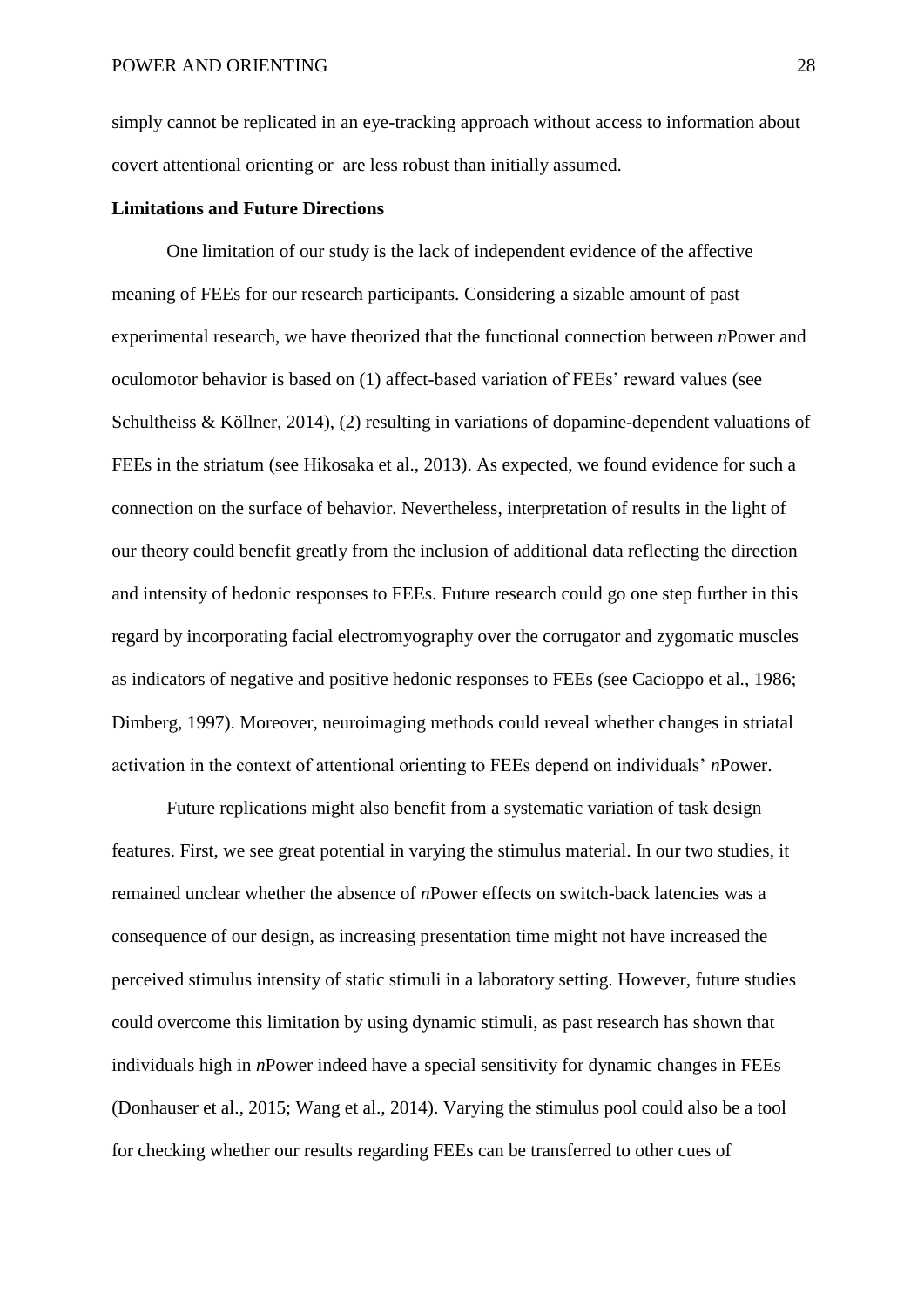interpersonal dominance and submission, such as body postures (Tiedens & Fragale, 2003), bodily orientation (Bee et al., 2009), or facial physiognomy (Oosterhof & Todorov, 2008). Third, future studies could aim at obtaining more detailed information about oculomotor movements, such as (micro-)saccades that would enable stronger inferences about underlying cognitive processes (see Holmqvist et al., 2011). This requires eye-tracking with better accuracy and at higher sampling frequencies than we could achieve in our research.

## **Conclusion**

Over the course of two eye-tracking studies, we observed consistent associations of participants' *n*Power and the orienting of overt attention. While high-*n*Power individuals showed attentional avoidance of anger FEEs, an association between *n*Power and attentional approach towards surprise FEEs was absent. Beyond a motive-modulated initial reaction, there was no significant relationship of *n*Power and gaze behavior. Nevertheless, our findings indicate that *n*Power indeed plays a role in the early orienting of oculomotor behavior during the encounter of anger FEEs, posing as motive-specific disincentives.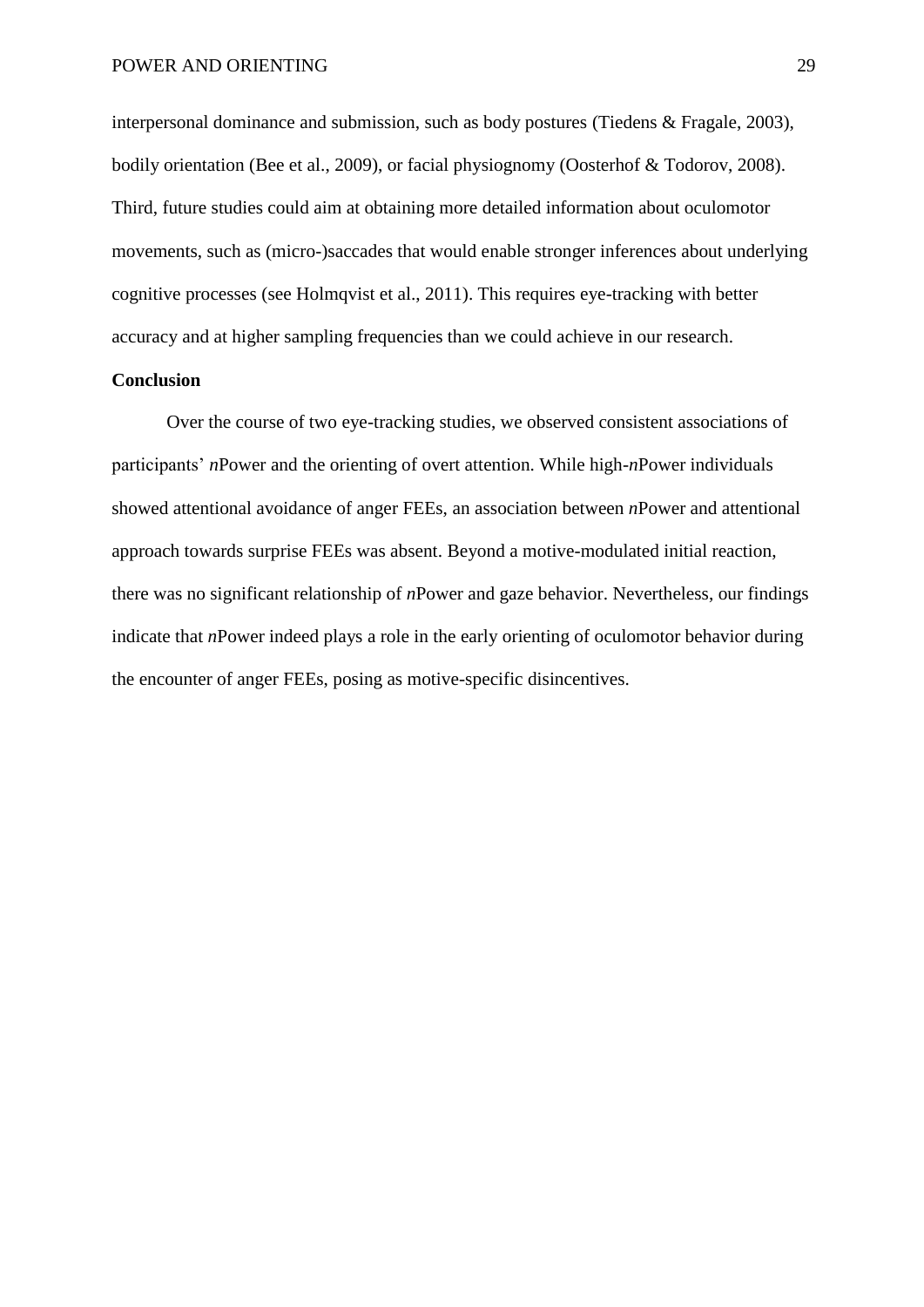## **References**

- Anderson, B. A., Kuwabara, H., Wong, D. F., Gean, E. G., Rahmim, A., Brašić, J. R., George, N., Frolov, B., Courtney, S. M., & Yantis, S. (2016). The Role of Dopamine in Value-Based Attentional Orienting. *Current Biology, 26*(4), 550-555. <https://doi.org/10.1016/j.cub.2015.12.062>
- Anderson, B. A., Laurent, P. A., & Yantis, S. (2014). Value-driven attentional priority signals in human basal ganglia and visual cortex. *Brain Research, 1587*, 88-96. <https://doi.org/10.1016/j.brainres.2014.08.062>
- Awh, E., Belopolsky, A. V., & Theeuwes, J. (2012). Top-down versus bottom-up attentional control: a failed theoretical dichotomy. *Trends in Cognitive Sciences, 16*(8), 437-443. <https://doi.org/10.1016/j.tics.2012.06.010>
- Bargary, G., Bosten, J. M., Goodbourn, P. T., Lawrance-Owen, A. J., Hogg, R. E., & Mollon, J. D. (2017). Individual differences in human eye movements: An oculomotor signature? *Vision Research, 141*, 157-169.

<https://doi.org/10.1016/j.visres.2017.03.001>

- Bee, N., Franke, S., & Andreé, E. (2009, September). Relations between facial display, eye gaze and head tilt: Dominance perception variations of virtual agents. Presentation at the 3rd International Conference on Affective Computing and Intelligent Interaction and Workshops, Amsterdam, Netherlands.
- Borsboom, D., Mellenbergh, G. J., & van Heerden, J. (2004). The Concept of Validity. *Psychological Review, 111*(4), 1061-1071. [https://doi.org/10.1037/0033-](https://doi.org/10.1037/0033-295X.111.4.1061) [295X.111.4.1061](https://doi.org/10.1037/0033-295X.111.4.1061)
- Bosson, J. K., Swann, W. B., Jr., & Pennebaker, J. W. (2000). Stalking the perfect measure of implicit self-esteem: The blind men and the elephant revisited? *Journal of Personality and Social Psychology, 79*(4), 631-643.<https://doi.org/10.1037/0022-3514.79.4.631>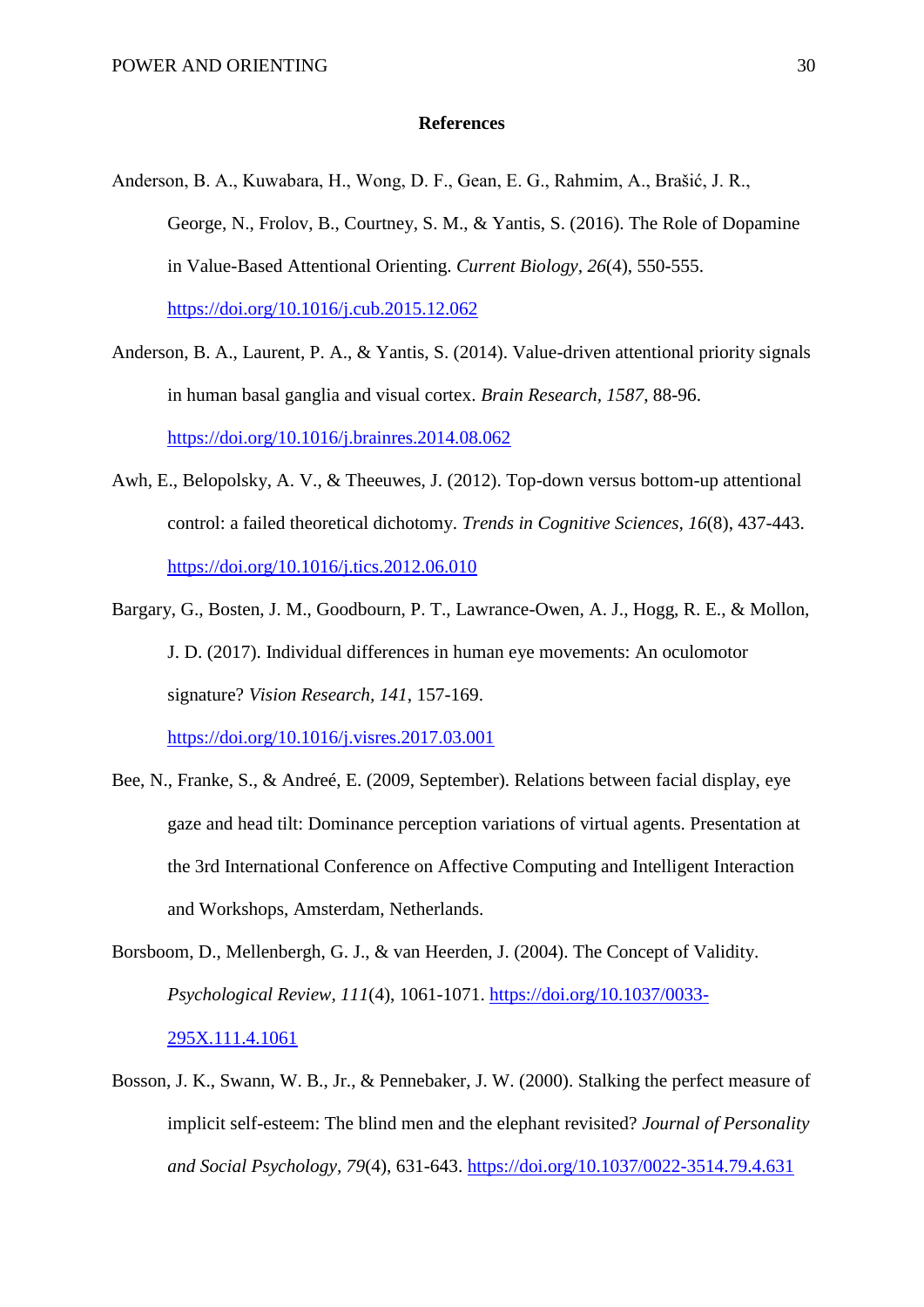- Bourgeois, A., Chelazzi, L., & Vuilleumier, P. (2016). How motivation and reward learning modulate selective attention. *Progress in Brain Research, 229*, 325-342. <https://doi.org/10.1016/bs.pbr.2016.06.004>
- Bromberg-Martin, E. S., Matsumoto, M., & Hikosaka, O. (2010). Dopamine in Motivational Control: Rewarding, Aversive, and Alerting. *Neuron, 68*(5), 815-834. <https://doi.org/10.1016/j.neuron.2010.11.022>
- Cacioppo, J. T., Petty, R. E., Losch, M. E., & Kim, H. S. (1986). Electromyographic activity over facial muscle regions can differentiate the valence and intensity of affective reactions. *Journal of Personality and Social Psychology, 50*(2), 260-268. (Key readings in social psychology)
- Calvo, M. G., & Lang, P. J. (2004). Gaze Patterns When Looking at Emotional Pictures: Motivationally Biased Attention. *Motivation and Emotion, 28*(3), 221-243. <https://doi.org/10.1023/B:MOEM.0000040153.26156.ed>
- Carver, C. S., & Harmon-Jones, E. (2009). Anger is an approach-related affect: evidence and implications. *Psychol Bull, 135*(2), 183-204.<https://doi.org/10.1037/a0013965>
- Chelazzi, L., Eštočinová, J., Calletti, R., Lo Gerfo, E., Sani, I., Della Libera, C., & Santandrea, E. (2014). Altering Spatial Priority Maps via Reward-Based Learning. *The Journal of Neuroscience, 34*(25), 8594.

<https://doi.org/10.1523/JNEUROSCI.0277-14.2014>

- Chen, M., & Bargh, J. (1999). An automatic effect of (all) attitudes on behavior: Preconscious approach and avoidance responses to liked and disliked stimuli. *Personality and Social Psychology Bulletin, 25*, 215-224.
- Delgado, M. R., Stenger, V. A., & Fiez, J. A. (2004). Motivation-dependent Responses in the Human Caudate Nucleus. *Cerebral Cortex, 14*(9), 1022-1030. <https://doi.org/10.1093/cercor/bhh062>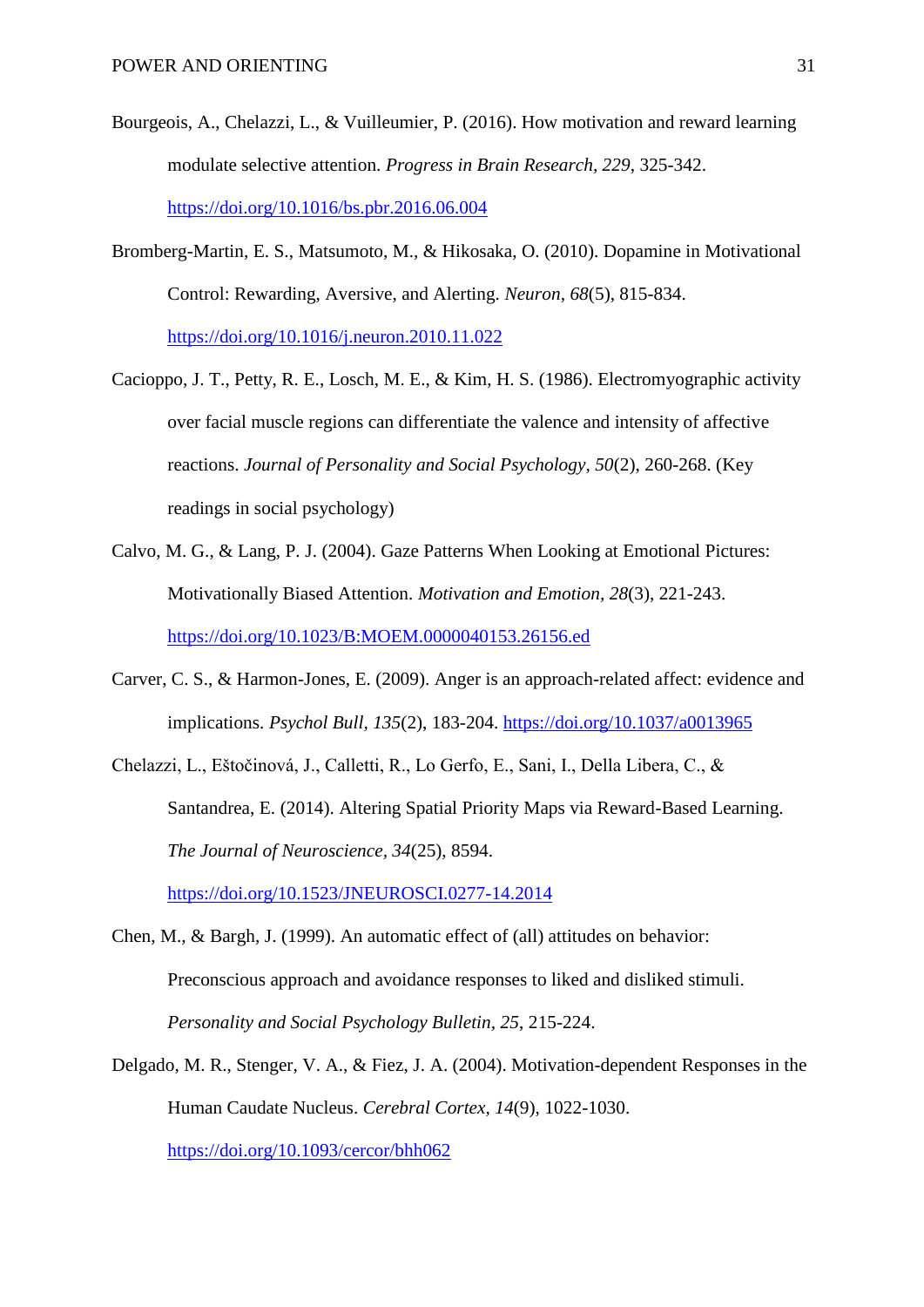Dimberg, U. (1997). Psychophysiological reactions to facial expressions. In U. C. Segerstråle, P. Molnár, U. C. Segerstråle, & P. Molnár (Eds.), *Nonverbal communication: Where nature meets culture.* (pp. 47-60). Lawrence Erlbaum Associates, Inc.

[http://search.ebscohost.com/login.aspx?direct=true&db=psyh&AN=1997-97398-](http://search.ebscohost.com/login.aspx?direct=true&db=psyh&AN=1997-97398-002&site=ehost-live) [002&site=ehost-live](http://search.ebscohost.com/login.aspx?direct=true&db=psyh&AN=1997-97398-002&site=ehost-live)

- Donhauser, P. W., Rösch, A. G., & Schultheiss, O. C. (2015). The implicit need for power predicts recognition speed for dynamic changes in facial expressions of emotion. *Motivation and Emotion, 39*(5), 714-721.<https://doi.org/10.1007/s11031-015-9484-z>
- Ellsworth, P. C., & Carlsmith, J. M. (1973). Eye contact and gaze aversion in an aggressive encounter. *Journal of Personality and Social Psychology, 28*(2), 280-292. <https://doi.org/10.1037/h0035779>
- Exline, R. V., Ellyson, S. L., & Long, B. (1975). Visual Behavior as an Aspect of Power Role Relationships. In P. Pliner, L. Krames, & T. Alloway (Eds.), *Nonverbal Communication of Aggression* (pp. 21-52). Springer US. [https://doi.org/10.1007/978-](https://doi.org/10.1007/978-1-4684-2835-3_2) [1-4684-2835-3\\_2](https://doi.org/10.1007/978-1-4684-2835-3_2)
- Fiebelkorn, I. C., & Kastner, S. (2020). Functional Specialization in the Attention Network. *Annual Review of Psychology, 71*(1), 221-249. [https://doi.org/10.1146/annurev-psych-](https://doi.org/10.1146/annurev-psych-010418-103429)[010418-103429](https://doi.org/10.1146/annurev-psych-010418-103429)
- Field, M., Mogg, K., & Bradley, B. P. (2004). Eye movements to smoking-related cues: effects of nicotine deprivation. *Psychopharmacology, 173*(1), 116-123. <https://doi.org/10.1007/s00213-003-1689-2>
- Fodor, E. M., & Wick, D. P. (2009). Need for power and affective response to negative audience reaction to an extemporaneous speech. *Journal of Research in Personality, 43*(5), 721-726.<https://doi.org/10.1016/j.jrp.2009.06.007>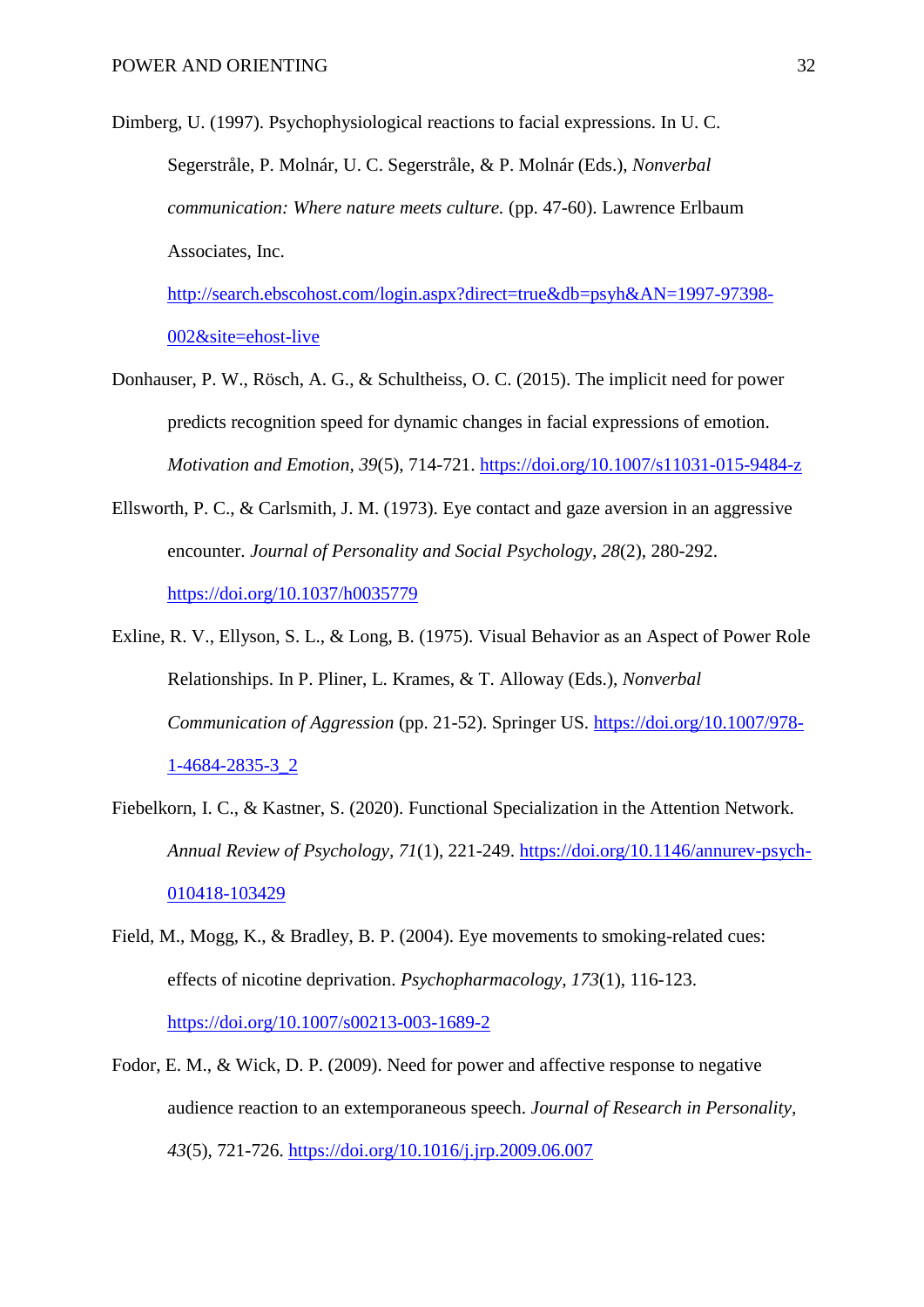- Fodor, E. M., Wick, D. P., & Hartsen, K. M. (2006). The power motive and affective response to assertiveness. *Journal of Research in Personality, 40*(5), 598-610. <https://doi.org/10.1016/j.jrp.2005.06.001>
- Frisch, M., & Schultheiss, O. C. (2012). *PSECoder software*. Author.
- Hall, J. L., Stanton, S. J., & Schultheiss, O. C. (2010). Biopsychological and neural processes of implicit motivation. In O. C. Schultheiss & J. C. Brunstein (Eds.), *Implicit motives* (pp. 279-307).
- Hess, U., Blairy, S., & Kleck, R. E. (2000). The Influence of Facial Emotion Displays, Gender, and Ethnicity on Judgments of Dominance and Affiliation. *Journal of Nonverbal Behavior, 24*(4), 265-283.<https://doi.org/10.1023/a:1006623213355>
- Heuer, K., Rinck, M., & Becker, E. S. (2007). Avoidance of emotional facial expressions in social anxiety: The Approach–Avoidance Task. *Behaviour Research and Therapy, 45*(12), 2990-3001.<https://doi.org/10.1016/j.brat.2007.08.010>
- Hickey, C., & Peelen, Marius V. (2015). Neural Mechanisms of Incentive Salience in Naturalistic Human Vision. *Neuron, 85*(3), 512-518.

<https://doi.org/10.1016/j.neuron.2014.12.049>

- Hickey, C., & van Zoest, W. (2012). Reward creates oculomotor salience. *Current Biology, 22*(7), 219-220.<https://doi.org/10.1016/j.cub.2012.02.007>
- Hikosaka, O. (2007). Basal Ganglia Mechanisms of Reward-Oriented Eye Movement. *Annals of the New York Academy of Sciences, 1104*(1), 229-249.

<https://doi.org/10.1196/annals.1390.012>

Hikosaka, O., Yamamoto, S., Yasuda, M., & Kim, H. F. (2013). Why skill matters. *Trends in Cognitive Sciences, 17*(9), 434-441.<https://doi.org/10.1016/j.tics.2013.07.001>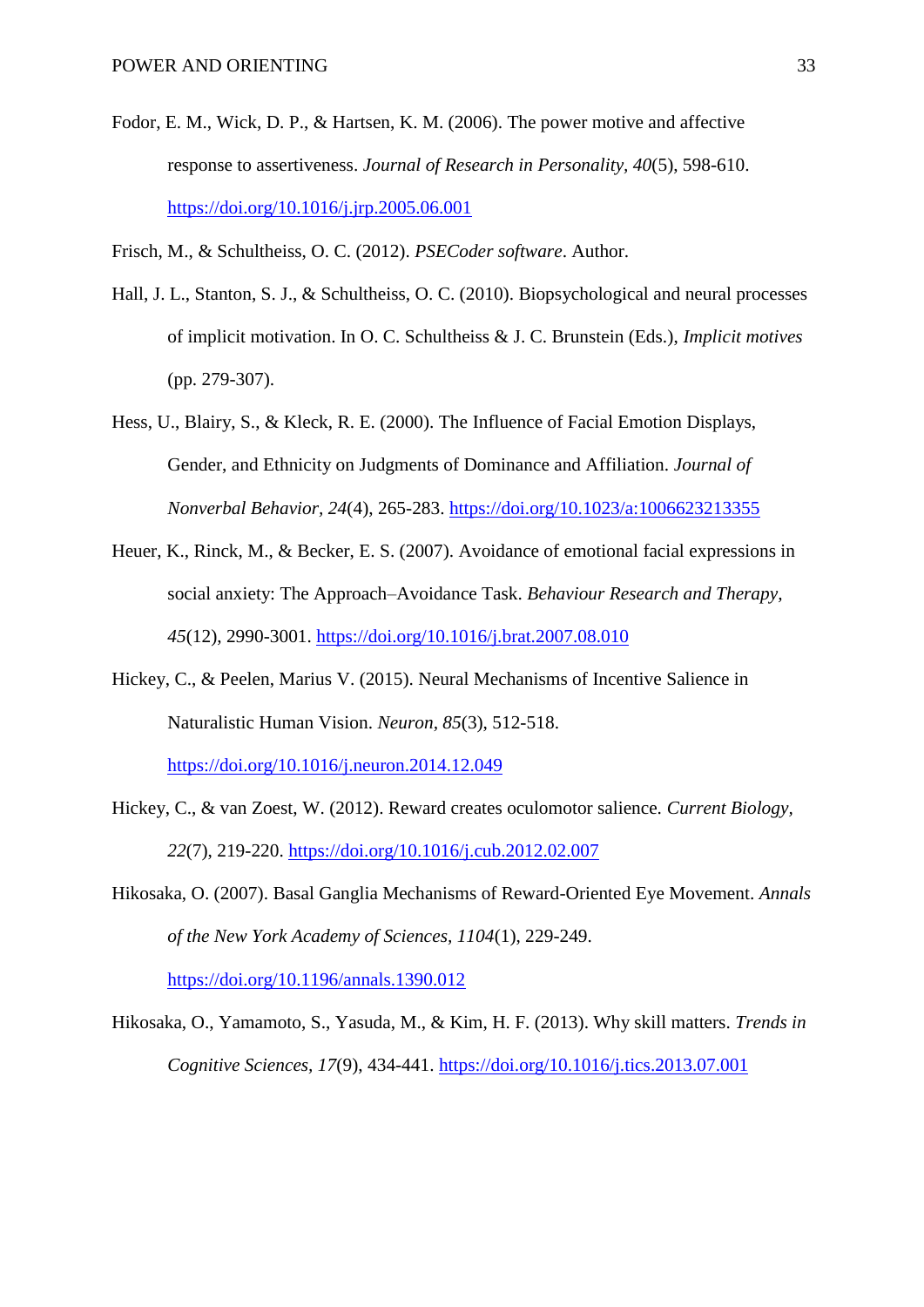- Hofer, J., Chasiotis, A., & Campos, D. (2006). Congruence between social values and implicit motives: effects on life satisfaction across three cultures. *European Journal of Personality, 20*(4), 305-324.<https://doi.org/10.1002/per.590>
- Hofmann, W., Friese, M., & Gschwendner, T. (2009). Men on the "Pull". *Social Psychology, 40*(2), 73-78.<https://doi.org/10.1027/1864-9335.40.2.73>
- Holmqvist, K., Nyström, M., Andersson, R., Dewhurst, R., Jarodzka, H., & Van de Weijer, J. (2011). *Eye tracking: A comprehensive guide to methods and measures*. OUP Oxford.
- Janson, K. T., Bleck, K., Fenkl, J., Riegl, L. T., Jägel, F., & Köllner, M. G. (2018). Inhibited Power Motivation is Associated with the Facial Width-to-Height Ratio in Females. *Adaptive Human Behavior and Physiology, 4*(1), 21-41. <https://doi.org/10.1007/s40750-017-0075-y>
- Janson, K. T., Köllner, M. G., Khalaidovski, K., Pülschen, L.-S., Rudnaya, A., Stamm, L., & Schultheiss, O. C. (2021, September 29). *Power and Bias*. Retrieved from osf.io/c7ena
- Kappenman, E. S., Farrens, J. L., Luck, S. J., & Proudfit, G. H. (2014). Behavioral and ERP measures of attentional bias to threat in the dot-probe task: poor reliability and lack of correlation with anxiety. *Frontiers in Psychology, 5*(1368). <https://doi.org/10.3389/fpsyg.2014.01368>
- Kim, H., Shimojo, S., & O'Doherty, J. P. (2006). Is Avoiding an Aversive Outcome Rewarding? Neural Substrates of Avoidance Learning in the Human Brain. *PLOS Biology, 4*(8), e233.<https://doi.org/10.1371/journal.pbio.0040233>
- Kim, H. F., Ghazizadeh, A., & Hikosaka, O. (2015). Dopamine Neurons Encoding Long-Term Memory of Object Value for Habitual Behavior. *Cell, 163*(5), 1165-1175. <https://doi.org/10.1016/j.cell.2015.10.063>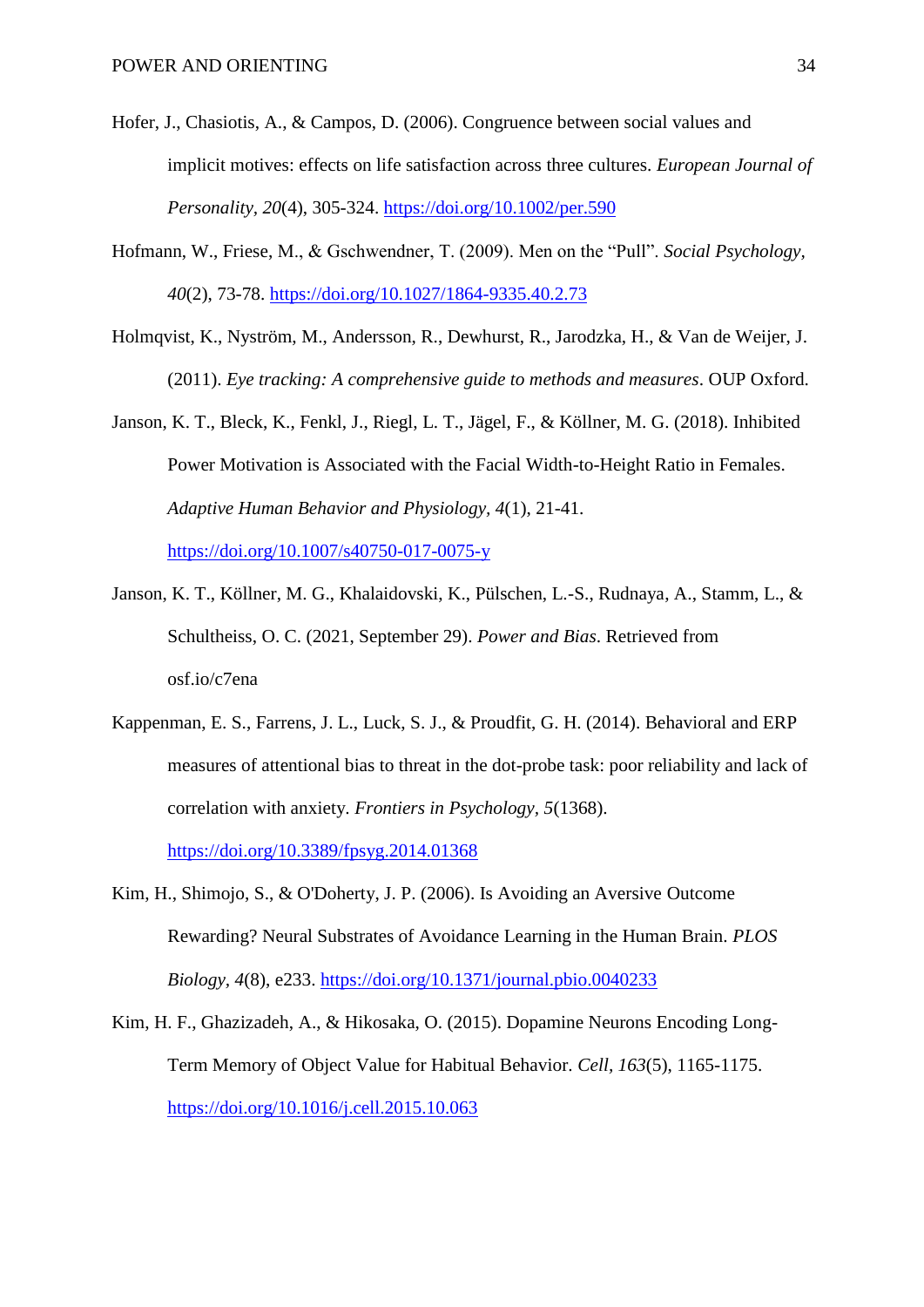- Klein, A. M., Becker, E. S., & Rinck, M. (2011). Approach and Avoidance Tendencies in Spider Fearful Children: The Approach-Avoidance Task. *Journal of Child and Family Studies, 20*(2), 224-231.<https://doi.org/10.1007/s10826-010-9402-7>
- Kleinke, C. L. (1986). Gaze and eye contact: a research review. *Psychological Bulletin, 100*(1), 78-100.<https://doi.org/10.1037/0033-2909.100.1.78>
- Knutson, B. (1996). Facial expressions of emotion influence interpersonal trait inferences. *Journal of Nonverbal Behavior, 20*(3), 165-182.<https://doi.org/10.1007/bf02281954>
- Köllner, M. G., Janson, K. T., & Bleck, K. (2019). The social biopsychology of implicit motive development. In O. C. Schultheiss & M. Pranjal (Eds.), *International Handbook of Social Neuroendocrinology*. Routledge.
- Köllner, M. G., & Schultheiss, O. C. (2014). Meta-analytic evidence of low convergence between implicit and explicit measures of the needs for achievement, affiliation, and power. *Frontiers in Psychology, 5*(826).<https://doi.org/10.3389/fpsyg.2014.00826>
- Krauzlis, R. J., Lovejoy, L. P., & Zénon, A. (2013). Superior Colliculus and Visual Spatial Attention. *Annual Review of Neuroscience, 36*(1), 165-182.

<https://doi.org/10.1146/annurev-neuro-062012-170249>

- Krebs, R. M., Boehler, C. N., Roberts, K. C., Song, A. W., & Woldorff, M. G. (2011). The Involvement of the Dopaminergic Midbrain and Cortico-Striatal-Thalamic Circuits in the Integration of Reward Prospect and Attentional Task Demands. *Cerebral Cortex, 22*(3), 607-615.<https://doi.org/10.1093/cercor/bhr134>
- Krieglmeyer, R., & Deutsch, R. (2013). Approach Does Not Equal Approach: Angry Facial Expressions Evoke Approach Only When It Serves Aggression. *Social Psychological and Personality Science, 4*(5), 607-614.<https://doi.org/10.1177/1948550612471060>
- Langens, T. A. (2010). Activity inhibition. In O. C. Schultheiss & J. C. Brunstein (Eds.), *Implicit motives* (pp. 89-115). Oxford University Press.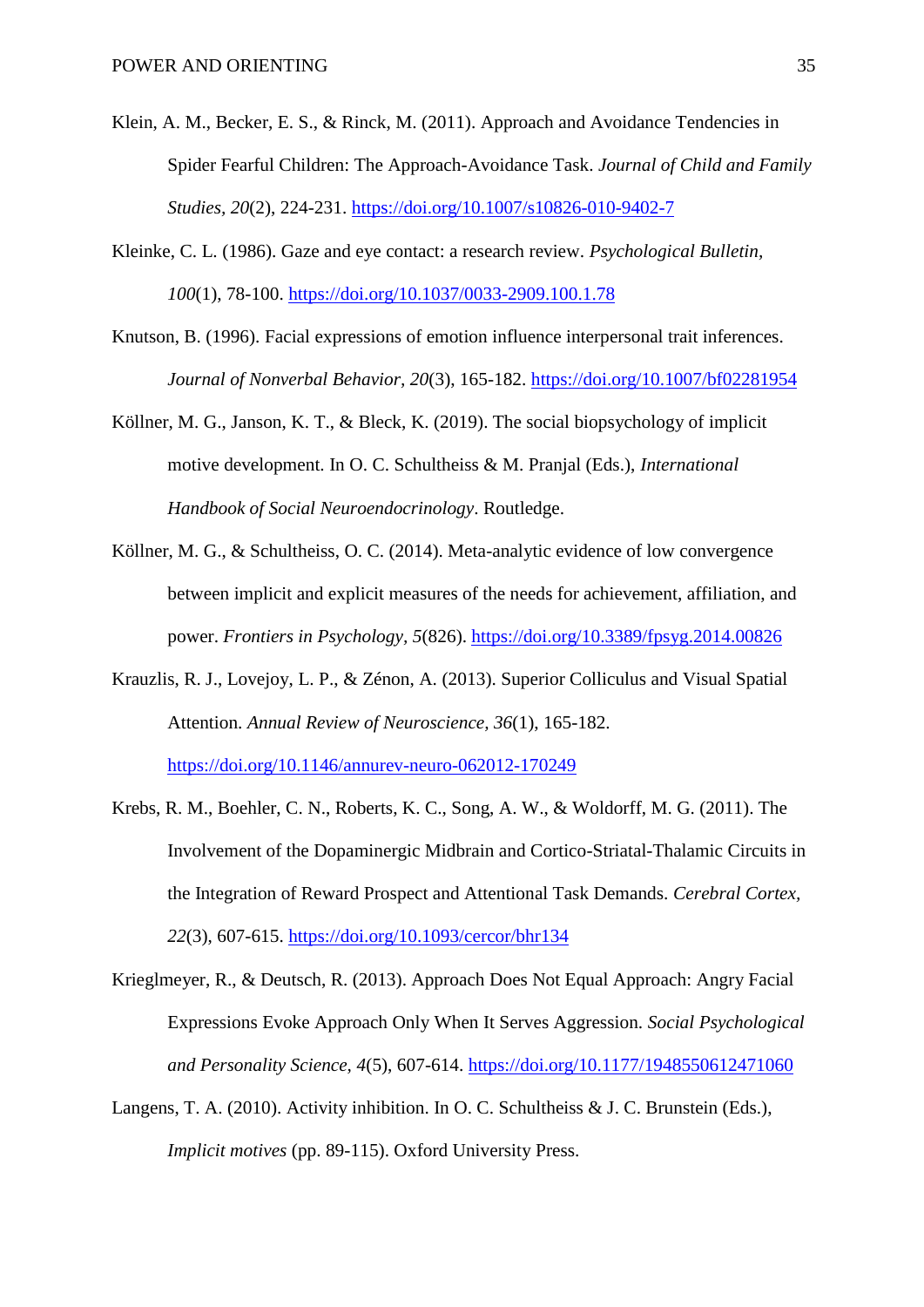- Ly, A., Etz, A., Marsman, M., & Wagenmakers, E.-J. (2019). Replication Bayes factors from evidence updating. *Behavior Research Methods, 51*(6), 2498-2508. <https://doi.org/10.3758/s13428-018-1092-x>
- MacLeod, C., Mathews, A., & Tata, P. (1986). Attentional bias in emotional disorders. *Journal of Abnormal Psychology, 95*(1), 15-20. [https://doi.org/10.1037/0021-](https://doi.org/10.1037/0021-843X.95.1.15) [843X.95.1.15](https://doi.org/10.1037/0021-843X.95.1.15)
- Matsumoto, M., & Hikosaka, O. (2009). Two types of dopamine neuron distinctly convey positive and negative motivational signals. *Nature, 459*(7248), 837-841. <https://doi.org/10.1038/nature08028>
- McClelland, D. C. (1958). Methods of measuring human motivation. In J. W. Atkinson (Ed.), *Motives in fantasy, action, and society: A method of assessment and study* (pp. 7-42). Van Nostrand.
- McClelland, D. C. (1987). *Human motivation*. Cambridge University Press.
- McClelland, D. C., & Boyatzis, R. E. (1982). Leadership motive pattern and long-term success in management. *Journal of Applied Psychology, 67*(6), 737-743. <https://doi.org/10.1037/0021-9010.67.6.737>
- McClelland, D. C., Koestner, R., & Weinberger, J. (1989). How do self-attributed and implicit motives differ? *Psychological Review, 96*, 690-702. <https://doi.org/10.1037/0033-295x.96.4.690>
- Mogg, K., Bradley, B. P., Field, M., & De Houwer, J. (2003). Eye movements to smokingrelated pictures in smokers: relationship between attentional biases and implicit and explicit measures of stimulus valence. *Addiction, 98*(6), 825-836. <https://doi.org/10.1046/j.1360-0443.2003.00392.x>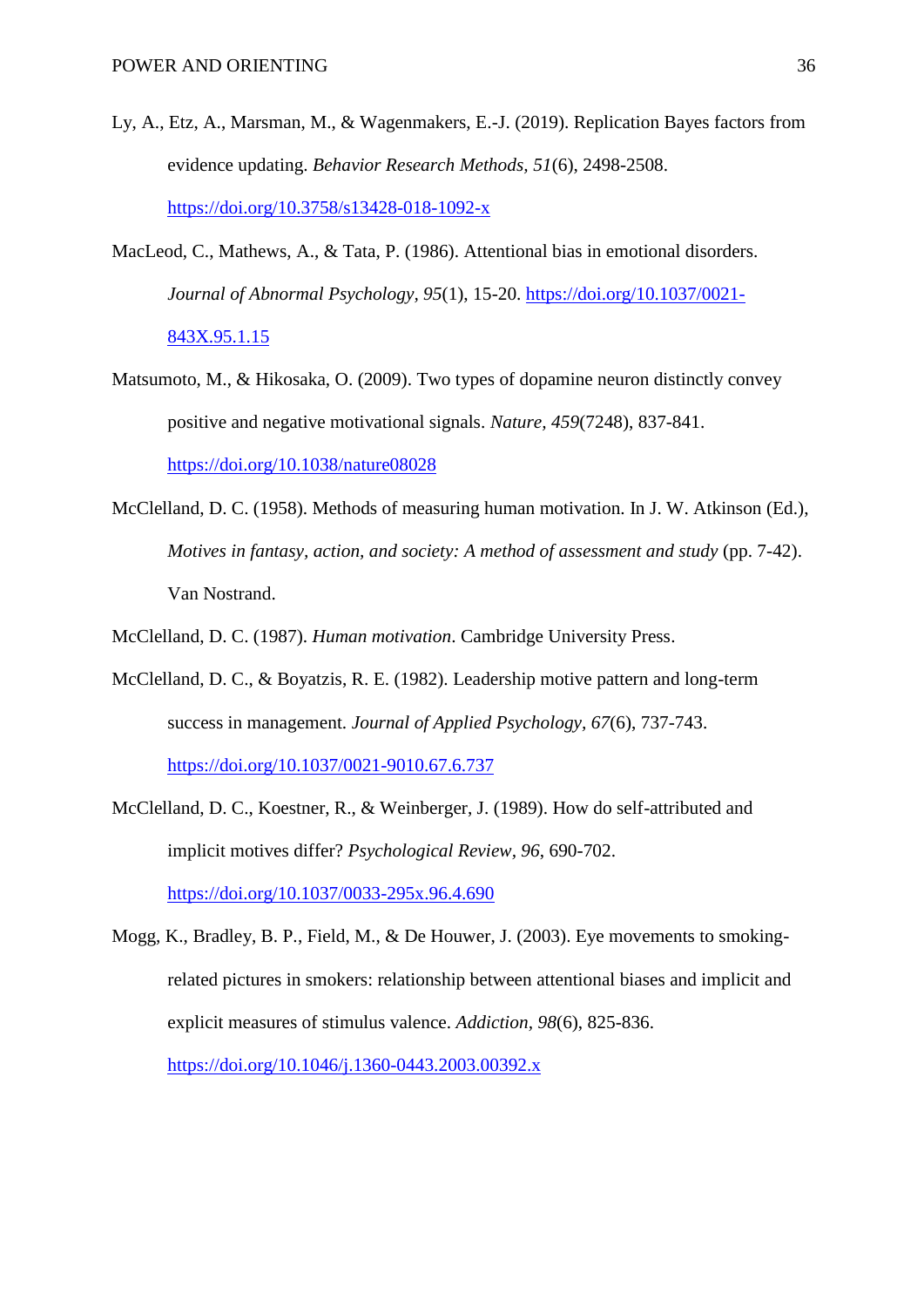- Neumann, R., & Strack, F. (2000). Approach and avoidance: the influence of proprioceptive and exteroceptive cues on encoding of affective information. *Journal of Personality and Social Psychology, 79*(1), 39-48. [https://doi.org/10.1037//0022-3514.79.1.39](https://doi.org/10.1037/0022-3514.79.1.39)
- Oosterhof, N. N., & Todorov, A. (2008). The functional basis of face evaluation. *PNAS Proceedings of the National Academy of Sciences of the United States of America, 105*(32), 11087-11092.<https://doi.org/10.1073/pnas.0805664105>
- Pang, J. S., & Schultheiss, O. C. (2005). Assessing implicit motives in U.S. college students: Effects of picture type and position, gender and ethnicity, and cross-cultural comparisons. *Journal of Personality Assessment, 85*(3), 280-294. [https://doi.org/10.1207/s15327752jpa8503\\_04](https://doi.org/10.1207/s15327752jpa8503_04)
- Peck, C. J., & Salzman, C. D. (2014). Amygdala neural activity reflects spatial attention towards stimuli promising reward or threatening punishment. *eLife, 3*, e04478. <https://doi.org/10.7554/eLife.04478>
- Phaf, R. H., Mohr, S. E., Rotteveel, M., & Wicherts, J. M. (2014). Approach, avoidance, and affect: a meta-analysis of approach-avoidance tendencies in manual reaction time tasks. *Frontiers in Psychology, 5*(378).<https://doi.org/10.3389/fpsyg.2014.00378>
- Pool, E., Brosch, T., Delplanque, S., & Sander, D. (2014). Where is the chocolate? Rapid spatial orienting toward stimuli associated with primary rewards. *Cognition, 130*(3), 348-359. [https://doi.org/https://doi.org/10.1016/j.cognition.2013.12.002](https://doi.org/https:/doi.org/10.1016/j.cognition.2013.12.002)
- Pourtois, G., Schettino, A., & Vuilleumier, P. (2013). Brain mechanisms for emotional influences on perception and attention: What is magic and what is not. *Biological Psychology, 92*(3), 492-512.<https://doi.org/10.1016/j.biopsycho.2012.02.007>
- Radke, S., Güths, F., André, J. A., Müller, B. W., & de Bruijn, E. R. A. (2014). In action or inaction? Social approach–avoidance tendencies in major depression. *Psychiatry Res, 219*(3), 513-517.<https://doi.org/10.1016/j.psychres.2014.07.011>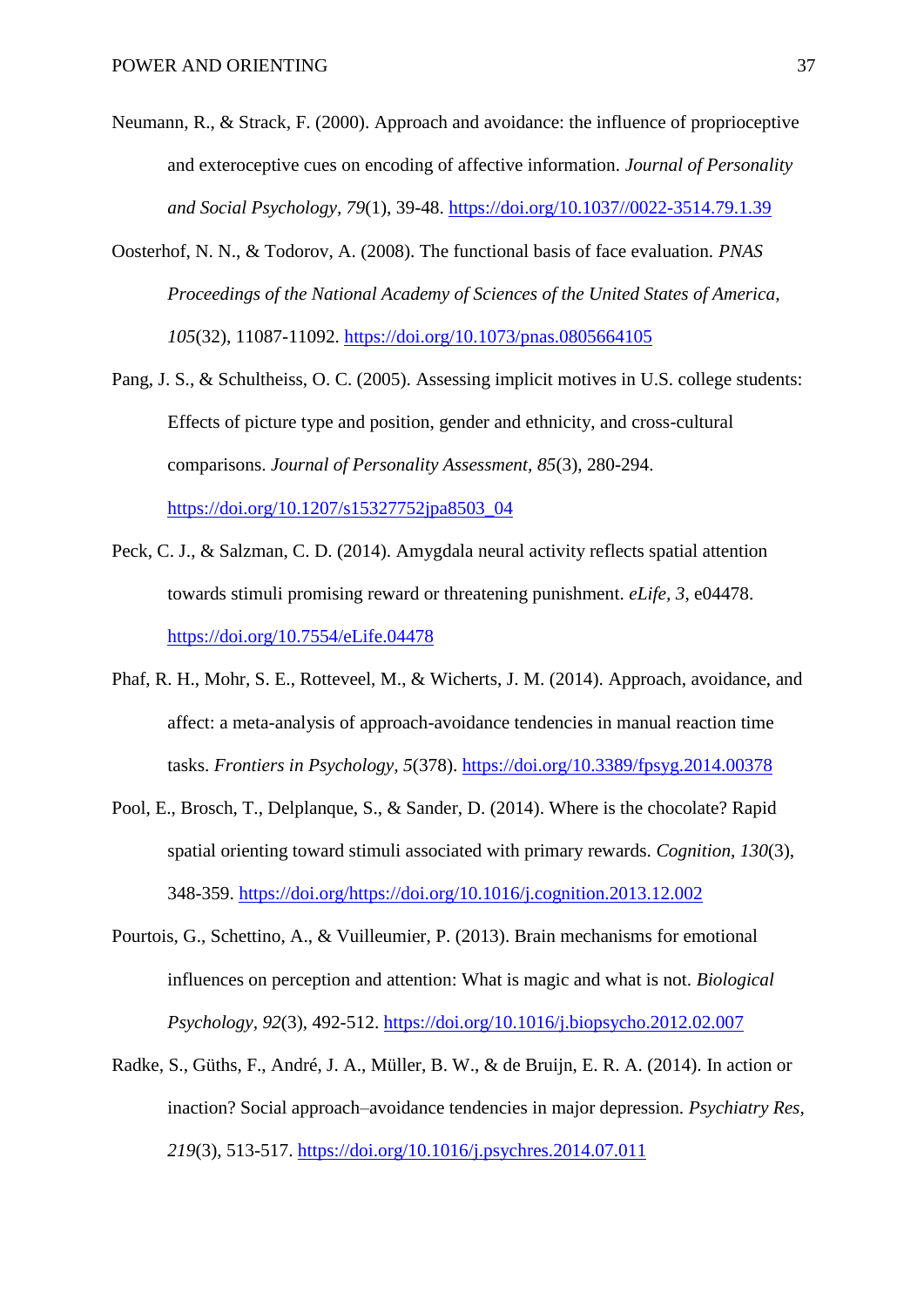- Richard, F. D., Bond, C. F., Jr., & Stokes-Zoota, J. J. (2003). One Hundred Years of Social Psychology Quantitatively Described. *Review of General Psychology, 7*(4), 331-363. <https://doi.org/10.1037/1089-2680.7.4.331>
- Rinck, M., & Becker, E. S. (2007). Approach and avoidance in fear of spiders. *Journal of Behavior Therapy and Experimental Psychiatry, 38*(2), 105-120. <https://doi.org/10.1016/j.jbtep.2006.10.001>
- Rösch, A. G. (2012). *The influence of implicit motives on the expression and perception of facial expressions of emotion* [Doctoral thesis, Erlangen.
- Rösch, A. G., Stanton, S. J., & Schultheiss, O. C. (2013). Implicit motives predict affective responses to emotional expressions. *Frontiers in Psychology, 4*(985). <https://doi.org/10.3389/fpsyg.2013.00985>
- Rothkirch, M., Ostendorf, F., Sax, A.-L., & Sterzer, P. (2013). The influence of motivational salience on saccade latencies. *Experimental Brain Research, 224*(1), 35-47. <https://doi.org/10.1007/s00221-012-3284-4>
- Rotteveel, M., & Phaf, R. H. (2004). Automatic Affective Evaluation Does Not Automatically Predispose for Arm Flexion and Extension. *Emotion, 4*(2), 156-172. <https://doi.org/10.1037/1528-3542.4.2.156>
- Schmukle, S. C. (2005). Unreliability of the dot probe task. *European Journal of Personality, 19*(7), 595-605.<https://doi.org/10.1002/per.554>
- Schönbrodt, F. D., Hagemeyer, B., Brandstätter, V., Czikmantori, T., Gröpel, P., Hennecke, M., Israel, L. S. F., Janson, K. T., Kemper, N., Köllner, M. G., Kopp, P. M., Mojzisch, A., Müller-Hotop, R., Prüfer, J., Quirin, M., Scheidemann, B., Schiestel, L., Schulz-Hardt, S., Sust, L. N. N., Zygar-Hoffmann, C., & Schultheiss, O. C. (2020). Measuring Implicit Motives with the Picture Story Exercise (PSE): Databases of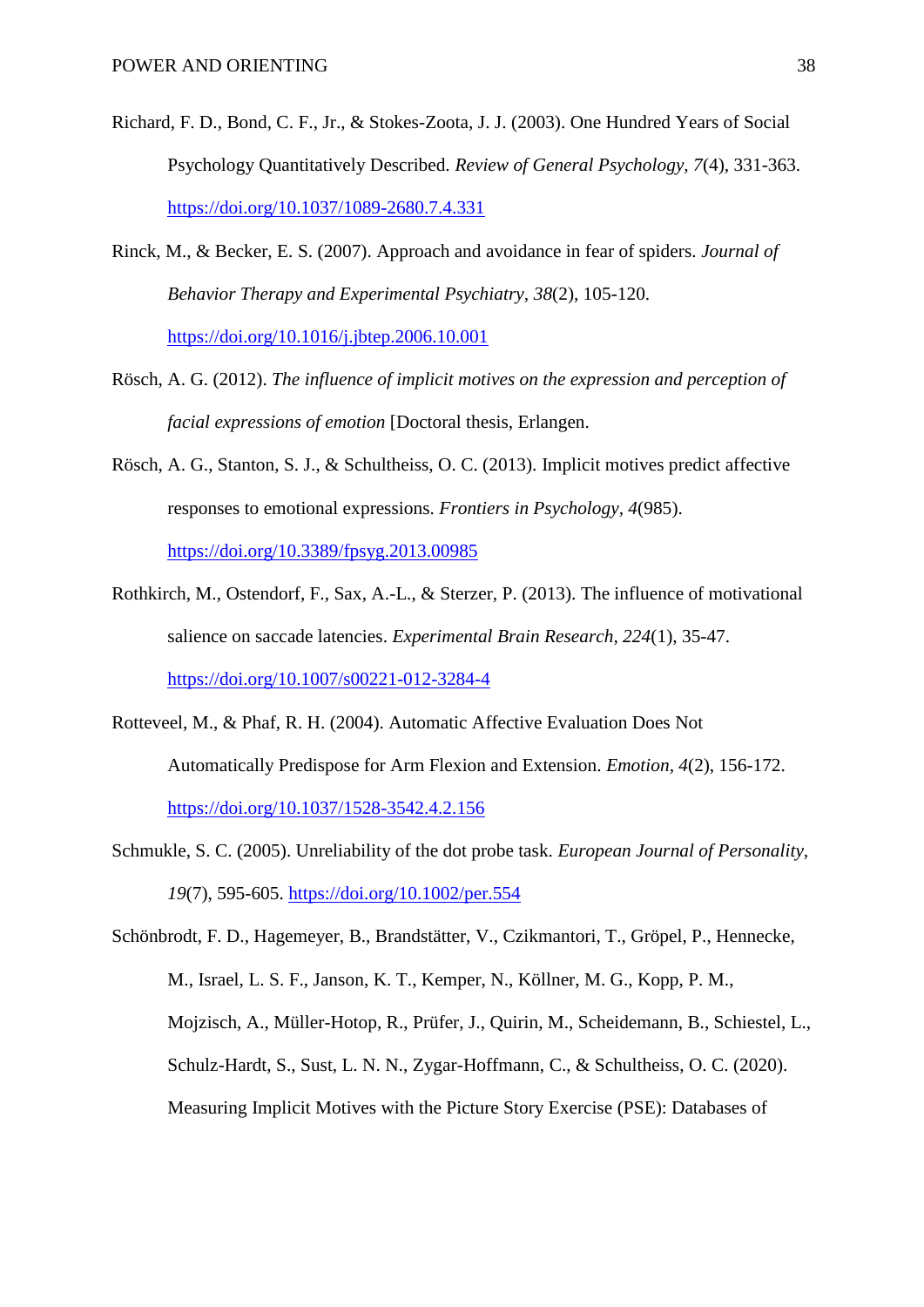Expert-Coded German Stories, Pictures, and Updated Picture Norms. *Journal of Personality Assessment*, 1-14.<https://doi.org/10.1080/00223891.2020.1726936>

- Schönbrodt, F. D., Hagemeyer, B., Busch, H., Duffner, M., Engeser, S., Gerstenberg, F. X. R., Hosoya, G., Kappler, G., Koch, T., Nussbeck, F., & Zureck, E. (2013, July). Die Psychometrie impliziter Motive (Teil 1 von 7): Kodiere jeden Satz und die Messung wird reliabler! Presentation at the 33th Colloquium on Motivational Psychology, Osnabrück, Germany.
- Schüler, J., Brandstätter, V., & Sheldon, K. M. (2013). Do implicit motives and basic psychological needs interact to predict well-being and flow? Testing a universal hypothesis and a matching hypothesis. *Motivation and Emotion, 37*(3), 480-495. <https://doi.org/10.1007/s11031-012-9317-2>
- Schultheiss, O. C. (2008). Implicit motives. In O. P. John, R. W. Robins, & L. A. Pervin (Eds.), *Handbook of personality: Theory and research* (3rd ed., pp. 603-633). Guilford Press.
- Schultheiss, O. C., & Hale, J. A. (2007). Implicit motives modulate attentional orienting to facial expressions of emotion. *Motivation and Emotion, 31*(1), 13-24. <https://doi.org/10.1007/s11031-006-9042-9>
- Schultheiss, O. C., & Köllner, M. G. (2014). Implicit motives, affect, and the development of competencies: A virtuous-circle model of motive-driven learning. In R. Pekrun & L. Linnenbrink-Garcia (Eds.), *International Handbook of Emotions in Education* (pp. 73-95). Taylor & Francis/Routledge.
- Schultheiss, O. C., & Köllner, M. G. (2021). Implicit motives. In O. P. John & R. W. Robins (Eds.), *Handbook of personality: Theory and research* (4th ed., pp. 603-633). Guilford Press.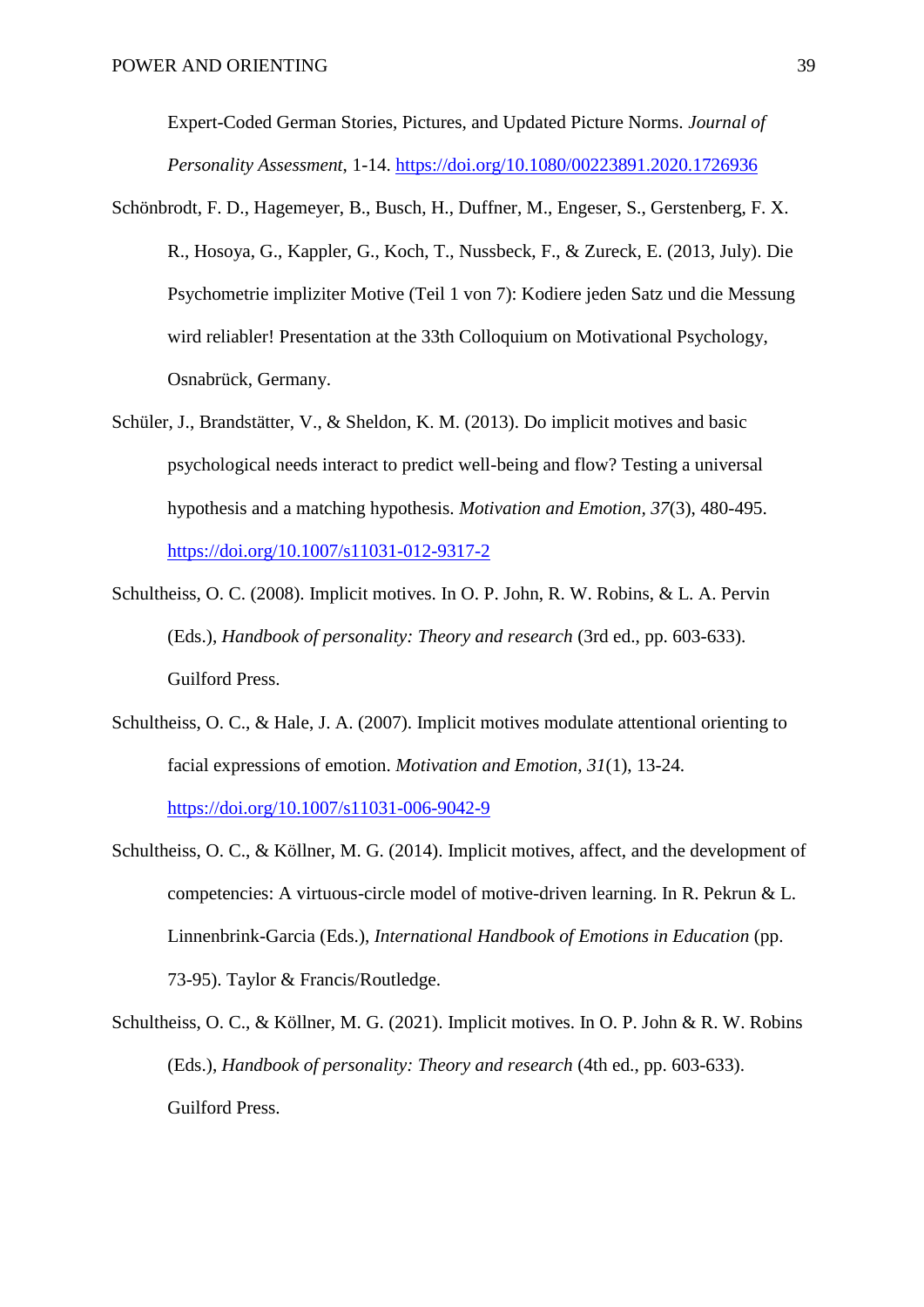- Schultheiss, O. C., & Pang, J. S. (2007). Measuring implicit motives. In R. W. Robins, R. C. Fraley, & R. F. Krueger (Eds.), *Handbook of Research Methods in Personality Psychology* (pp. 322-344). Guilford Press.
- Schultheiss, O. C., Pang, J. S., Torges, C. M., Wirth, M. M., & Treynor, W. (2005). Perceived Facial Expressions of Emotion as Motivational Incentives: Evidence From a Differential Implicit Learning Paradigm. *Emotion, 5*(1), 41-54. <https://doi.org/10.1037/1528-3542.5.1.41>
- Schultheiss, O. C., Riebel, K., & Jones, N. M. (2009). Activity inhibition: A predictor of lateralized brain function during stress? *Neuropsychology, 23*(3), 392-404. <https://doi.org/10.1037/a0014591>
- Schultheiss, O. C., & Schiepe-Tiska, A. (2013). The role of the dorsoanterior striatum in implicit motivation: the case of the need for power. *Frontiers in Human Neuroscience, 7*(141).<https://doi.org/10.3389/fnhum.2013.00141>
- Schultheiss, O. C., Wirth, M. M., Waugh, C. E., Stanton, S. J., Meier, E. A., & Reuter-Lorenz, P. (2008). Exploring the motivational brain: Effects of implicit power motivation on brain activation in response to facial expressions of emotion. *Social Cognitive and Affective Neuroscience, 3*(4), 333-343.

<https://doi.org/10.1093/scan/nsn030>

Skiendziel, T., Rösch, A. G., & Schultheiss, O. C. (2019). Assessing the convergent validity between the automated emotion recognition software Noldus FaceReader 7 and Facial Action Coding System Scoring. *PLoS ONE, 14*(10), e0223905.

<https://doi.org/10.1371/journal.pone.0223905>

Smith, C. P. (1992). *Motivation and personality: Handbook of thematic content analysis*. Cambridge University Press.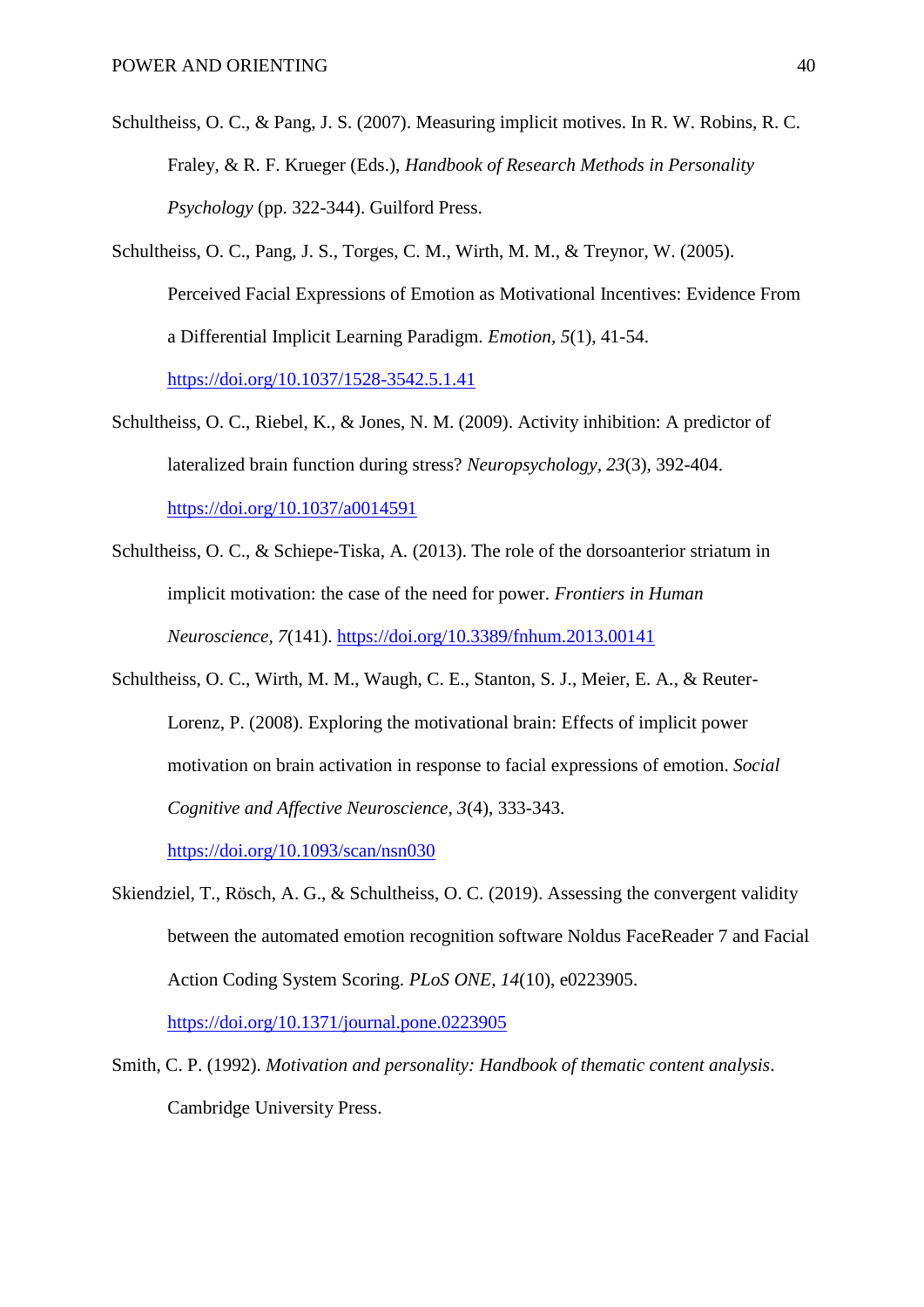- Spangler, W. D. (1992). Validity of questionnaire and TAT measures of need for achievement: Two meta-analyses. *Psychological Bulletin, 112*(1), 140-154. <https://doi.org/10.1037/0033-2909.112.1.140>
- Stanton, S. J., Hall, J. L., & Schultheiss, O. C. (2010). Properties of motive-specific incentives. In O. C. Schultheiss & J. C. Brunstein (Eds.), *Implicit motives* (pp. 245- 278). Oxford University Press.
- Steinmann, B., Dörr, S. L., Schultheiss, O. C., & Maier, G. W. (2015). Implicit motives and leadership performance revisited: What constitutes the leadership motive pattern? *Motivation and Emotion, 39*(2), 167-174.<https://doi.org/10.1007/s11031-014-9458-6>
- Tiedens, L. Z., & Fragale, A. R. (2003). Power moves: Complementarity in dominant and submissive nonverbal behavior. *Journal of Personality and Social Psychology, 84*(3), 558-568.<https://doi.org/10.1037/0022-3514.84.3.558>
- Tobii Technology. (2010). *Tobii TX300 Eye-Tracker: Instruction Manual*.
- Vongas, J. G., & Al Hajj, R. (2017). The effects of competition and implicit power motive on men's testosterone, emotion recognition, and aggression. *Hormones and Behavior, 92*, 57-71.<https://doi.org/10.1016/j.yhbeh.2017.04.005>
- Vrijsen, J. N., van Oostrom, I., Speckens, A., Becker, E. S., & Rinck, M. (2013). Approach and Avoidance of Emotional Faces in Happy and Sad Mood. *Cognitive Therapy and Research, 37*(1), 1-6.<https://doi.org/10.1007/s10608-012-9436-9>
- Wang, J., Liu, L., & Yan, J. H. (2014). Implicit power motive effects on the ERP processing of emotional intensity in anger faces. *Journal of Research in Personality, 50*, 90-97. <https://doi.org/10.1016/j.jrp.2014.03.005>
- Wang, J., Liu, L., & Zheng, Y. (2011). Effects of implicit power motive on the processing of anger faces: An event-related potential study. *Journal of Research in Personality, 45*(5), 441-447.<https://doi.org/10.1016/j.jrp.2011.05.004>